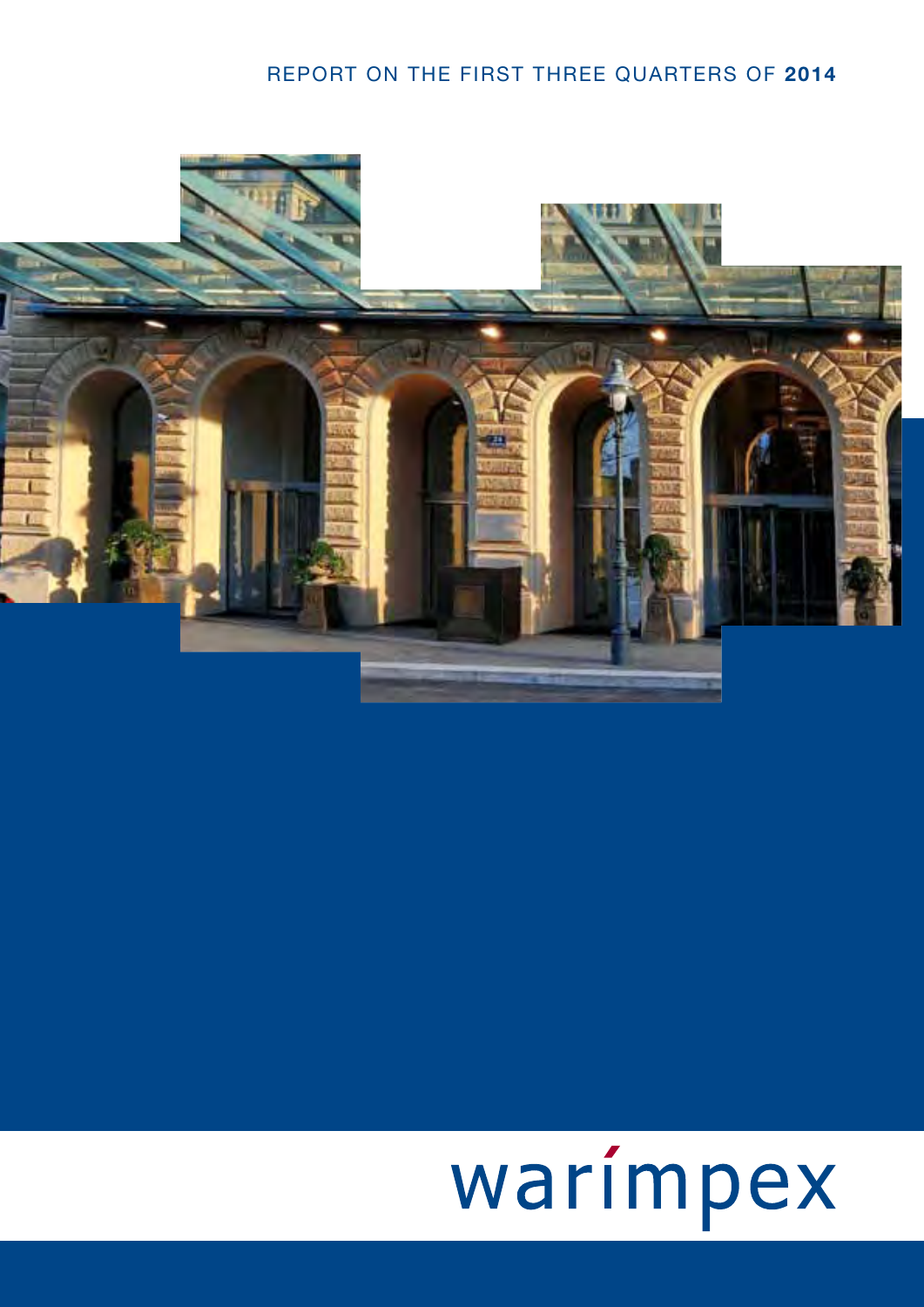# KEY FIGURES OF THE WARIMPEX GROUP

| in EUR '000                                                              |                | 1-9/2014   | <b>Change</b> | $1 - 9/2013$<br>adjusted |
|--------------------------------------------------------------------------|----------------|------------|---------------|--------------------------|
| Hotels revenues                                                          |                | 47,446     | $-10%$        | 52,581                   |
| Investment Properties revenues                                           |                | 7,381      | 21%           | 6,110                    |
| Development & Services revenues                                          |                | 1,078      | $-38%$        | 1,739                    |
| Total revenues                                                           |                | 55,905     | $-7%$         | 60,429                   |
| Expenses directly attributable to the revenues                           |                | $-34,541$  | $-16%$        | $-41,182$                |
| Gross income from revenues                                               |                | 21,364     | 11%           | 19,248                   |
| Gains on property disposals                                              |                | 6          | $-99%$        | 1.586                    |
| <b>EBITDA</b>                                                            |                | 13,636     | 7%            | 12,803                   |
| <b>EBIT</b>                                                              |                | 4,524      | $-46%$        | 8,429                    |
| Earnings from joint ventures                                             |                | 1,139      | 68%           | 680                      |
| Profit or loss for the period                                            |                | $-10,906$  | 38%           | $-7,917$                 |
| Cash flow from operating activities                                      |                | 14,184     | 105%          | 6,929                    |
| Total assets                                                             |                | 498,601    | $-1%$         | 501,828                  |
| Total equity                                                             |                | 79,713     | 7%            | 74,218                   |
| Average number of shares in the financial year                           | (in units)     | 54,000,000 |               | 54,000,000               |
| Earnings per share                                                       | in EUR         | $-0.15$    | 50%           | $-0.10$                  |
| Number of hotels                                                         |                | 18         | -3            | 21                       |
| Number of rooms (adjusted for proportionate share of ownership)          |                | 3,166      | $-257$        | 3,423                    |
| Number of office and commercial properties                               |                | 5          |               | 5                        |
| Segment information (including joint ventures on a proportionate basis): |                |            |               |                          |
| Total revenues                                                           |                | 90,225     | $-3%$         | 93,368                   |
| Hotels revenues                                                          |                | 80,924     | $-5%$         | 84,968                   |
| Net operating profit (NOP) - Hotels                                      |                | 25,119     | 2%            | 24,556                   |
| Investment Properties revenues                                           |                | 7,944      | 19%           | 6,660                    |
| <b>EBITDA of Investment Properties</b>                                   |                | 4,539      | 86%           | 2,435                    |
| Revenues - Development & Services                                        |                | 1,358      | $-22%$        | 1,740                    |
| Gains on property disposals                                              |                | 6          | -99%          | 1,634                    |
| EBITDA of Development & Services                                         |                | $-3,262$   | 67%           | $-1,951$                 |
|                                                                          |                | 30/6/2014  | <b>Change</b> | 31/12/2013               |
| Gross asset value (GAV)                                                  | in EUR million | 496.1      | $-2%$         | 508.0                    |
| Triple net asset value (NNNAV)                                           | in EUR million | 163.5      | $-3%$         | 169.4                    |
| NNNAV per share                                                          | in EUR         | 3.0        | $-3%$         | 3.1                      |
| End-of-period share price                                                | in EUR         | 1.43       | $-24%$        | 1.88                     |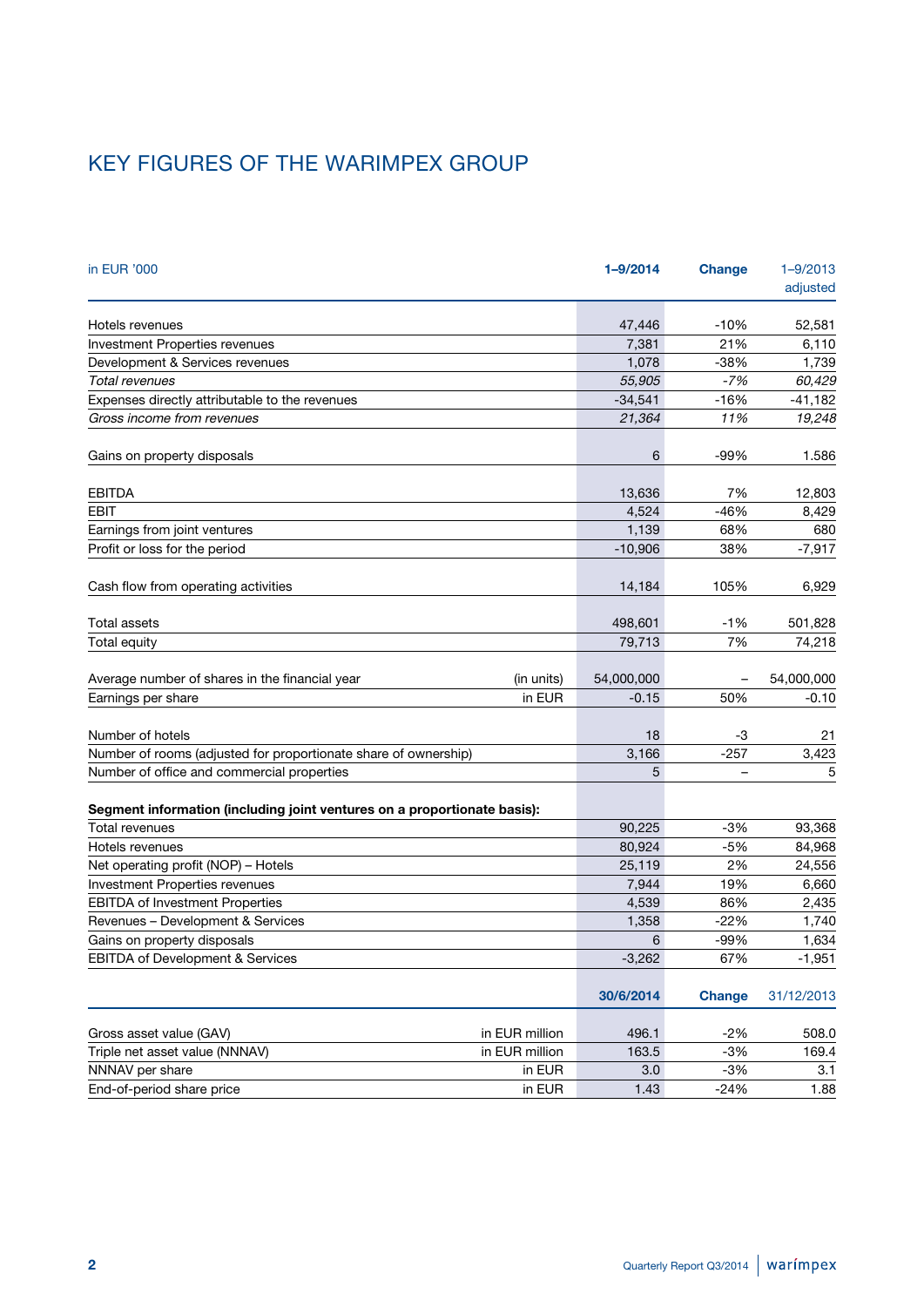# **CONTENTS**

**02 Key Figures**

#### **04 Foreword**

**05 Business Highlights**

#### **05 Investor Relations**

- **06 Management Report of the Group**
- 06 Economic environment
- 06 **Markets**
- 10 Assets, financial position and earnings situation
- 12 Events after the reporting date
- 13 **Outlook**

#### **15 Condensed Consolidated Interim Financial Statements as at 30 September 2014**

- 15 Condensed Consolidated Income Statement
- 16 Condensed Consolidated Statement of Comprehensive Income
- 17 Condensed Consolidated Statement of Financial Position
- 18 Condensed Consolidated Statement of Cash Flows
- 19 Condensed Consolidated Statement of Changes In Equity
- 23 Notes to the Consolidated Interim Financial Statements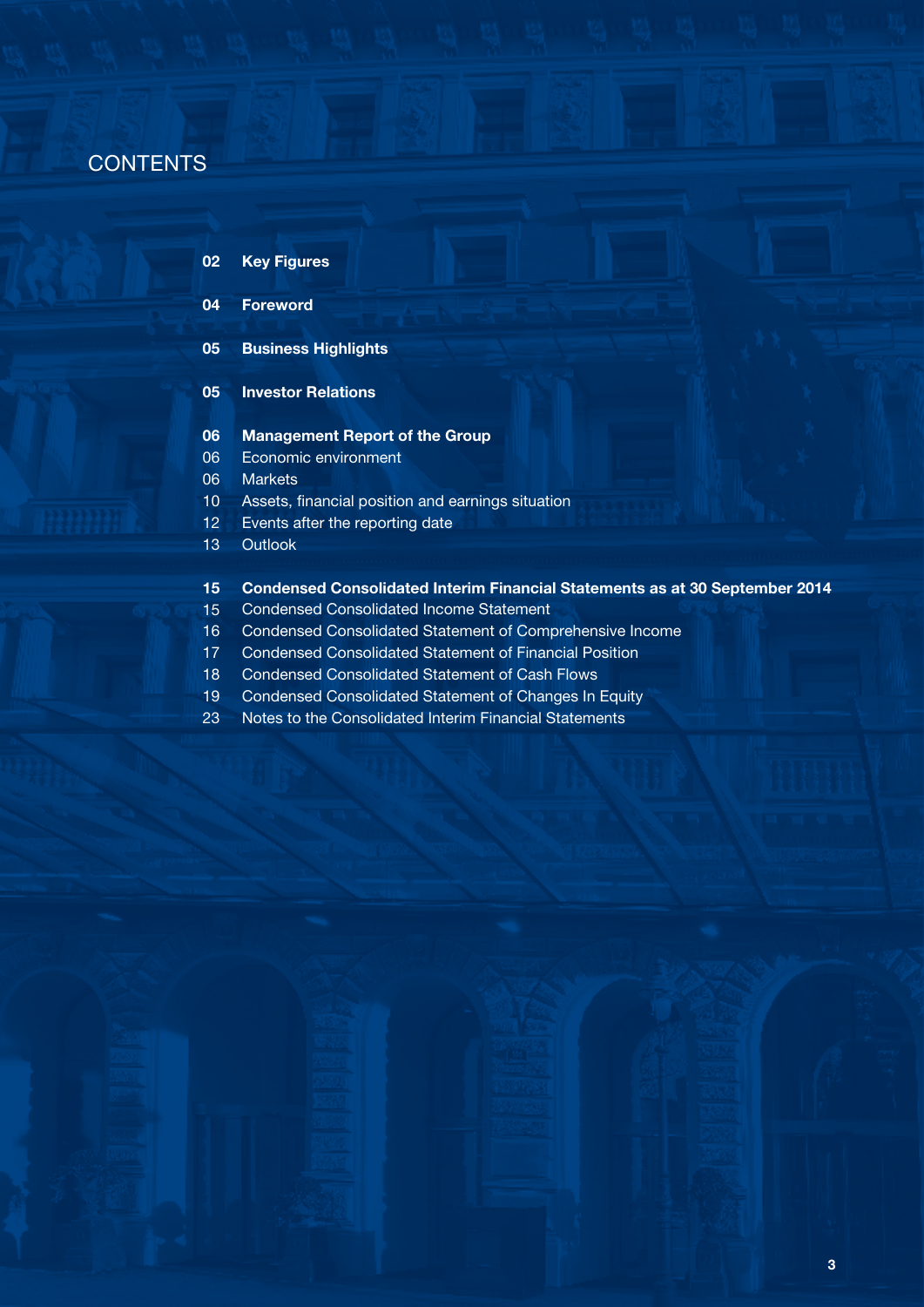# FOREWORD BY THE CHAIRMAN OF THE MANAGEMENT BOARD

#### **Dear Shareholders,**

First of all, I would like to address an event that took place after the reporting period. The contract for the sale of the two office towers "Jupiter 1 and 2" at AIRPORTCITY St. Petersburg was recently concluded successfully. The buyer is one of the largest private Russian pension funds. The volume of the transaction is EUR 70 million. This outcome shows that successful business is possible with good projects, even in view of the difficult economic situation there.

In the third quarter of 2014, which is the subject of this report, we saw a consistent continuation of the first half of the year overall. On one hand, we posted positive operating development with good hotel performance. On the other hand, a weak Russian rouble led to foreign exchange losses – but this did not affect cash – as well as lower property valuations in Russia.

Our focus remains on AIRPORTCITY St. Petersburg, where we are now working on closing the transaction for the two office towers, which is still subject to the standard requirements for such transactions. At the same time, we are planning the further expansion of AIRPORTCITY. The performance of our Russian hotels was satisfactory all told, but the average room rate in the angelo hotel Ekaterinburg fell by around 20 per cent in the first three quarters on account of the weak rouble. At Crowne Plaza St. Petersburg, however, operating profit was maintained at the previous year's level even in euros. Overall, the rouble has declined in value by around 40 per cent compared to the euro since the start of the year. In addition, the absence of Russian and Ukrainian guests is certainly an issue in the overall European hotel industry at the moment – this is particularly true for the fivestar segment. From this perspective, our strategic exit from the luxury hotel industry in Prague was also the right step. In Karlovy Vary, there has been a steep decline in Russian and Ukrainian guests.

Our other core markets like Poland and Germany are a stable support for our business. Occupancy and room rates largely remained constant. Although revenues from the Hotels segment fell by 10 per cent – 5 per cent when all joint ventures are included on a proportionate basis – compared to the same period of the previous year to EUR 47.4 million, this is primarily attributable to the sale of hotels and a concomitant reduction in the number of rooms. The strong performance of our existing hotels is reflected particularly in the net operating profit per available room in the segment report for the first nine months, which increased by 4 per cent. EBITDA climbed by 7 per cent to EUR 13.6 million. Cash flow from operating activities was also more than doubled from EUR 6.9 million to EUR 14.2 million. Due to lower income from the sale of property and a neutral result on remeasurement, EBIT fell from EUR 8.4 million to EUR 4.5 million. With an improvement in the financial result compared to the first three quarters of 2013 to EUR -16.2 million, there was a loss for the period of EUR -10.9 million.

In the Development segment, we are focusing on projects that were already let out before completion, as is the case for the "Zeppelin" office tower at AIRPORTCITY St. Petersburg and in Budapest. We are thus revitalising the Erzsébet office complex in Budapest, where we have concluded one of the largest rental agreements on the Hungarian office market in recent years with the long-term lease to the Hungarian subsidiary of a major French insurer in the first half of 2014. In addition, we are working on two office projects in Krakow and want to get them ready for construction by the end of 2015.

We are currently experiencing a good environment for new developments as well as property sales, and we intend to use this in moderation. It is important here that the market has adequate confidence in our projects – as most recently in St. Petersburg – and that our portfolio is diversified between existing properties and development projects. So we will continue to advance ongoing projects to market maturity and at the same time focus on stability and steadily increasing cash flows at our hotels.

 $J_{C}$ 

Franz Jurkowitsch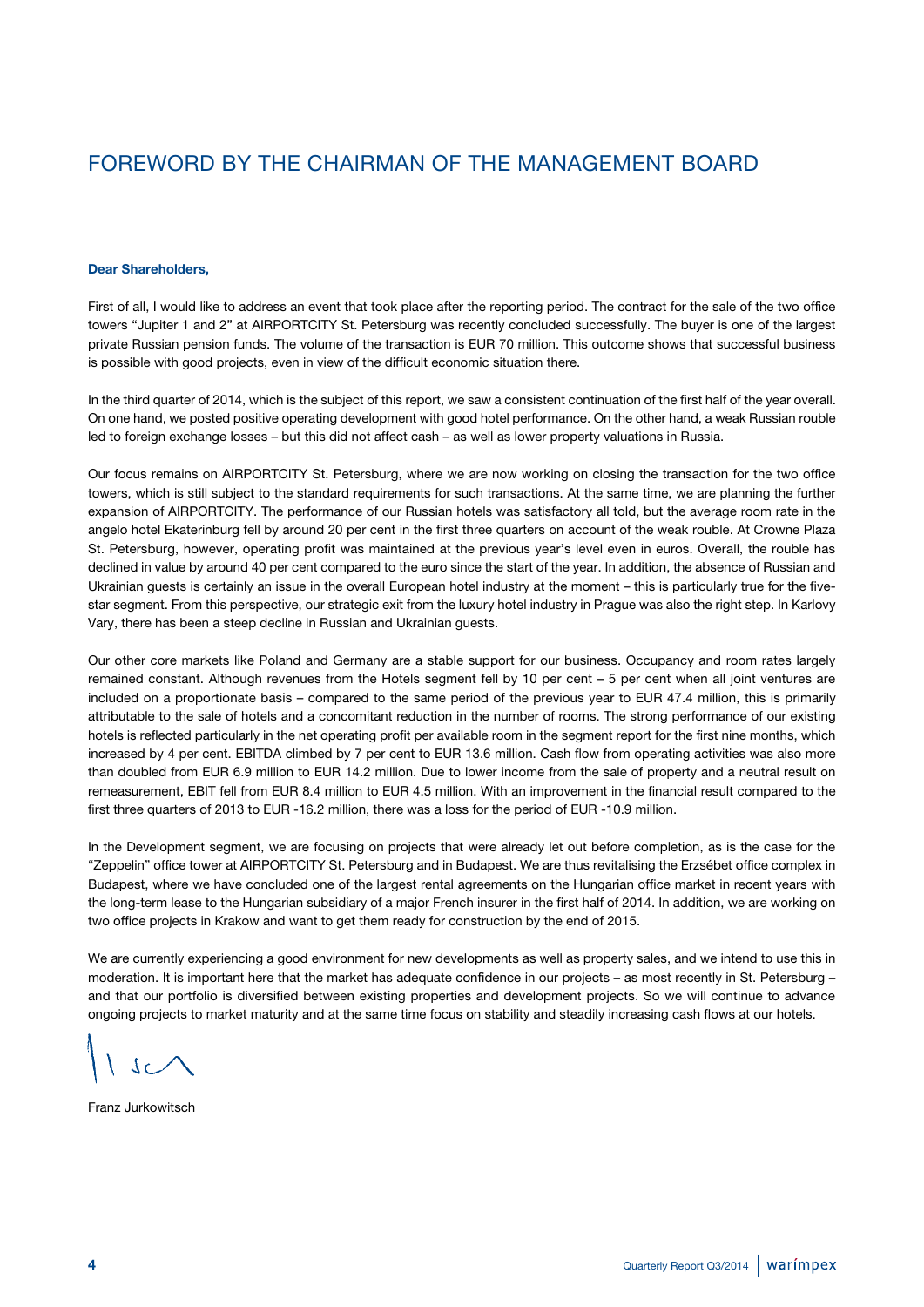# **BUSINESS HIGHLIGHTS**

- 2/2014 AIRPORTCITY St. Petersburg: term sheet signed for the sale of two office towers
- 2/2014 PLN 9.0 million (roughly EUR 2.15 million) in bonds placed in Poland
- 3/2014 New tenant for Erzsébet Office in Budapest
- 4/2014 EUR 2.0 million in bonds placed<br>• 5/2014 Florian Petrowsky appointed as
- Florian Petrowsky appointed as new member of the Warimpex Management Board
- 5/2014 AIRPORTCITY St. Petersburg: full leasing of Zeppelin Tower
- 6/2014 Warimpex sells Hotel Savoy in Prague
- 6/2014 EUR 5.0 million in convertible bonds placed
- 11/2014 AIRPORTCITY St. Petersburg: Signing for the sale of two office towers

# INVESTOR RELATIONS

The crisis in Ukraine and the sluggish economic development in Europe are also casting a shadow over the share price. After closing 2013 at EUR 1.88 or PLN 7.99, the share price declined considerably in the first three quarters of 2014. The closing price as at 30 September 2014 was EUR 1.06 or PLN 4.17.

Since our IPO, we have maintained an open and proactive communication policy with our investors. Warimpex participated in investor conferences and road shows in Zürs, Warsaw, Frankfurt and Stockholm in 2014.

|                        | <b>ISIN</b>  | <b>Conversion price</b>  | <b>Amount outstanding</b> |
|------------------------|--------------|--------------------------|---------------------------|
| <b>Bond 3/16</b>       | PLWRMFB00016 | $\overline{\phantom{0}}$ | PLN 63,065,000            |
| Convertible bond 3/16  | AT0000A100Y0 | <b>PLN 7.06</b>          | PLN 26,500,000            |
| Convertible bond 10/16 | AT0000A139E0 | <b>PLN 7.65</b>          | PLN 16,500,000            |
| <b>Bond 10/17</b>      | AT0000A139F7 |                          | PLN 8,500,000             |
| <b>Bond 2/18</b>       | PLWRMFB00024 | $\overline{\phantom{0}}$ | PLN 9,000,000             |
| <b>Bond 10/15</b>      |              |                          | EUR 2,000,000             |
| Convertible bond 6/17  | AT0000A139E0 | <b>EUR 1.80</b>          | EUR 5,000,000             |
|                        |              |                          |                           |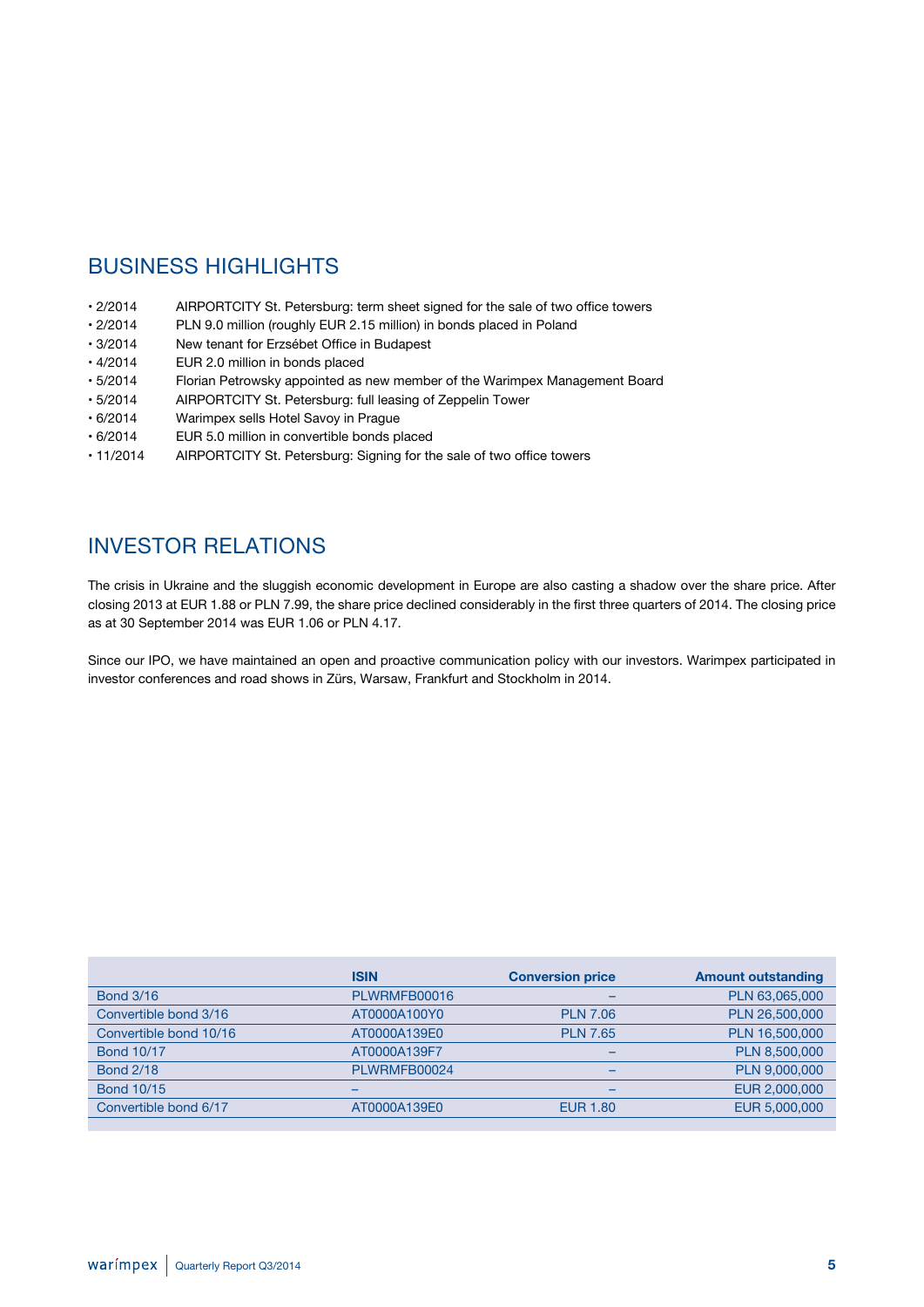# MANAGEMENT REPORT OF THE GROUP

for the period from 1 January to 30 September 2014

# ECONOMIC ENVIRONMENT

In October 2014 (World Economic Outlook Update), the International Monetary Fund (IMF) updated its economic forecast for 2014 as follows compared with July 2014. The Eurozone economy is expected to grow by 0.8 per cent in 2014 (forecast from July 2014: 1.1 per cent) and by 1.3 per cent in 2015 (1.5 per cent). The forecast for Russia was already lowered significantly in July to 0.2 per cent for 2014. For 2015, the forecast of 2.3 per cent was reduced to 1.0 per cent in July, then again to 0.5 per cent in October. The economy in emerging and developing Europe<sup>1</sup> is now expected to expand by 2.7 per cent in 2014 (2.8 per cent). The IMF growth projection for 2015 is unchanged at 2.9 per cent.

# **MARKETS**

### **POLAND**

### Existing portfolio: 6 hotels, 1 office property

Warimpex has been the 50 per cent leaseholder of the five-star InterContinental Hotel in Warsaw since the end of December 2012. Warimpex and UBM developed the hotel together, and each most recently held 50 per cent of the hotel with its 414 rooms. Warimpex and UBM sold the hotel at the end of December 2012. A lease was concluded between the purchaser and a subsidiary of Warimpex and UBM, under which it will lease the hotel back at a fixed rate and continue to run the establishment under the InterContinental brand until 2027. In Krakow, Warimpex has owned the three-star Chopin Hotel since 2006 and has operated the four-star-plus andel's hotel since 2007 (as the owner until 2009 and as the leaseholder since then). In Łódź, Warimpex opened a further andel's hotel in June 2009, and in March 2010 the first angelo hotel in Poland (a joint venture with UBM) opened in Katowice. In Międzyzdroje on the Baltic coast, Warimpex owns the Amber Baltic spa resort hotel.

The occupancy rate at the InterContinental Hotel went from 80 per cent to 79 per cent in the first nine months of the year, and the average room rate in euros rose slightly. The andel's hotel in Łódź achieved an occupancy rate of 58 per cent (1–9 2013: 55 per cent), and the average room rate in euros fell by around 4 per cent. The occupancy rate at the Chopin Hotel in Krakow declined from 70 per cent to 67 per cent, and the average room rate in euros remained the same. Occupancy at the andel's hotel in Krakow was 76 per cent (1–9 2013: 76 per cent), and the average room rate was down slightly. The occupancy rate at the Amber Baltic beachfront resort came in at 56 per cent (1–9 2013: 51 per cent), and the average room rate went up by around 10 per cent. Due to its location on the Baltic coast, occupancy rates at this hotel are subject to stronger seasonal fluctuations, and cannot be compared with those of city hotels.

In addition to the hotels listed above, Warimpex owns 50 per cent of the Parkur Tower office building in Warsaw, roughly 90 per cent of which is rented.

#### Under development: 2 office buildings

Warimpex is the owner of a development property next to the Chopin Hotel, which is to be the location of an office building with around 19,000 square metres of space. Planning for this project is underway.

In addition, an office building owned by Warimpex in Krakow is to be demolished and replaced by a new office building with around 15,000 square metres of space. Planning for this project is underway.

Warimpex owns a development property in Białystok. The sale of this development project is planned when the market conditions are right.

<sup>&</sup>lt;sup>1</sup> Emerging and developing Europe

Composed of 13 countries: Albania, Bosnia and Herzegovina, Bulgaria, Croatia, Hungary, Kosovo, Lithuania, FYR Macedonia, Montenegro, Poland, Romania, Serbia, and Turkey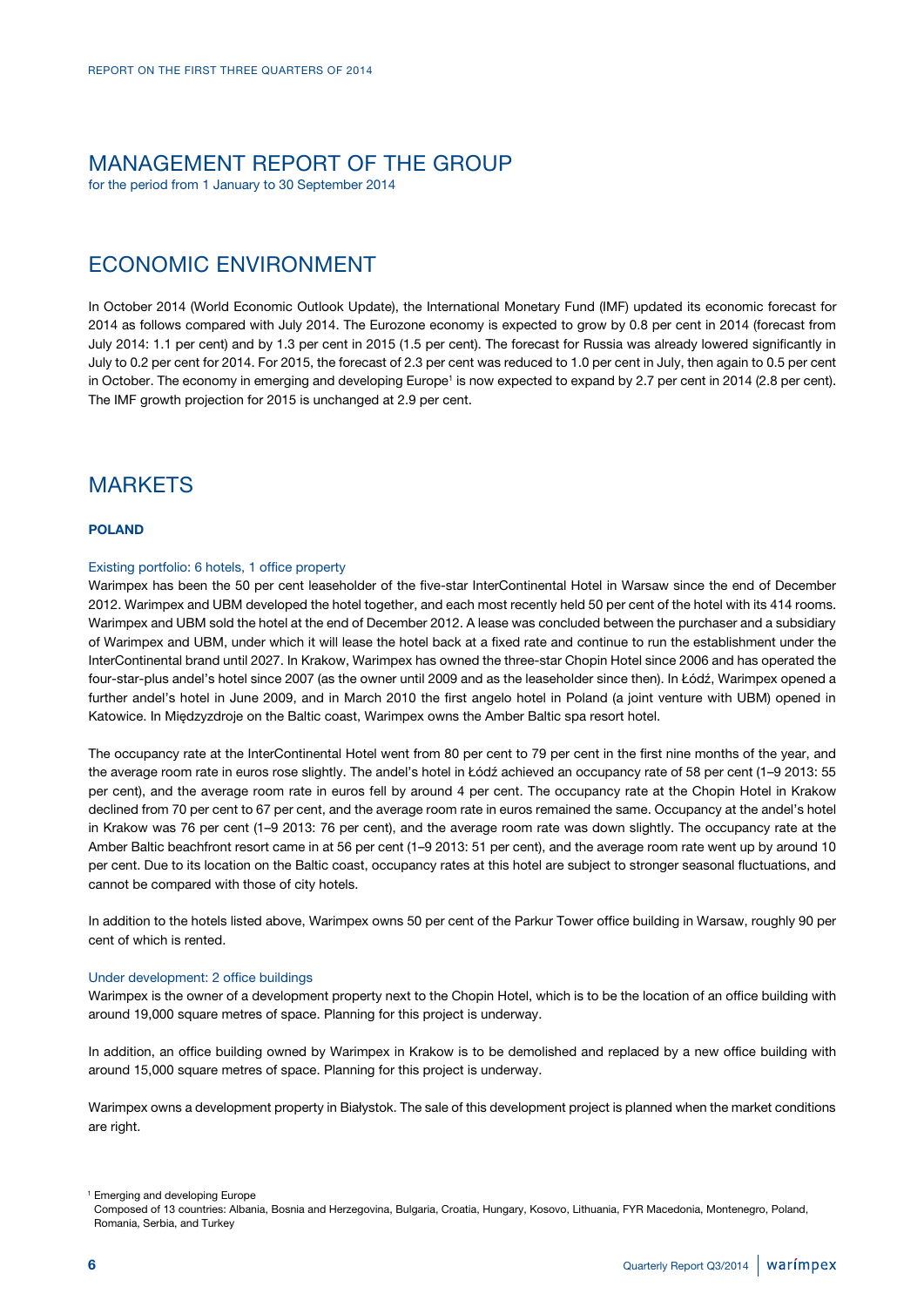#### **CZECH REPUBLIC**

#### Existing portfolio: 4 hotels

In the Czech Republic, Warimpex owns the Diplomat Hotel (Prague) and the angelo hotels in Prague and Plzeň (50 per cent). Warimpex also consolidates the Dvorak spa hotel in Karlovy Vary according to the rules defined by IFRS. The five-star Palace Hotel (124 rooms) and Le Palais Hotel (72 rooms) in Prague were sold in July and in December 2013. The Hotel Savoy (61 rooms) in Prague was sold at the end of June 2014.

In the reporting period, the two hotels in Prague, Diplomat and angelo, achieved occupancy rates of 71 per cent and 75 per cent respectively (1–9 2013: 75 per cent and 73 per cent). The average room rate at both hotels increased slightly. At the Dvorak spa hotel in Karlovy Vary, the occupancy rate fell to 62 per cent (1–9 2013: 77 per cent). The average room rate increased. There is a very high proportion of Russian and Ukrainian guests in Karlovy Vary, so the severe devaluation of the rouble affected travel behaviour. Occupancy at the angelo hotel in Plzeň improved from 60 per cent to 66 per cent, and the average room rate also rose.

#### **HUNGARY**

#### Existing portfolio: 3 office properties

In Budapest, Warimpex owns the Erzsébet, Dioszegi and Sajka office buildings, which together have a total net floor space of around 17,000 square metres.

The Dioszegi office building has roughly 800 square metres of lettable space, 100 per cent of which is occupied. The Sajka office building with around 600 square metres of lettable space was partially rented out in the reporting period and is fully rented again as of November 2014. In March, Warimpex gained the leading Hungarian insurance company Groupama Garancia Insurance Private Co. Ltd. – a Hungarian subsidiary of the international Groupama Group – as a new long-term tenant for 12,250 square metres of space in the Erzsébet office building in Budapest. The successful conclusion of the contract by Warimpex represents one of the largest rental agreements on the Hungarian office market in recent years. Groupama is expected to move into the newly renovated building "A" in mid-2015.

### **ROMANIA**

#### Existing portfolio: 1 hotel

The angelo Airporthotel in Bucharest, which Warimpex acquired in 2007 and expanded by 69 rooms in 2008 along with adapting it into an angelo hotel, saw an occupancy rate of 56 per cent (1–9 2013: 43 per cent). The average room rate in euros was down by around 13 per cent.

### **GERMANY**

#### Existing portfolio: 1 hotel

In Germany, Warimpex held 50 per cent of the andel's hotel in Berlin during the reporting period. Occupancy at the andel's was 72 per cent (1–9 2013: 70 per cent). The average room rate improved slightly.

#### Under development: commercial space and conference centre

A piece of land adjacent to the andel's in Berlin was purchased in 2009 for the development of a conference centre and commercial space. Planning for this project is underway.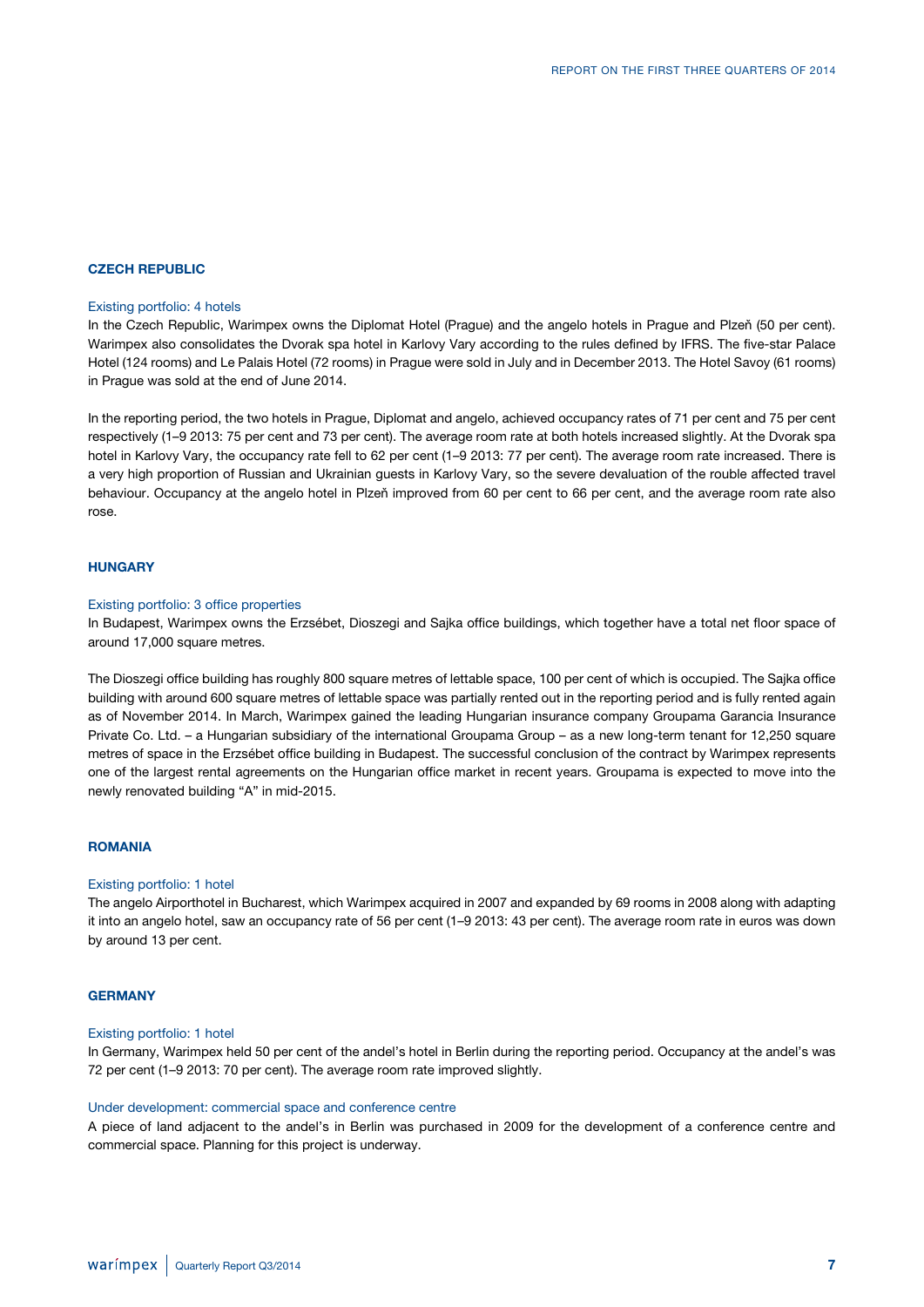### **FRANCE**

#### Existing portfolio: 2 hotels

In Paris, Warimpex and its partner UBM are the joint leaseholders (finance lease) of the four-star hotels Dream Castle and Magic Circus at Disneyland® Resort Paris, each of which has around 400 rooms. The occupancy rates at the hotels were 78 per cent and 73 per cent respectively (1–9 2013: 77 per cent and 72 per cent). The average room rate was increased slightly at both hotels.

#### **AUSTRIA**

#### Existing portfolio: 1 hotel

In Vienna, Warimpex holds around 10 per cent in the project company behind the Palais Hansen Kempinski hotel in Vienna, together with Wiener Städtische Versicherung/Vienna Insurance Group and Strauss & Partner. The hotel is Warimpex's first project in Austria and was opened in March 2013.

### **RUSSIA**

### Existing portfolio: 3 hotels, 1 office building

In Russia, Warimpex holds 60 per cent of the Liner Hotel and of the angelo hotel at Koltsovo airport in Ekaterinburg. The angelo hotel Ekaterinburg, which has a direct link to the new terminals, was opened in 2009. In St. Petersburg, Warimpex holds 55 per cent of AIRPORTCITY St. Petersburg. In the first phase of the project, a four-star Crowne Plaza hotel (InterContinental Hotel Group) and office buildings with 16,800 square metres of lettable space were opened at the end of December 2011. AIRPORTCITY St. Petersburg is being developed by the project company ZAO AVIELEN A.G. together with CA Immo and UBM and is directly next to Pulkovo 2 international airport in St. Petersburg. It is the first premium-class business centre in the region and is a key infrastructure project in the growing economic centre of St. Petersburg.

The Liner Hotel enjoyed a satisfactory occupancy rate of 65 per cent; occupancy at the more expensive angelo hotel increased from 54 per cent to 66 per cent, although the average room rate in euros was down by roughly 20 per cent on account of the weak rouble. The Crowne Plaza achieved an occupancy rate of 76 per cent (1–9 2013: 79 per cent), and the average room rate in euros did not change. An occupancy rate of 100 per cent was achieved for the two completed office buildings in St. Petersburg (Jupiter 1 and 2).

#### Under development: 1 office building

Another office building, called Zeppelin, that will have 16,000 square metres of lettable space is also under construction at AIRPORTCITY. This office tower is scheduled for completion in mid-2015. The office tower is already fully rented.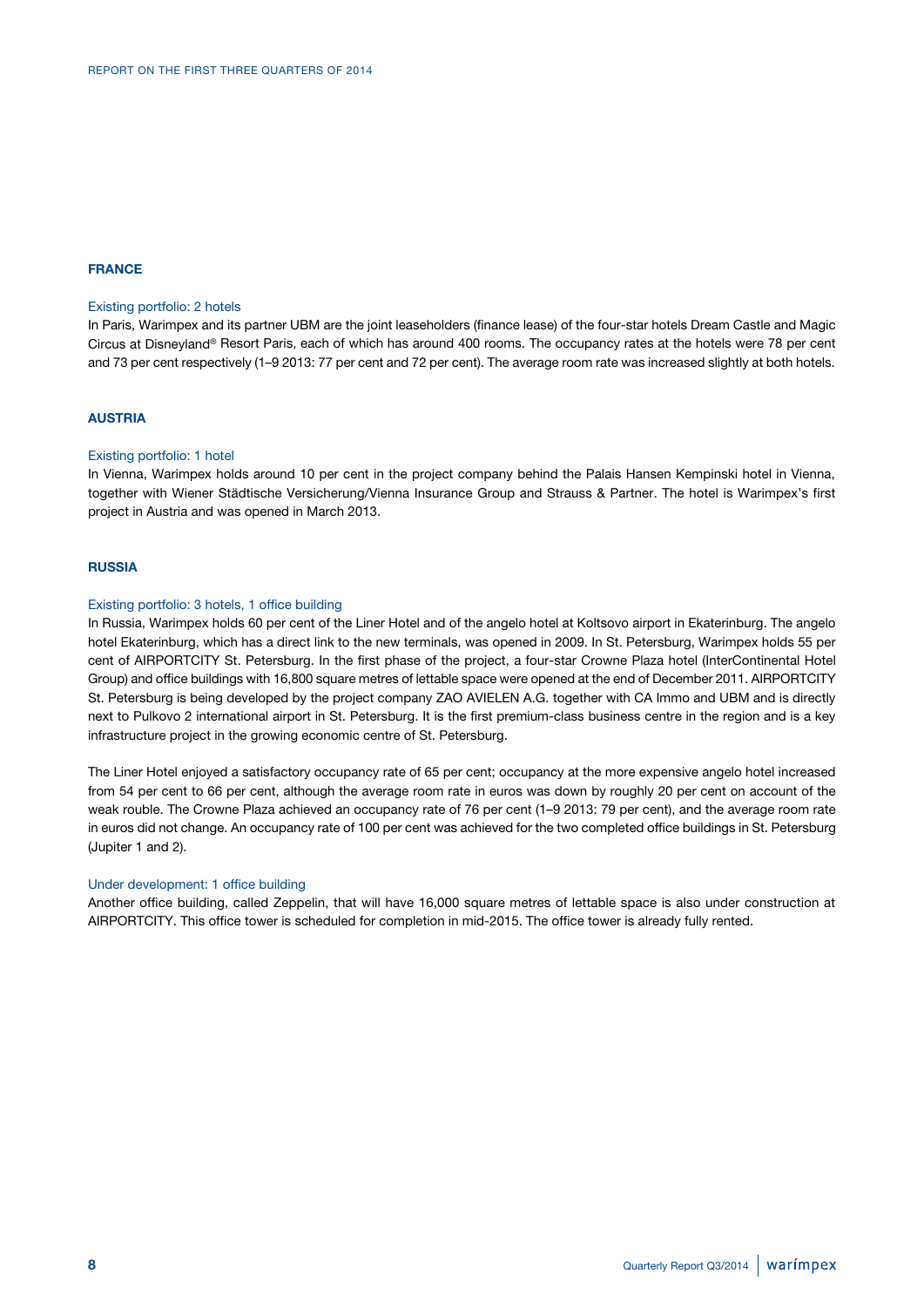### **Hotel portfolio** (number of rooms adjusted for proportionate share of ownership) as at 30 September 2014

The year-on-year decrease in the number of rooms by 257, from 3,423 to 3,166, is attributable to the sale of the Palace, Le Palais and Savoy hotels in Prague.

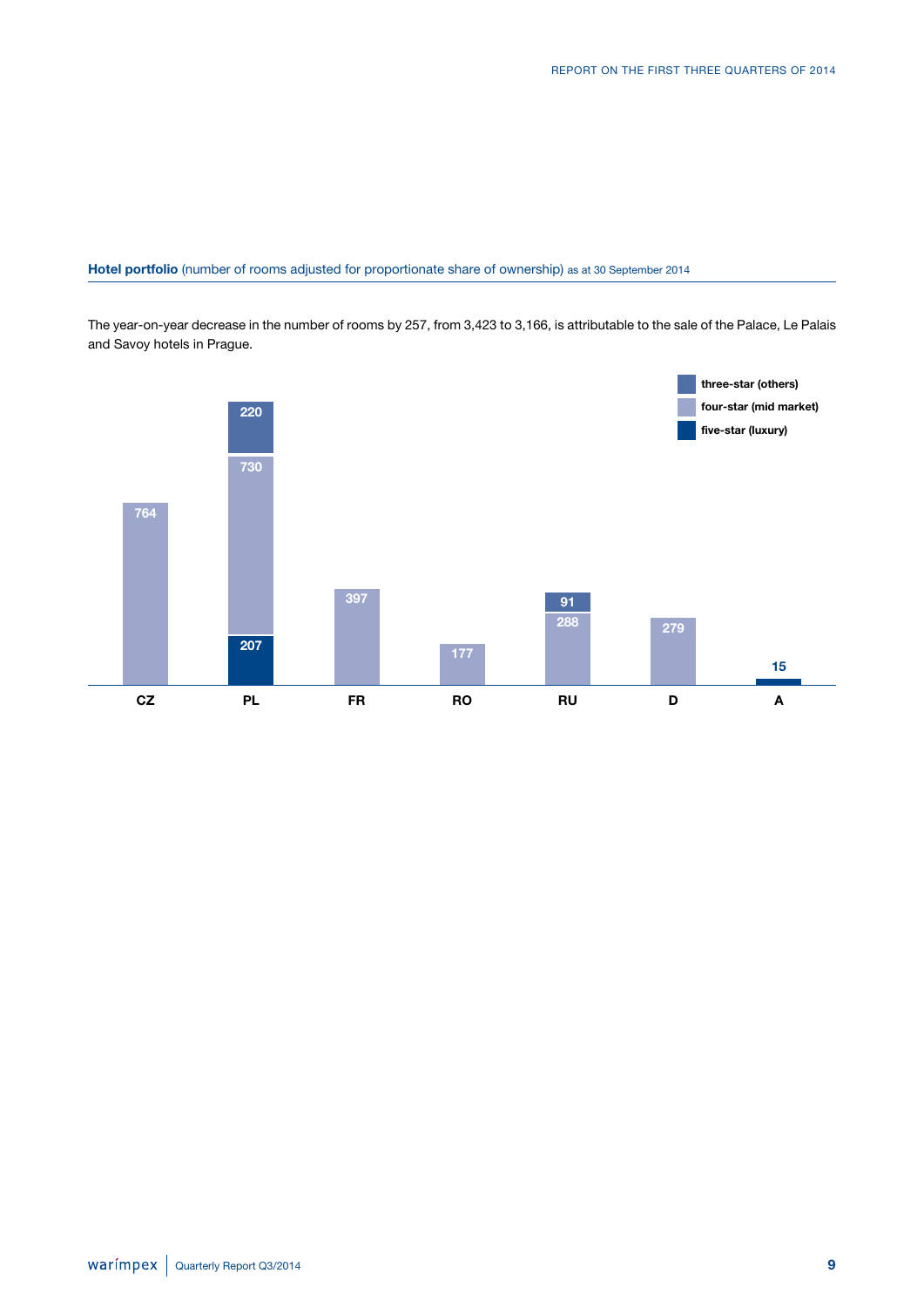# ASSETS, FINANCIAL POSITION AND EARNINGS SITUATION

For information on changes in the scope of consolidation and the resulting retrospective adjustment of the comparative periods, please refer to section 5.2. of the consolidated interim financial statements.

### **Development of revenues**

Operating activities in the Hotels segment continued to develop positively in the first nine months of 2014, but revenues at the Dvorak hotel in Karlovy Vary fell by around 20 per cent. The share of Russian and Ukrainian guests in Karlovy Vary is very high. Due to the sale of hotel properties revenues declined by roughly 10 per cent to EUR 47.4 million.

Revenues from leasing office space increased from EUR 6.1 million to EUR 7.4 million. Revenues in the Development & Services segment fell by 38 per cent to EUR 1.1 million as a result of the completion and sale of the Le Palais office building in Warsaw in the previous year.

Consolidated revenues declined by 7 per cent, from EUR 60.4 million to EUR 55.9 million, due mainly to the sale of hotels.

Expenses directly attributable to revenues were reduced by 16 per cent to EUR 34.5 million, which meant that despite the lower revenues figure gross income from revenues went up by 11 per cent to EUR 21.4 million.

### **Earnings situation**

#### **Gains on property disposals**

In the comparative period of the previous year, a stake was sold in the angelo hotel in Munich (including an adjacent development property). This transaction generated a profit contribution of approximately EUR 1.6 million. In the first nine months of 2014, the Hotel Savoy was sold for its carrying amount.

The changes to the existing portfolio in the comparative period of the previous year relate to the settlement of leasehold improvements for the Le Palais office building in Warsaw.

#### **EBITDA – EBIT**

Earnings before interest, taxes, depreciation and amortisation and gains/losses on remeasurement (investment properties) (= EBITDA) increased by 7 per cent from EUR 12.8 million to EUR 13.6 million, primarily because of lower expenses. EBIT declined from EUR 8.4 million to EUR 4.5 million. This is mainly attributable to lower income from the sale of project companies and properties (EUR -1.6 million) and a neutral, non-cash result on remeasurement; in the previous year, there were reversals of impairment amounting to EUR 5.3 million.

#### **Financial result**

Finance income (including earnings from joint ventures) went from EUR -18.0 million to EUR -16.2 million. Financing expenses declined from EUR 16.8 million in the first nine months of 2013 to EUR 15.8 million.

Losses from joint ventures went from EUR 0.7 million to EUR 1.1 million.

#### **Profit or loss for the period**

The total loss for the period for the Warimpex Group went from EUR -7.9 million in the previous year to EUR -10.9 million. This change is mainly due to decreased earnings from the sale of properties, a neutral result on impairment and foreign exchange losses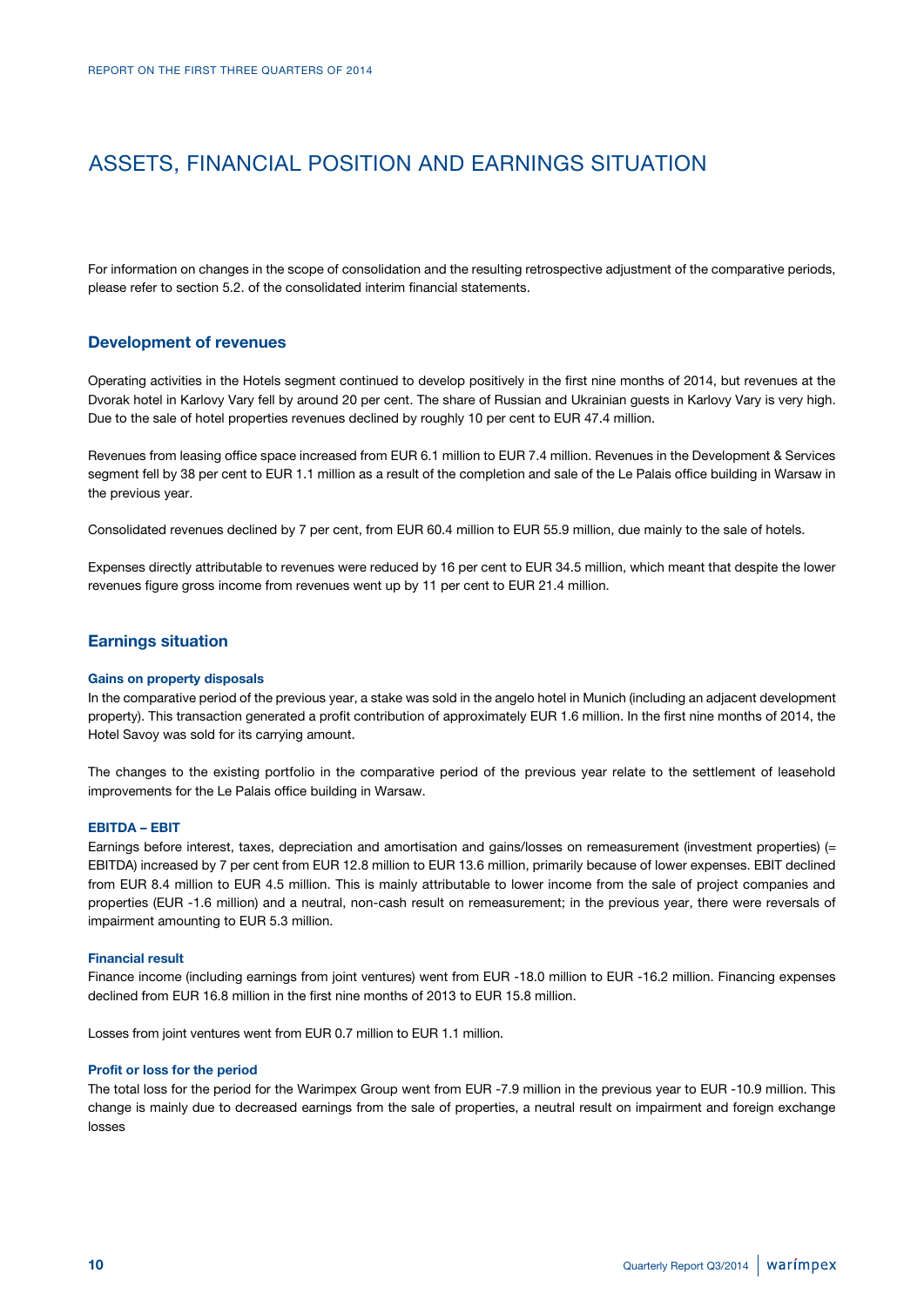### **Segment reporting**

**Hotels segment\***

The Warimpex Group has defined the segments Hotels, Investment Properties and Development & Services. The joint ventures that are recognised at equity in the consolidated financial statements are included in the segment report using the proportionate consolidation method. The Hotels segment is comparable with the hotels and/or hotel rooms held by the Group as consolidated entities in the reporting year with the joint ventures recognised on a proportionate basis. The Investment Properties segment includes rental income from office properties. The Development & Services segment contains services in the area of development, activities of the parent company and profits from the sale of real estate.

| in EUR '000                                                        | $1 - 9/2014$    | $1 - 9/2013$<br>adjusted |
|--------------------------------------------------------------------|-----------------|--------------------------|
| Revenues for the Group                                             | 80,924          | 84,968                   |
| Average number of hotel rooms for the Group**<br>GOP for the Group | 3,482<br>31,905 | 3,548<br>32,496          |
| NOP for the Group                                                  | 25,119          | 24,556                   |

\* Including all joint ventures on a proportionate basis

\*\* See Hotels segment reporting package in the consolidated financial statements

In the reporting period, the average number of available rooms declined by 2 per cent to 3,482 due to the sale of hotels, with revenues from hotel operations declining by 5 per cent to EUR 80.9 million.

Key figures that are typical for the sector are used to manage the hotels. These include GOP (gross operating profit, calculated according to the Uniform System of Accounts for the Lodging Industry) and NOP (net operating profit, which corresponds to the GOP less specific costs of ownership after GOP such as management fees, insurance, land tax, etc.). In spite of the lower revenues (-5 per cent), GOP fell less rapidly than revenues (-2 per cent) and NOP increased as a result of the sale of less profitable hotels. NOP per room therefore rose by 4 per cent to EUR 7,214.

| <b>Investment Properties segment*</b> |              |              |
|---------------------------------------|--------------|--------------|
|                                       | $1 - 9/2014$ | $1 - 9/2013$ |
| in EUR '000                           |              | adjusted     |
| Revenues for the Group                | 7,944        | 6,660        |
| Segment EBITDA                        | 4,539        | 2,435        |

\* Including all joint ventures on a proportionate basis

Revenues in the Investment Properties segment rose by 19 per cent in the reporting period, primarily due to the full leasing of the Jupiter office towers at AIRPORTCITY St. Petersburg.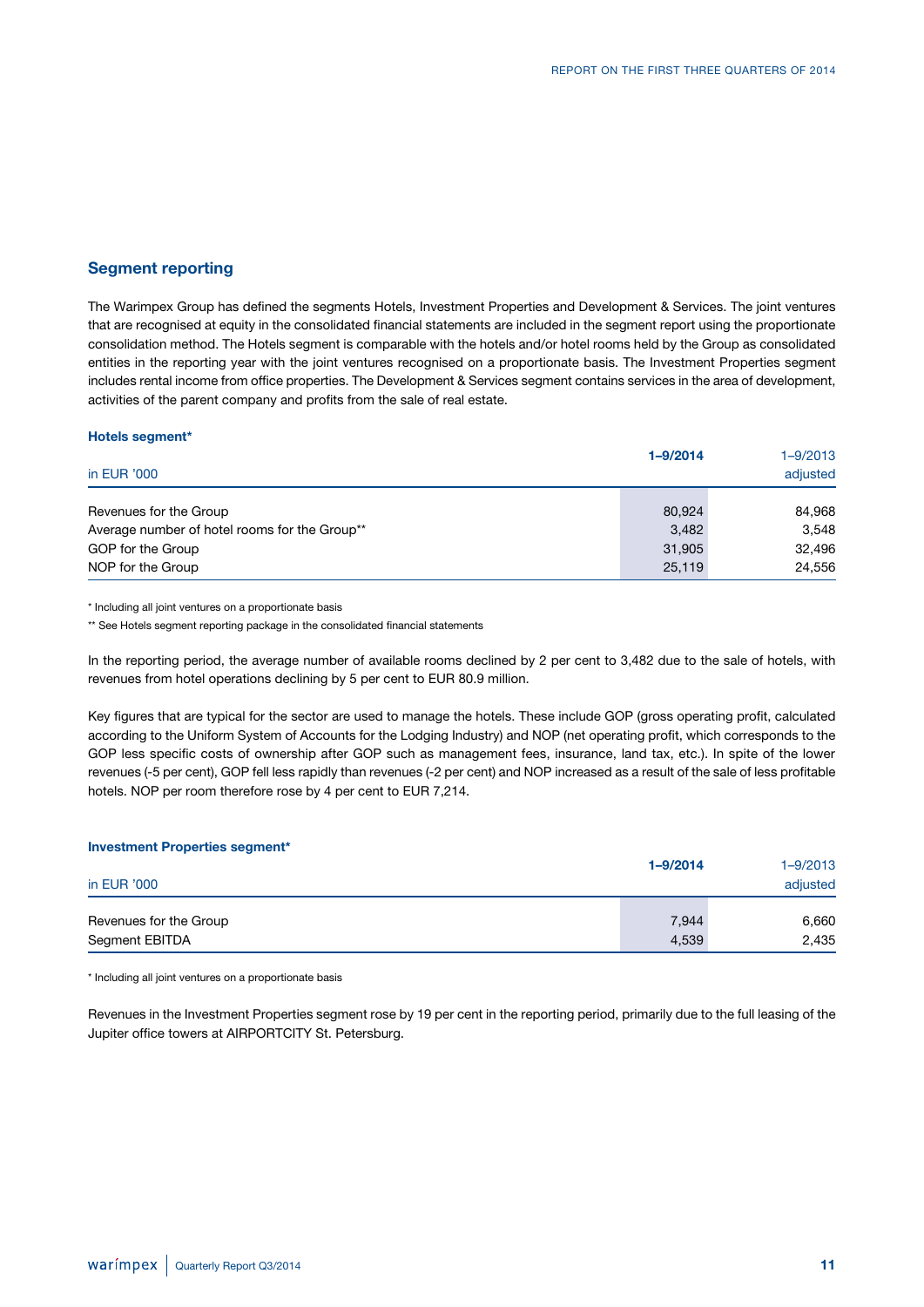#### **Development & Services segment\***

| in EUR '000                                     | $1 - 9/2014$ | $1 - 9/2013$<br>adjusted |
|-------------------------------------------------|--------------|--------------------------|
| Revenues for the Group                          | 1,358        | 1.740                    |
| Gains or losses from the disposal of properties | 6            | 1.634                    |
| Segment EBITDA                                  | $-3.262$     | -1.951                   |

\* Including all joint ventures on a proportionate basis

The results in this segment depend heavily on property sales and are subject to significant fluctuation in year-on-year terms and during the year. In the comparative period of 2013, a stake was sold in the angelo hotel in Munich. No material sales income was recognised in the period under review despite the sale of the Hotel Savoy in Prague.

# EVENTS AFTER THE REPORTING DATE

ZAO AVIELEN A.G. – a joint venture between the Austrian real estate developer Warimpex (55 per cent), CA Immo Group (35 per cent) and UBM (10 per cent) – successfully concluded contract negotiations for the sale of two office towers at AIRPORTCITY St. Petersburg on 19 November. The buyer is a subsidiary of the private Russian pension fund BLAGOSOSTOYANIE managed by the TRINFICO Investment Group. The investment volume amounts to EUR 70 million. The deal had already been announced and a corresponding term sheet signed in February 2014. The closing of the transaction is still subject to compliance with the standard Russian requirements for such real estate transactions and is expected in the next few weeks.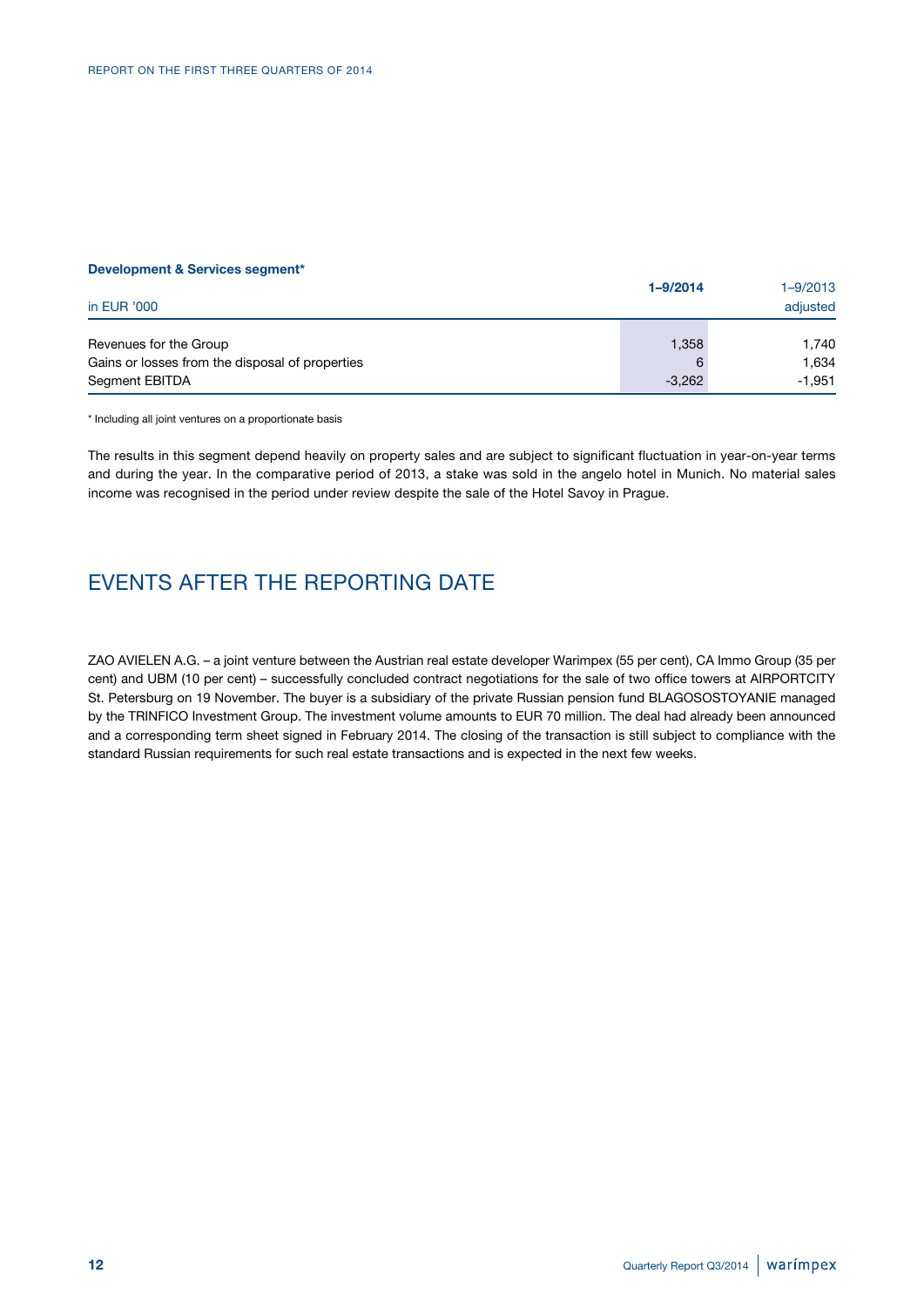## **OUTLOOK**

The Jupiter Towers at AIRPORTCITY St. Petersburg were classified as held for short-term sale. The closing of the transaction is planned in the next few weeks.

The following development projects are currently under construction:

- AIRPORTCITY St. Petersburg, business park and an additional 16,000 square metres of office space
- Erzsébet office tower II, Budapest, 8,000 square metres of office spacee

We will continue to concentrate on increasing our hotels' earnings figures and advancing ongoing development projects to market maturity. In doing so, we will maintain sufficient diversification in our portfolio in terms of property holdings and development projects. We also anticipate great potential for new developments and property sales, which we intend to leverage in moderation.

Vienna, 28 November 2014

**Franz Jurkowitsch Georg Folian**

Alexander Jurkowitsch **Florian Petrowsky** 

Chairman of the Management Board Deputy Chairman of the Management Board

Member of the Management Board Member of the Management Board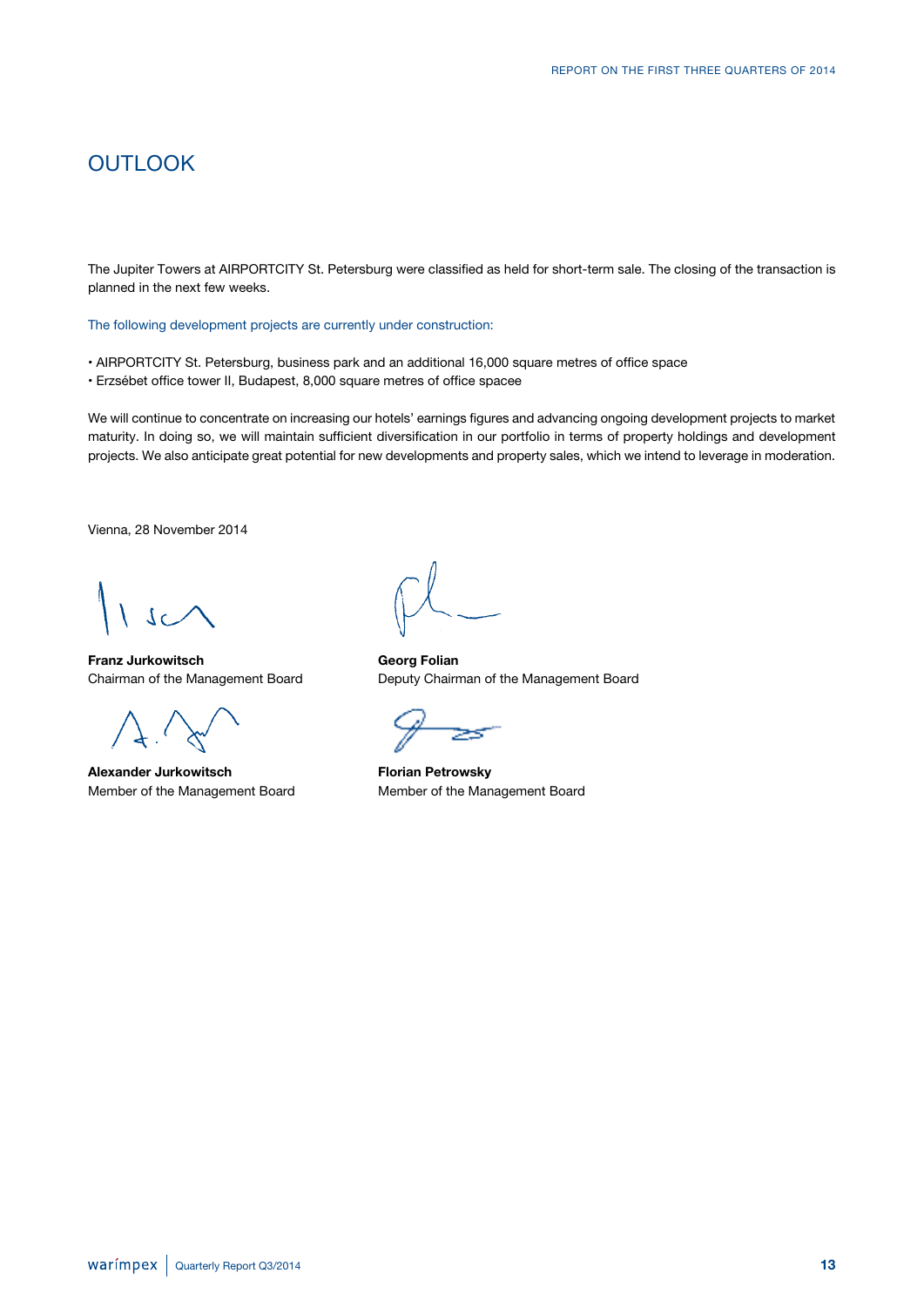## CONDENSED CONSOLIDATED INTERIM FINANCIAL STATEMENTS AS AT **30 SEPTEMBER 2014**

- **Condensed Consolidated Interim Financial Statements**
- Condensed Consolidated Income Statement
- Condensed Consolidated Statement of Comprehensive Income
- Condensed Consolidated Statement of Financial Position
- Condensed Consolidated Statement of Cash Flows
- Condensed Consolidated Statement of Changes In Equity
- Notes to the Consolidated Interim Financial Statements

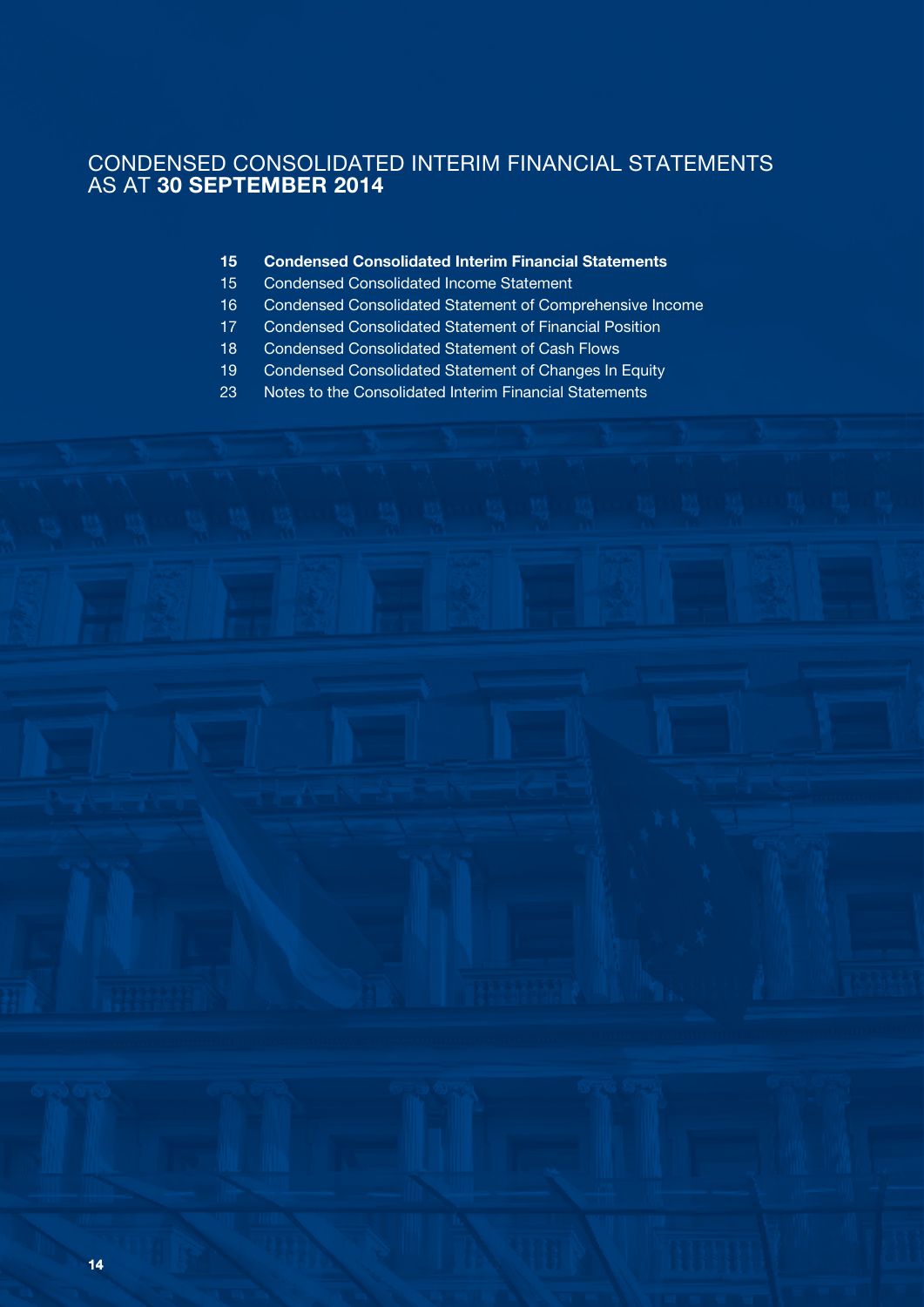# CONDENSED CONSOLIDATED INCOME STATEMENT

for the period from 1 January to 30 September 2014 – unaudited

| in EUR                                                                            | <b>Note</b> | $1 - 9/2014$   | 7-9/2014       | $1 - 9/2013$<br>adjusted | 7-9/2013<br>adjusted |
|-----------------------------------------------------------------------------------|-------------|----------------|----------------|--------------------------|----------------------|
| Hotels revenues                                                                   |             | 47,445,606     | 16,469,002     | 52,580,677               | 18,418,517           |
| <b>Investment Properties revenues</b>                                             |             | 7,381,331      | 2,454,913      | 6,109,914                | 1,970,085            |
| Development and Services revenues                                                 |             | 1,077,743      | 275,589        | 1,738,699                | 351,032              |
| <b>Revenues</b>                                                                   |             | 55,904,681     | 19,199,505     | 60,429,290               | 20,739,633           |
| Expenses from the operation of hotels                                             |             | (31, 110, 958) | (10, 279, 969) | (36, 286, 904)           | (12,682,365)         |
| Expenses from operation of investment properties                                  |             | (2,387,662)    | (763, 802)     | (2,578,244)              | (640, 669)           |
| Expenses directly attributable to development and services                        |             | (1,042,132)    | (233, 929)     | (2,316,404)              | (154, 668)           |
| Expenses directly attributable to the revenues                                    | 5.1.        | (34, 540, 752) | (11, 277, 700) | (41, 181, 553)           | (13, 477, 702)       |
| Gross income from revenues                                                        |             | 21,363,928     | 7,921,805      | 19,247,737               | 7,261,931            |
| Income from the sale of properties                                                |             | 7,588,295      |                | 22,511,100               | 20,843,400           |
| Disposal of carrying amounts and costs related to sales                           |             | (7,581,798)    | (29, 276)      | (20, 925, 212)           | (20, 843, 400)       |
| Gains or losses from the disposal of properties                                   | 5.2.        | 6,497          | (29, 276)      | 1,585,888                |                      |
| Changes in unfinished real estate development projects                            |             |                |                | 801,491                  | (306, 800)           |
| Other operating income                                                            |             | 430.039        | 134,647        | 119,367                  | 25,103               |
| Other operating income                                                            |             | 430,039        | 134,647        | 920,859                  | (281, 697)           |
| <b>Administrative expenses</b>                                                    | 5.3.        | (8, 164, 112)  | (2,062,908)    | (8,951,356)              | (2,457,098)          |
| Results of operating activities before financial result,                          |             |                |                |                          |                      |
| taxes, depreciation and amortisation (EBITDA)                                     |             | 13,636,353     | 5,964,268      | 12,803,127               | 4,523,136            |
| Scheduled depreciation and amortisation on property,                              |             |                |                |                          |                      |
| plant and equipment and intangible assets                                         |             | (9,480,969)    | (3,353,139)    | (8,641,376)              | (2,470,281)          |
| Impairments                                                                       |             | (336, 788)     | 12,708         | (5,014)                  | (120, 604)           |
| Reversals of impairment                                                           |             | 725,616        | 379,763        | 5,288,543                | 629,209              |
| Gains/losses on remeasurement of assets (IFRS 5)                                  |             | 2,130,000      | 3,000,000      | (1,016,415)              | 440,075              |
| Gains/losses on remeasurement of investment property                              |             | (2, 149, 726)  | (82, 144)      |                          |                      |
| Depreciation, amortisation and remeasurement                                      | 5.4.        | (9, 111, 867)  | (42, 812)      | (4,374,262)              | (1,521,601)          |
| Earnings before interest and taxes (EBIT)                                         |             | 4,524,486      | 5,921,456      | 8,428,865                | 3,001,535            |
| Finance income                                                                    | 5.5.        | 2,442,095      | 933,707        | 120,970                  | 90,953               |
| Financing expenses                                                                | 5.6.        | (15, 774, 344) | (4,597,527)    | (16, 796, 165)           | (4,678,871)          |
| Exchange rate changes                                                             | 5.7.        | (4,023,191)    | (3, 153, 009)  | (2,000,723)              | (1,662,076)          |
| Losses from joint ventures (at equity) after taxes                                |             | 1,138,984      | 703,157        | 679,684                  | 754,236              |
| <b>Financial result</b>                                                           |             | (16, 216, 456) | (6, 113, 672)  | (17,996,234)             | (5,495,759)          |
| <b>Earnings before taxes</b>                                                      |             | (11,691,970)   | (192, 216)     | (9, 567, 369)            | (2, 494, 224)        |
| Income taxes                                                                      |             | (157, 446)     | (12,090)       | (76, 886)                | (2,721)              |
| Deferred income taxes                                                             |             | 943,898        | (514, 253)     | 1,727,378                | 2,597,041            |
| Taxes                                                                             |             | 786,453        | (526, 343)     | 1,650,492                | 2,594,320            |
| Profit or loss for the period                                                     |             | (10, 905, 518) | (718, 559)     | (7,916,877)              | 100,097              |
|                                                                                   |             |                |                |                          |                      |
| Profit or loss for the period attributable to:                                    |             |                |                |                          |                      |
| - Equity holders of the parent                                                    |             | (7,888,863)    | (205, 020)     | (5,359,994)              | 19,325               |
| - Non-controlling interests                                                       |             | (3,016,654)    | (513, 539)     | (2,556,883)              | 80,772               |
|                                                                                   |             | (10,905,518)   | (718, 559)     | (7,916,877)              | 100,097              |
| Earnings per share:                                                               |             |                |                |                          |                      |
| Basic loss for the period attributable to ordinary equity holders of the parent   |             | (0.15)         | (0.00)         | (0.10)                   | 0.00                 |
| Diluted loss for the period attributable to ordinary equity holders of the parent |             | (0.15)         | (0.00)         | (0.10)                   | 0.00                 |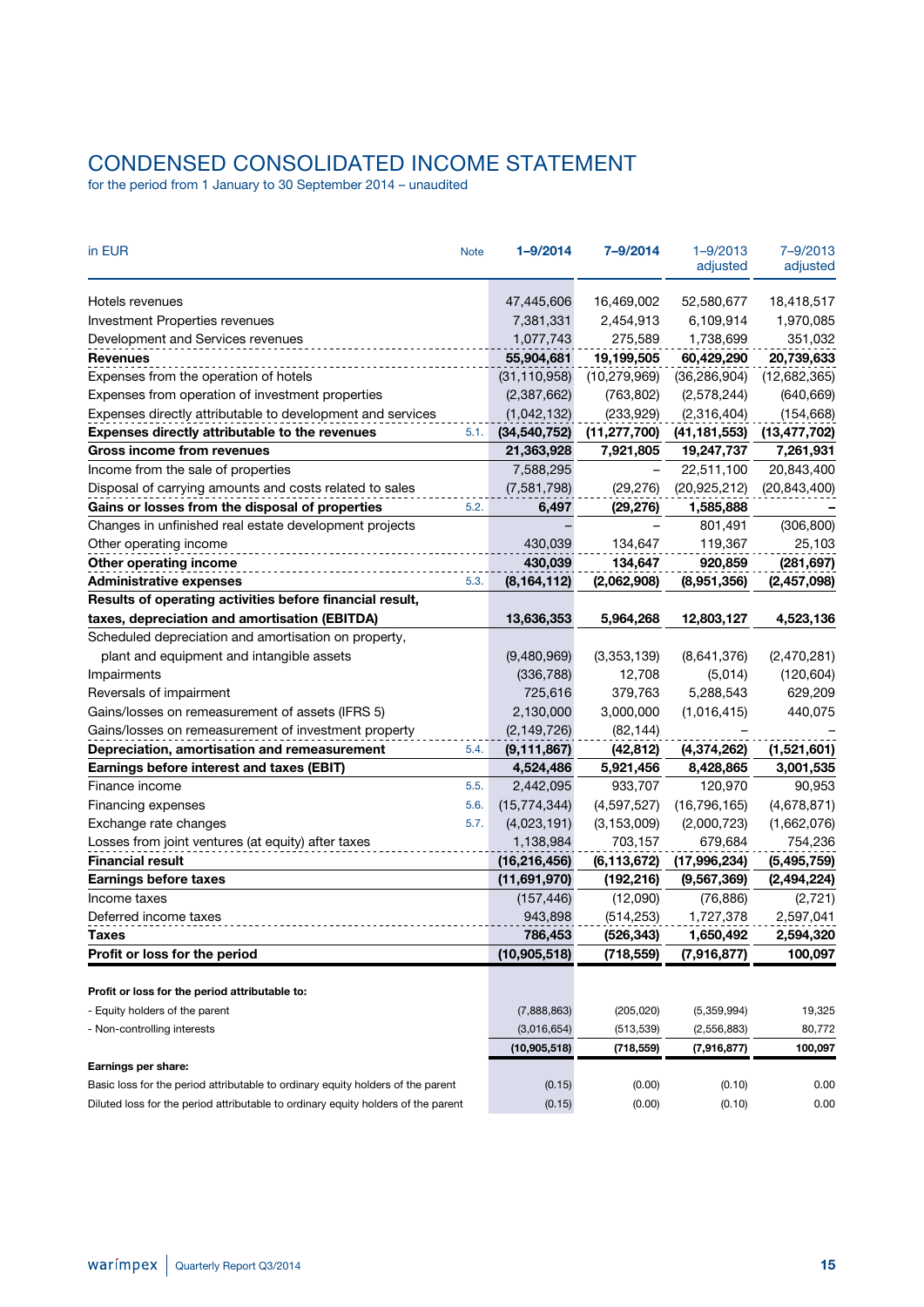# CONDENSED CONSOLIDATED STATEMENT OF COMPREHENSIVE INCOME

for the period from 1 January to 30 September 2014 – unaudited

| in EUR<br><b>Note</b>                                      | $1 - 9/2014$   | 7-9/2014   | $1 - 9/2013$<br>adjusted | 7-9/2013<br>adjusted |
|------------------------------------------------------------|----------------|------------|--------------------------|----------------------|
|                                                            |                |            |                          |                      |
| Profit or loss for the period                              | (10, 905, 518) | (718, 559) | (7,916,877)              | 100,096              |
| Foreign exchange translation                               | (398, 618)     | (127, 331) | (802, 519)               | (49, 650)            |
| Measurement of cash flow hedges                            |                |            | 646,525                  | 569,227              |
| Other comprehensive income from joint ventures (at equity) | 749,628        | (361)      |                          |                      |
| Gains or losses from financial assets available for sale   | (101, 029)     | (101, 029) |                          |                      |
| Revaluation reserve allocation                             | 1,561,451      | 1,561,451  |                          |                      |
| (Deferred) taxes in other comprehensive income<br>5.8.     | (403, 124)     | (231, 995) | (131, 164)               | (112, 143)           |
| Other comprehensive income                                 |                |            |                          |                      |
| (reclassified in profit and loss in subsequent periods)    | 1,408,308      | 1,100,734  | (287, 158)               | 407,434              |
| Other comprehensive income                                 | 1,408,308      | 1,100,734  | (287, 158)               | 407,434              |
| Total comprehensive income for the period                  | (9,497,210)    | 382,175    | (8, 204, 035)            | 507,531              |
| Total comprehensive income for the period attributable to: |                |            |                          |                      |
| - Equity holders of the parent                             | (6,460,821)    | (158,099)  | (5,444,523)              | 483,889              |
| - Non-controlling interests                                | (3,036,388)    | 540,274    | (2,759,512)              | 23,642               |
|                                                            | (9,497,210)    | 382,175    | (8,204,035)              | 507,531              |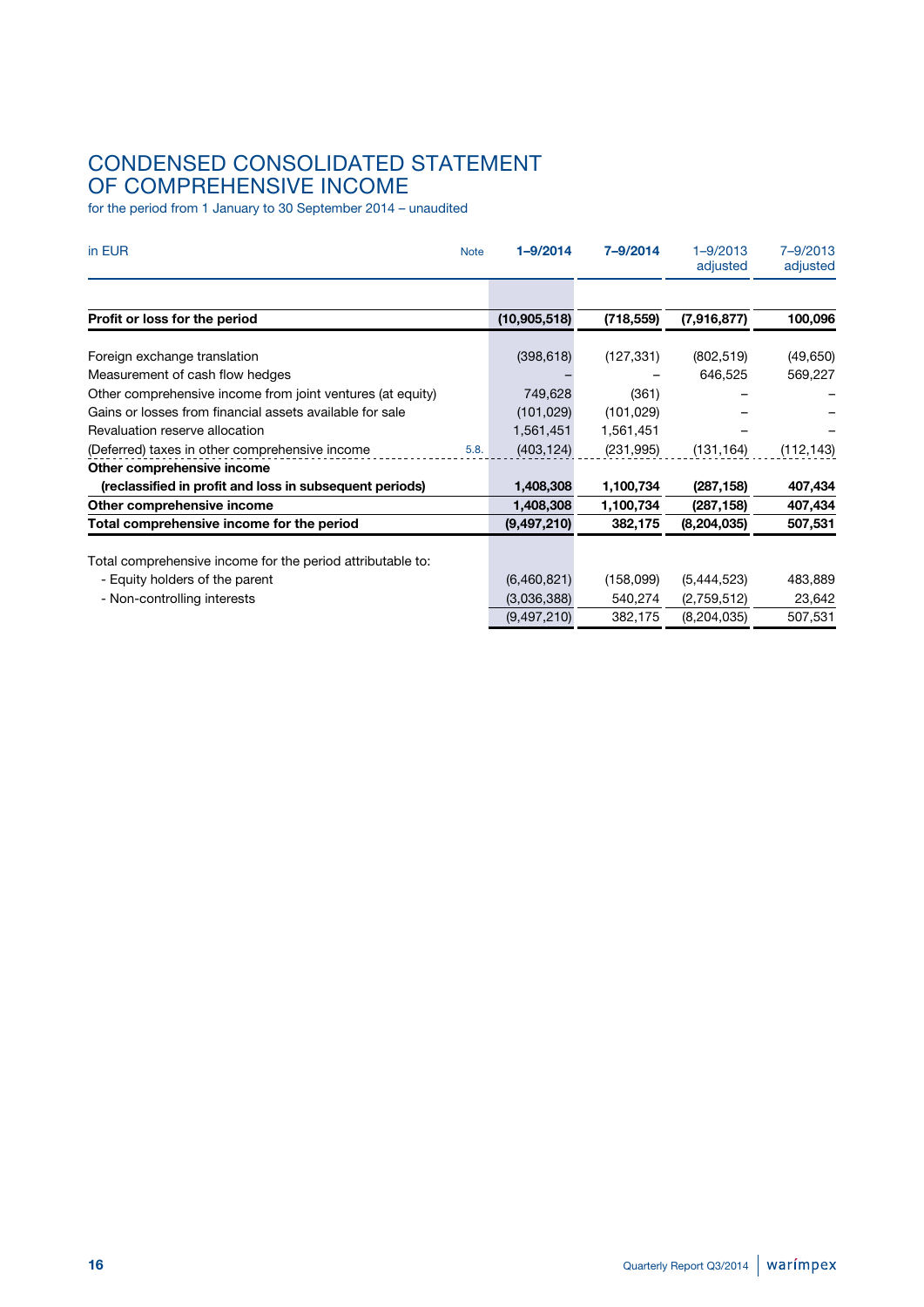# CONDENSED CONSOLIDATED STATEMENT OF FINANCIAL POSITION

as at 30 September 2014 – unaudited

| in EUR<br><b>Note</b>                                         | 30/9/2014                | 31/12/2013              | 30/9/2013<br>adjusted   | 1/1/2013<br>adjusted     |
|---------------------------------------------------------------|--------------------------|-------------------------|-------------------------|--------------------------|
| <b>ASSETS</b>                                                 |                          |                         |                         |                          |
| Property, plant and equipment<br>6.1.                         | 268,510,981              | 281,817,062             | 292,269,445             | 301,098,642              |
| Investment property<br>6.2.                                   | 80,852,915               | 73,050,000              | 116,504,398             | 115,132,993              |
| Goodwill<br>6.3.                                              | 921,266                  | 921,266                 | 921,266                 | 921,266                  |
| Other intangible assets                                       | 5,078                    | 51,120                  | 115,637                 | 123,556                  |
| Net investment in joint ventures (at equity)<br>6.3.          | 37,401,259               | 36,817,967              | 36,141,686              | 32,197,638               |
| Other financial assets                                        | 10,536,497               | 11,140,781              | 14,418,620              | 11,077,694               |
| Deferred tax assets                                           | 36,562                   | 26,745                  | 3,790,852               | 4,026,294                |
| <b>Non-current assets</b>                                     | 398,264,559              | 403,824,941             | 464,161,904             | 464,578,082              |
| Inventories                                                   | 842,440                  | 1,031,669               | 4,573,637               | 2,269,859                |
| Trade and other receivables<br>6.4.                           | 10,094,483               | 10,431,724              | 9,524,128               | 11,098,275               |
| Securities available for sale<br>6.5.                         | 7,023,589                | 8,607,000               | 8,512,854               | 7,279,433                |
| Other financial assets                                        |                          | 241,126                 | 4                       | 2                        |
| Cash and cash equivalents<br>6.6.                             | 12,375,768               | 6,521,254               | 6,497,485               | 8,166,831                |
| Non-current assets (disposal groups) held for sale<br>6.7.    | 70,000,000               | 75,370,942              | 8,558,135               | 24,838,793               |
| <b>Current assets</b>                                         | 100,336,280              | 102,203,715             | 37,666,242              | 53,653,193               |
| <b>TOTAL ASSETS</b>                                           | 498,600,838              | 506,028,655             | 501,828,146             | 518,231,276              |
|                                                               |                          |                         |                         |                          |
| <b>EQUITY AND LIABILITIES</b>                                 |                          |                         |                         |                          |
| Share capital                                                 | 54,000,000               | 54,000,000              | 54,000,000              | 54,000,000               |
| Capital reserves                                              | 17,550,336               | 17,050,636              | 17,050,636              | 17, 131, 207             |
| Retained earnings                                             | 8,617,936                | 16,506,800              | 8,150,401               | 13,510,396               |
| Treasury shares                                               | (301, 387)               | (301, 387)              | (301, 387)              | (301, 387)               |
| Other reserves                                                | 4,322,777                | 2,894,736               | 3,382,579               | 3,467,108                |
| Equity attributable to equity holders of the parent           | 84,189,663               | 90,150,785              | 82,282,230              | 87,807,324               |
| Non-controlling interests                                     | (4, 476, 242)            | (1,439,854)             | (8,064,105)             | (5,304,593)              |
| <b>Equity</b><br>Convertible bonds<br>6.8.                    | 79,713,421               | 88,710,931              | 74,218,126<br>4,956,486 | 82,502,731<br>15,396,167 |
| Other bonds<br>6.8.                                           | 12,977,226<br>20,929,583 | 8,028,095<br>17,119,545 | 14,455,465              |                          |
| Other financial liabilities<br>6.8.                           | 277,627,229              | 287,962,927             | 297,754,049             | 264,873,419              |
| Derivative financial instruments<br>6.9.                      | 594,115                  | 2,828,115               | 1,335,523               |                          |
| Other liabilities                                             | 8,741,896                | 7,415,011               | 9,647,963               | 5,895,187                |
| Provisions                                                    | 1,955,286                | 1,891,289               | 4,639,211               | 4,431,127                |
| Deferred tax liabilities                                      | 12,141,956               | 12,672,913              | 10,336,739              | 12,168,395               |
| Deferred income                                               | 1,615,758                | 2,019,698               |                         |                          |
| <b>Non-current liabilities</b>                                | 336,583,049              | 339,937,592             | 343,125,436             | 302,764,295              |
| Convertible bonds<br>6.8.                                     |                          | 2,980,156               | 6,162,983               |                          |
| Other financial liabilities<br>6.8.                           | 62,490,195               | 51,366,583              | 42,989,492              | 88,826,071               |
| Derivative financial instruments                              |                          | 549,595                 | 830,530                 | 1,280,393                |
| Trade and other payables<br>6.10.                             | 18,684,240               | 16,358,276              | 25,075,178              | 27,851,091               |
| Provisions                                                    | 507,155                  | 704,836                 | 763,428                 | 1,214,476                |
| Income tax liabilities                                        | 84,193                   | 63,063                  | 83,730                  | 143,457                  |
| Deferred income                                               | 538,586                  | 538,586                 | 2,692,930               |                          |
| Liabilities directly associated with the assets held for sale |                          | 4,819,037               | 5,886,312               | 13,648,761               |
| <b>Current liabilities</b>                                    | 82,304,369               | 77,380,133              | 84,484,584              | 132,964,249              |
| <b>Liabilities</b>                                            | 418,887,417              | 417,317,725             | 427,610,020             | 435,728,544              |
| <b>TOTAL EQUITY AND LIABILITIES</b>                           | 498,600,838              | 506,028,655             | 501,828,146             | 518,231,276              |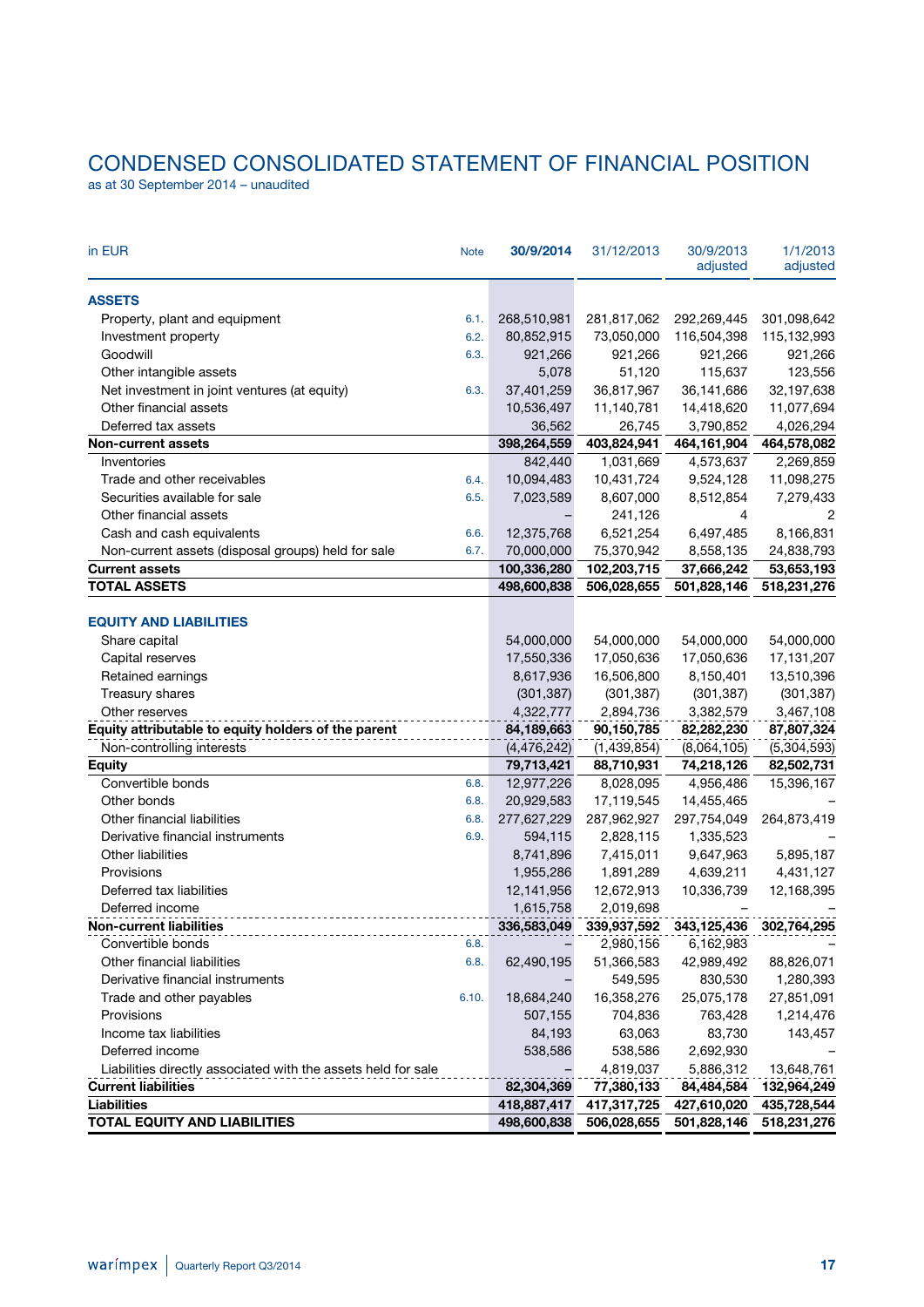# CONDENSED CONSOLIDATED STATEMENT OF CASH FLOWS

for the period from 1 January to 30 September 2014 – unaudited

| in EUR<br><b>Note</b>                                               | 1-9/2014       | 7-9/2014     | $1 - 9/2013$<br>adjusted       | 7-9/2013<br>adjusted |
|---------------------------------------------------------------------|----------------|--------------|--------------------------------|----------------------|
| Cash receipts                                                       |                |              |                                |                      |
| from hotel operations and rent received                             | 59,449,545     | 23,045,216   | 61,328,130                     | 20,201,217           |
| from real estate development projects                               | 910,652        | 52,200       | 723,002                        | 178,642              |
| from interest income                                                | 72,059         | 41,609       | 108,716                        | 69,041               |
| Cash receipts from operating activities                             | 60,432,256     | 23,139,025   | 62,159,848                     | 20,448,899           |
| Cash payments                                                       |                |              |                                |                      |
| for real estate development projects                                | (3, 555, 484)  | (3,046,405)  | (3,065,035)                    | (417, 645)           |
| for materials and services received                                 | (21, 530, 985) | (5,541,972)  | (28, 436, 463)                 | (9,281,009)          |
| for related personnel expenses                                      | (14, 337, 412) | (4,711,916)  | (16, 807, 335)                 | (5,825,939)          |
| for other administrative expenses                                   | (6,691,195)    | (2,330,401)  | (6,763,218)                    | (2,087,066)          |
| for income taxes                                                    | (133, 154)     | (282)        | (158, 368)                     | (43, 412)            |
| Cash payments for operating activities                              | (46, 248, 229) | (15,630,975) | (55, 230, 419)                 | (17,655,071)         |
| Net cash flows from operating activities                            | 14,184,026     | 7,508,050    | 6,929,429                      | 2,793,829            |
| Cash receipts from                                                  |                |              |                                |                      |
| the sale of disposal groups and property less outflow               | 2,721,289      | (29, 276)    | 11,444,723                     | 5,880,523            |
| of cash and cash equivalents from                                   |                |              |                                |                      |
| disposal groups sold                                                | (66, 659)      |              |                                |                      |
| disposal proceeds from purchase price receivables relating          |                |              |                                |                      |
| to disposals in prior periods                                       | 3,483,062      | 750,000      | 1,972,793                      |                      |
| dividends from available-for-sale securities                        | 345,850        | 247,036      |                                |                      |
| other financial assets                                              | 241,127        |              |                                |                      |
| returns on joint ventures                                           | 1,305,319      | 31,827       |                                |                      |
| Cash receipts from investing activities                             | 8,029,988      | 999,587      | 13,417,516                     | 5,880,523            |
| Cash payments for                                                   |                |              |                                |                      |
| investments in property, plant and equipment                        | (1,617,627)    | (634, 286)   | (7,056,450)                    | (3,841,436)          |
| investments in investment property                                  | (5,703,229)    | (3,821,115)  | (219,089)                      | (172, 864)           |
| the purchase of available-for-sale securities                       | (114)          | 10           | (1,233,421)                    | 602,767              |
| the purchase of data processing programs                            |                |              | (50, 413)                      | (10,058)             |
| other financial assets                                              | 296,728        | 27,272       | (966, 693)                     | (266, 693)           |
| joint ventures                                                      |                |              | (3,593,912)                    | (3,017,344)          |
| Payments made for investing activities                              | (7,024,242)    |              | $(4,428,119)$ $(13,119,978)$   | (6,705,628)          |
| Net cash flows from investing activities                            | 1,005,746      | (3,428,532)  | 297,537                        | (825, 105)           |
| Cash receipts from the issue of (convertible) bonds                 | 9,164,606      |              | 19,705,368                     |                      |
| Payments made for the redemption of convertible bonds               | (2,976,545)    |              | (9,622,221)                    | (195, 978)           |
| Payments received from loans and borrowing                          | 20,368,942     |              | 18,926,530 108,656,169         | 71,214,038           |
| Payments made for the repayment of loans and borrowing              | (21, 836, 852) |              | $(13,521,581)$ $(114,329,108)$ | (69, 928, 547)       |
| Paid interest and financing costs (for loans and borrowing)         | (10, 992, 723) | (2,378,212)  | (13,745,690)                   | (4, 561, 496)        |
| Paid interest and financing costs (for bonds and convertible bonds) | (2,365,765)    | (989, 950)   |                                |                      |
| Payments received and made for derivatives                          | (562, 735)     |              | 597,762                        | (540,000)            |
| Net cash flows from/used in financing activities                    | (9,201,072)    | 2,036,787    | (8,737,720)                    | (4,011,983)          |
| Net change in cash and cash equivalents                             | 5,988,700      | 6,116,304    | (1,510,753)                    | (2,043,259)          |
|                                                                     |                |              |                                |                      |
| Foreign exchange rate changes in cash and cash equivalents          | (230, 516)     | 4,743        | (237, 411)                     | 16,324               |
| Cash and cash equivalents at 1 January                              | 6,617,583      | 6,254,720    | 8,390,943                      | 8,669,714            |
| Cash and cash equivalents at the end of the period                  | 12,375,768     | 12,375,768   | 6,642,779                      | 6,642,779            |
| Cash and cash equivalents at the end of the period consist of:      |                |              |                                |                      |
| Cash and cash equivalents of the Group<br>6.6.                      | 12,375,768     | 12,375,768   | 6,497,485                      | 6,497,485            |
| Cash and cash equivalents of a disposal group                       |                |              |                                |                      |
| classified as held for sale                                         |                |              | 145,294                        | 145,294              |
|                                                                     | 12,375,768     | 12,375,768   | 6,642,779                      | 6,642,779            |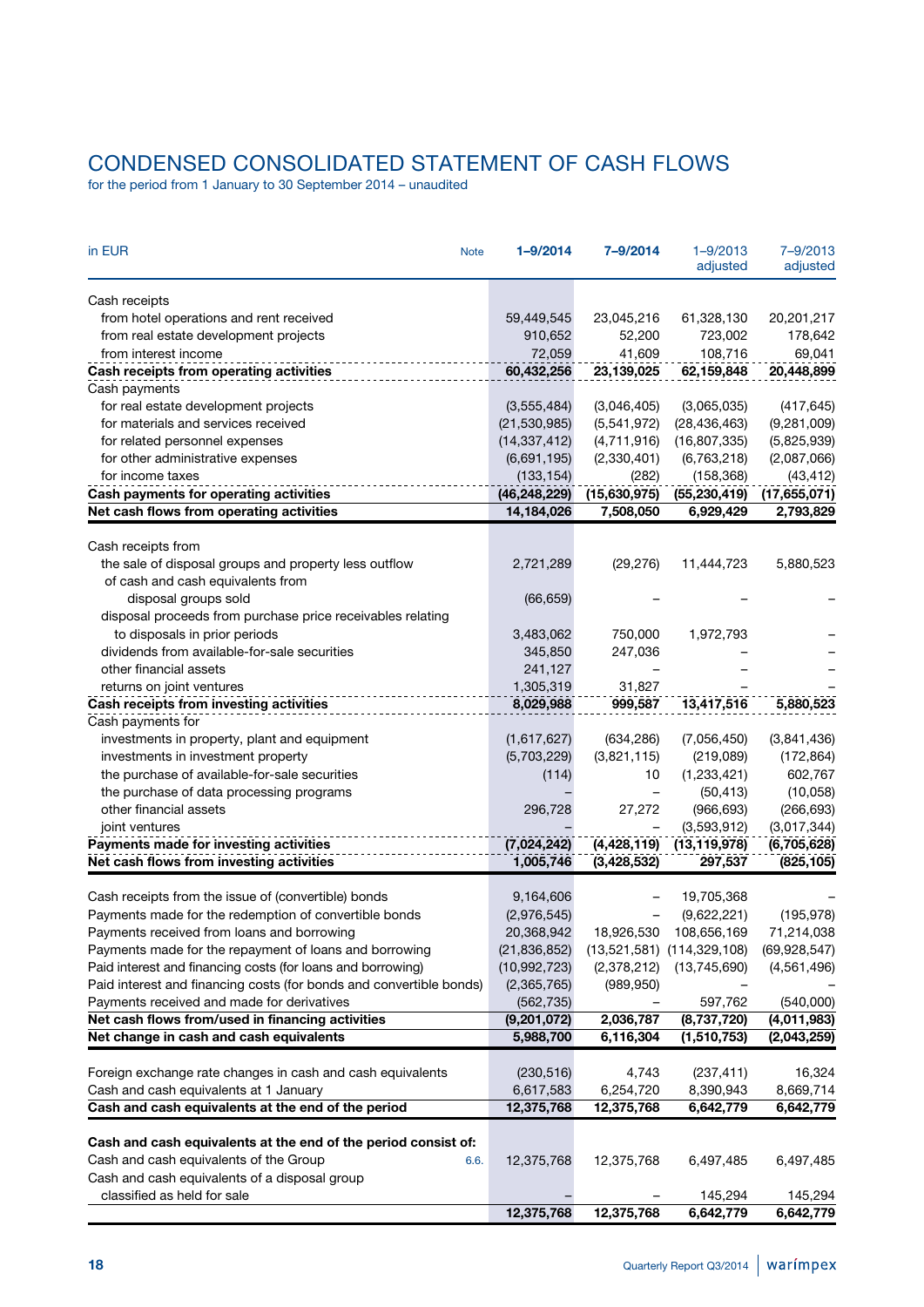# CONDENSED CONSOLIDATED STATEMENT OF CHANGES IN EQUITY

as at 30 September 2014 – unaudited

|                                             |                          |                          | auf die Anteilseigner des Mutterunternehmens entfallendes Eigenkapital |                 |           |             | Non-             |                |
|---------------------------------------------|--------------------------|--------------------------|------------------------------------------------------------------------|-----------------|-----------|-------------|------------------|----------------|
|                                             | <b>Share</b>             | Capital                  | Retained                                                               | <b>Treasury</b> | Other     |             | controlling      | <b>Total</b>   |
| in EUR                                      | capital                  | reserves                 | earnings                                                               | shares          | reserves  | Total       | <b>interests</b> | equity         |
| As at 1 January 2013                        | 54,000,000               | 17,131,207               | 17,229,025                                                             | (301, 387)      | 3,467,108 | 91,525,953  | (663, 977)       | 90,861,977     |
| Changes in accounting policies              |                          |                          | (3,718,629)                                                            |                 |           | (3,718,629) | (4,640,617)      | (8,359,246)    |
| As at 1 January 2013, adjusted              | 54,000,000               | 17,131,207               | 13,510,396                                                             | (301, 387)      | 3,467,108 | 87,807,324  | (5,304,594)      | 82,502,731     |
| Equity from convertible bond                |                          | (80, 571)                |                                                                        |                 |           | (80, 571)   |                  | (80, 571)      |
| Total comprehensive income for the period - |                          |                          | (5,359,994)                                                            |                 | (84, 529) | (5,444,523) | (2,759,512)      | (8, 204, 035)  |
| thereof comprehensive income                |                          |                          |                                                                        |                 |           |             |                  |                |
| for the period                              |                          |                          | (5,359,994)                                                            |                 |           | (5,359,994) | (2,556,883)      | (7,916,877)    |
| thereof other comprehensive income          |                          |                          |                                                                        |                 | (84, 529) | (84, 529)   | (202, 629)       | (287, 158)     |
| As at 30 September 2013                     | 54,000,000               | 17,050,636               | 8,150,401                                                              | (301, 387)      | 3,382,579 | 82,282,230  | (8,064,105)      | 74,218,125     |
| As at 1 January 2014                        | 54,000,000               | 17,050,636               | 19,845,550                                                             | (301, 387)      | 2,894,736 | 93,489,535  | (1, 110, 316)    | 92,379,219     |
| Changes in accounting policies              |                          | $\overline{\phantom{0}}$ | (3,338,751)                                                            |                 | -         | (3,338,751) | (329, 538)       | (3,668,289)    |
| As at 1 January 2014, adjusted54,000,000    |                          | 17,050,636               | 16,506,800                                                             | (301, 387)      | 2,894,736 | 90,150,785  | (1,439,854)      | 88,710,931     |
| Equity from convertible bond                | $\overline{\phantom{0}}$ | 499,700                  |                                                                        |                 |           | 499,700     |                  | 499,700        |
| Total comprehensive income for the period   | $\overline{\phantom{m}}$ |                          | (7,888,863)                                                            |                 | 1,428,042 | (6,460,821) | (3,036,388)      | (9, 497, 210)  |
| thereof comprehensive income                |                          |                          |                                                                        |                 |           |             |                  |                |
| for the period                              |                          |                          | (7,888,863)                                                            |                 |           | (7,888,863) | (3,016,654)      | (10, 905, 517) |
| thereof other comprehensive income          |                          |                          |                                                                        |                 | 1,428,042 | 1,428,042   | (19, 734)        | 1,408,307      |
| As at 30 September 2014                     | 54,000,000               | 17,550,336               | 8,617,936                                                              | (301, 387)      | 4,322,777 | 84,189,663  | (4, 476, 242)    | 79,713,421     |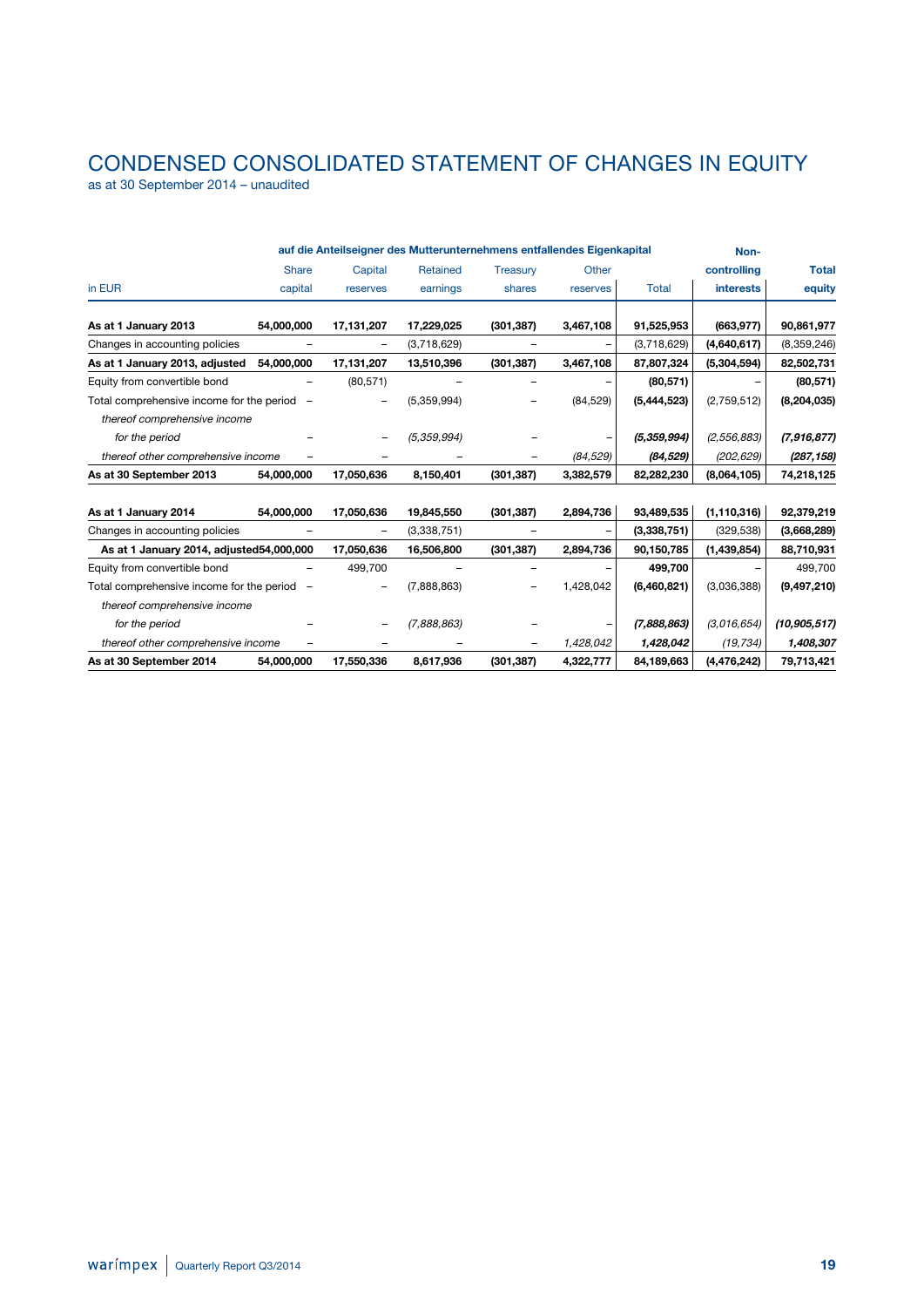### **CONDENSED CONSOLIDATED SEGMENT INFORMATION (in EUR '000)**

for the period from 1 January to 30 September 2014 – unaudited Some of the figures for 2013 were adjusted.

|                                                                       |           |               |          | <b>Investment</b> |  |
|-----------------------------------------------------------------------|-----------|---------------|----------|-------------------|--|
|                                                                       |           | <b>Hotels</b> |          | <b>Properties</b> |  |
|                                                                       | 2014      | 2013          | 2014     | 2013              |  |
| SEGMENT OVERVIEW PROFIT OR LOSS FOR THE PERIOD                        |           |               |          |                   |  |
| <b>External revenues</b>                                              | 80,924    | 84,968        | 7,944    | 6,660             |  |
|                                                                       |           |               |          |                   |  |
| Intragroup services<br>Expenses directly attributable to the revenues | (55, 807) | (60, 348)     | (2,697)  | (2,824)           |  |
| Gross income from revenues                                            | 25,117    | 24,620        | 5,247    | 3,836             |  |
|                                                                       |           |               |          |                   |  |
| Gains or losses from the disposal of properties                       |           |               |          |                   |  |
| Changes in real estate projects under development                     |           |               |          |                   |  |
| Other operating income                                                |           |               |          |                   |  |
| Expenses for development projects                                     |           |               |          |                   |  |
| Personnel expenses                                                    | (905)     | (791)         |          |                   |  |
| Other administrative expenses                                         | (4, 360)  | (4, 347)      | (675)    | (1,366)           |  |
| Intragroup services                                                   | (557)     | (807)         | (33)     | (34)              |  |
| <b>Segment EBITDA</b>                                                 | 19,294    | 18,675        | 4,539    | 2,435             |  |
|                                                                       |           |               |          |                   |  |
| Scheduled depreciation and amortisation                               | (13, 327) | (12, 342)     |          |                   |  |
| Impairments                                                           | (324)     | (1,016)       | 2,130    |                   |  |
| Reversals of impairment                                               | 1,013     | 5,487         |          |                   |  |
| Measurement gains                                                     |           |               |          |                   |  |
| Measurement losses                                                    |           |               | (230)    |                   |  |
| <b>Segment EBIT</b>                                                   | 6,656     | 10,803        | 6,439    | 2,435             |  |
|                                                                       |           |               |          |                   |  |
| Finance income                                                        | 21        | 69            | 33       | 72                |  |
| Financing expenses                                                    | (9,939)   | (10, 968)     | (1, 333) | (1,213)           |  |
| Changes in foreign exchange rates                                     | (3,852)   | (2, 811)      |          |                   |  |
| Earnings from joint ventures                                          |           |               |          |                   |  |
| Income taxes                                                          | (1)       | (7)           |          |                   |  |
| Deferred income taxes                                                 | 509       | 2,504         | 146      | (874)             |  |
| Segment overview - profit or loss for the period                      | (6,606)   | (409)         | 5,285    | 421               |  |
|                                                                       |           |               |          |                   |  |

|                                                           |           | <b>Hotels</b> |           | Investment<br><b>Properties</b> |  |
|-----------------------------------------------------------|-----------|---------------|-----------|---------------------------------|--|
|                                                           | 30/9/2014 | 31/12/2013    | 30/9/2014 | 31/12/2013                      |  |
| <b>SEGMENT OVERVIEW - STATEMENT OF FINANCIAL POSITION</b> |           |               |           |                                 |  |
| Segment overview - assets                                 | 384,396   | 394,906       | 90,754    | 87,323                          |  |
| Segment overview - equity                                 | 29,496    | 27,831        | 49,486    | 45,558                          |  |
| Segment overview - liabilities                            | 354,900   | 367,075       | 41,269    | 41,765                          |  |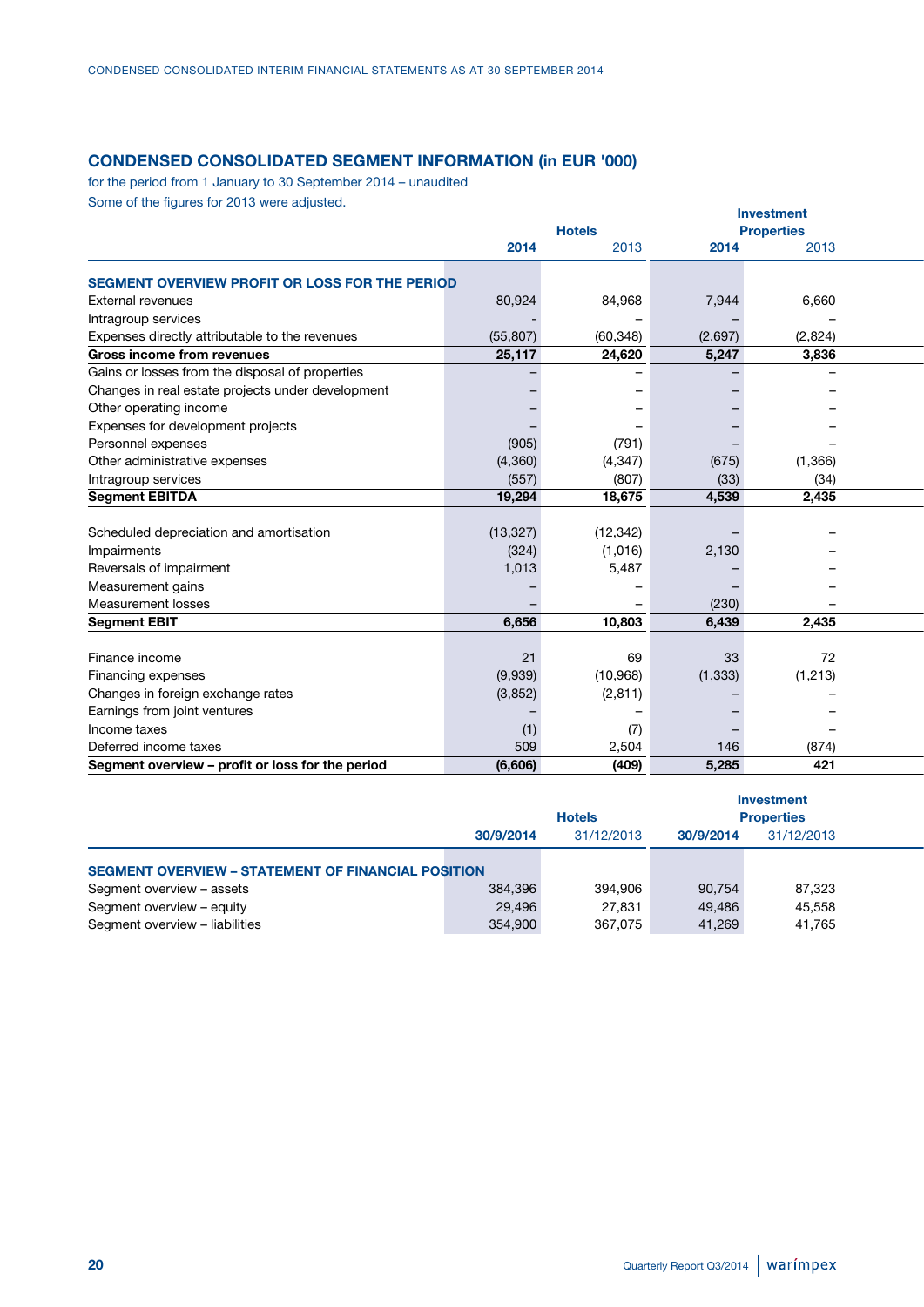|                |                                   |                                                                |                          |                                        |                                  |                               | <b>Group total</b>                                              |
|----------------|-----------------------------------|----------------------------------------------------------------|--------------------------|----------------------------------------|----------------------------------|-------------------------------|-----------------------------------------------------------------|
|                |                                   |                                                                |                          |                                        |                                  |                               |                                                                 |
|                |                                   | 2014                                                           | 2013                     |                                        |                                  |                               | 2013                                                            |
|                |                                   |                                                                |                          |                                        |                                  |                               |                                                                 |
| 1,358          | 1,740                             | 90,225                                                         | 93,368                   | (34, 320)                              | (32, 939)                        | 55,905                        | 60,429                                                          |
| 591            | 841                               | 591                                                            | 841                      | (591)                                  | (841)                            |                               |                                                                 |
| (1, 167)       | (2,316)                           | (59, 671)                                                      | (65, 489)                | 25,130                                 | 24,307                           | (34, 541)                     | (41, 182)                                                       |
| 781            | 265                               | 31,145                                                         | 28,720                   | (9,781)                                | (9, 473)                         | 21,364                        | 19,248                                                          |
| $6\phantom{.}$ | 1,634                             | 6                                                              | 1,634                    |                                        | (48)                             | 6                             | 1,586                                                           |
|                |                                   |                                                                |                          |                                        |                                  |                               | 801<br>119                                                      |
| 430            | 119                               | 430                                                            | 119                      |                                        | $\overline{\phantom{0}}$         | 430                           |                                                                 |
| (81)           | (88)                              | (81)                                                           | (88)                     |                                        | 15                               | (80)                          | (73)                                                            |
| (2,531)        | (2,959)                           | (3, 437)                                                       | (3,750)                  | 188                                    | 93                               | (3, 248)                      | (3,657)                                                         |
| (1,868)        | (1, 724)                          | (6,903)                                                        | (7, 438)                 | 2,068                                  | 2,216                            | (4,835)                       | (5,222)                                                         |
| $-$            | $-$                               | (591)                                                          | (841)                    | 591                                    | 841                              | $\overline{\phantom{a}}$      |                                                                 |
| (3,262)        | (1,951)                           | 20,570                                                         | 19,159                   | (6, 934)                               | (6,356)                          | 13,636                        | 12,803                                                          |
|                |                                   |                                                                |                          |                                        |                                  |                               |                                                                 |
|                |                                   | (13, 440)                                                      | (12, 416)                | 3,960                                  | 3,774                            |                               | (8,641)                                                         |
|                |                                   | 1,793                                                          |                          |                                        | $\overline{\phantom{0}}$         |                               | (1,021)                                                         |
|                | 125                               | 1,013                                                          | 5,612                    | (287)                                  | (323)                            | 726                           |                                                                 |
|                | $\qquad \qquad -$                 |                                                                | $\overline{\phantom{0}}$ |                                        | $\overline{\phantom{a}}$         |                               |                                                                 |
|                | $\overline{\phantom{m}}$          |                                                                | $\overline{\phantom{a}}$ | 184                                    | $\overline{a}$                   |                               |                                                                 |
| (5, 492)       | (1,904)                           | 7,602                                                          | 11,334                   | (3,078)                                | (2,905)                          | 4,524                         | 8,429                                                           |
|                |                                   |                                                                |                          |                                        |                                  |                               |                                                                 |
| 2,393          | 29                                | 2,448                                                          | 171                      | (6)                                    | (50)                             | 2,442                         |                                                                 |
| (6,949)        | (7, 155)                          | (18, 220)                                                      | (19, 336)                | 2,445                                  | 2,540                            | (15, 774)                     | (16, 796)                                                       |
| (171)          | 810                               | (4,023)                                                        | (2,001)                  | $\overline{\phantom{a}}$               | $\overline{\phantom{0}}$         | (4,023)                       | (2,001)                                                         |
| 502            | 362                               | 502                                                            | 362                      | 637                                    | 318                              | 1,139                         |                                                                 |
| (157)          | (70)                              | (157)                                                          | (77)                     |                                        | $\overline{\phantom{0}}$         | (157)                         |                                                                 |
| 288            | $-$                               | 943                                                            | 1,631                    |                                        | 97                               | 944                           |                                                                 |
| (9,585)        | (7,929)                           |                                                                | (7, 917)                 | $\sim$                                 | $\overline{\phantom{0}}$         | (10, 906)                     | (7, 917)                                                        |
|                | 2014<br>(113)<br>(13)<br>(2, 104) | <b>Development</b><br>& Services<br>2013<br>801<br>(73)<br>(5) | (2, 333)<br>(10, 906)    | <b>Segment total</b><br>801<br>(1,021) | 1 January - 30 September<br>2014 | <b>Reconciliation</b><br>2013 | 1 January-30 September<br>2014<br>(9, 481)<br>1,793<br>(2, 150) |

|           | <b>Development</b> |           |                      |           |                       |           |                    |
|-----------|--------------------|-----------|----------------------|-----------|-----------------------|-----------|--------------------|
|           | & Services         |           | <b>Segment total</b> |           | <b>Reconciliation</b> |           | <b>Group total</b> |
| 30/9/2014 | 31/12/2013         | 30/9/2014 | 31/12/2013           | 30/9/2014 | 31/12/2013            | 30/9/2014 | 31/12/2013         |
|           |                    |           |                      |           |                       |           |                    |
|           |                    |           |                      |           |                       |           |                    |
| 112,562   | 112,293            | 587,712   | 594,522              | (89, 111) | (92, 693)             | 498,601   | 501,828            |
| 14,313    | 27,644             | 93,295    | 101,034              | (13, 582) | (26, 816)             | 79,713    | 74,218             |
| 98,249    | 84,648             | 494,417   | 493,488              | (75, 530) | (65, 878)             | 418,887   | 427,610            |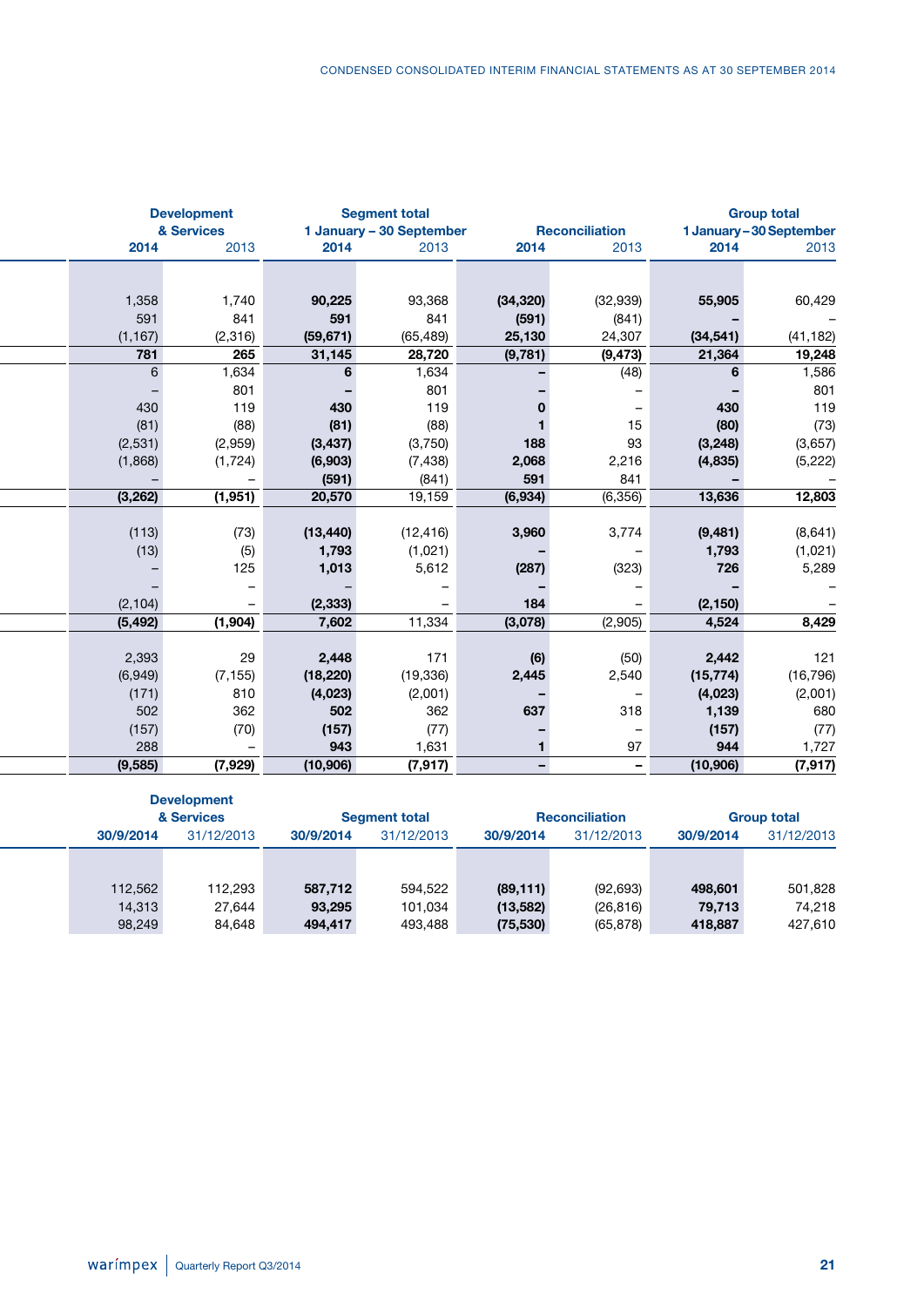### **CONDENSED CONSOLIDATED SEGMENT INFORMATION (in EUR '000)**

for the period from 1 January to 30 September 2014 – unaudited Some of the figures for 2013 were adjusted.

|                                             |           | <b>Segment total</b><br>1 January -<br><b>30 September</b> |           | <b>Reconciliation</b><br>1 January -<br><b>30 September</b> |           | <b>Group sub-total</b><br>1 January -<br><b>30 September</b> |
|---------------------------------------------|-----------|------------------------------------------------------------|-----------|-------------------------------------------------------------|-----------|--------------------------------------------------------------|
|                                             | 2014      | 2013                                                       | 2014      | 2013                                                        | 2014      | 2013                                                         |
| <b>HOTELS SEGMENT EBIT OVERVIEW</b>         |           |                                                            |           |                                                             |           |                                                              |
| Revenues - Hotels                           | 80,712    | 84,816                                                     | (33, 478) | (32, 387)                                                   | 47,234    | 52,429                                                       |
| Cost of materials                           | (30, 504) | (32, 193)                                                  | 14,350    | 13,651                                                      | (16, 154) | (18, 541)                                                    |
| Personnel expenses                          | (18, 303) | (20, 127)                                                  | 7,452     | 7,528                                                       | (10, 852) | (12, 599)                                                    |
| <b>Gross operating profit (GOP)</b>         | 31,905    | 32,496                                                     | (11, 676) | (11, 207)                                                   | 20,228    | 21,288                                                       |
| Income after GOP                            | 212       | 152                                                        |           |                                                             | 212       | 152                                                          |
| Management fees                             | (4, 424)  | (4,676)                                                    | 1,872     | 1,850                                                       | (2, 552)  | (2,826)                                                      |
| Exchange rate differences                   | 185       | (62)                                                       | 27        | (57)                                                        | 212       | (119)                                                        |
| Property costs                              | (2,759)   | (3, 354)                                                   | 993       | 1,153                                                       | (1,765)   | (2,201)                                                      |
| Net operating profit (NOP)                  | 25,119    | 24,556                                                     | (8, 785)  | (8, 262)                                                    | 16,335    | 16,294                                                       |
| Other costs after NOP                       | (1, 303)  | (3,225)                                                    | (228)     | 2,227                                                       | (1,531)   | (997)                                                        |
| Leases/rent                                 | (3,965)   | (1, 849)                                                   | 2,332     | 13                                                          | (1,633)   | (1,836)                                                      |
| Scheduled depreciation and                  |           |                                                            |           |                                                             |           |                                                              |
| amortisation on fixed assets                | (13, 327) | (12, 342)                                                  | 3,955     | 3,774                                                       | (9, 372)  | (8, 568)                                                     |
| Impairment of fixed assets                  | (324)     |                                                            |           |                                                             | (324)     |                                                              |
| Other impairments                           |           | (1,016)                                                    |           |                                                             |           | (1,016)                                                      |
| Reversals of impairment                     | 1,013     | 5,487                                                      | (287)     | (323)                                                       | 726       | 5,164                                                        |
| Contribution to the operating result        |           |                                                            |           |                                                             |           |                                                              |
| for the Hotels segment                      | 7,213     | 11,610                                                     | (3,013)   | (2,570)                                                     | 4,200     | 9,040                                                        |
| Less intragroup services                    | (557)     | (807)                                                      | 557       | 807                                                         |           |                                                              |
| <b>Segment EBIT</b>                         | 6,656     | 10,803                                                     | (2, 456)  | (1,763)                                                     | 4,200     | 9,040                                                        |
| Key operating figures in the Hotels segment |           |                                                            |           |                                                             |           |                                                              |
| Employees                                   | 1,479     | 1,603                                                      | (357)     | (378)                                                       | 1,121     | 1,225                                                        |
| <b>Total rooms</b>                          | 3,486     | 3,680                                                      | (1,051)   | (1,051)                                                     | 2,435     | 2,629                                                        |
| Rooms available                             | 3,482     | 3,548                                                      | (1,055)   | (1,047)                                                     | 2,427     | 2,501                                                        |
| Rooms sold                                  | 2,342     | 2,355                                                      | (748)     | (746)                                                       | 1,594     | 1,609                                                        |
| Occupancy                                   | 67%       | 66%                                                        | $-2%$     | $-2%$                                                       | 66%       | 64%                                                          |
| REVPAR (in EUR)                             | 54        | 54                                                         | (11)      | (11)                                                        | 43        | 43                                                           |
| <b>Composition of NOP (geographic):</b>     |           |                                                            |           |                                                             |           |                                                              |
| • Czech Republic                            | 5,068     | 5,574                                                      | (186)     | (104)                                                       | 4,882     | 5,470                                                        |
| • Poland                                    | 9,208     | 9,004                                                      | (3, 140)  | (3, 112)                                                    | 6,068     | 5,893                                                        |
| • Romania                                   | 508       | 407                                                        |           |                                                             | 508       | 407                                                          |
| • Russia                                    | 4,876     | 4,524                                                      |           |                                                             | 4,876     | 4,524                                                        |

• Germany **2,307** 2,263 **(2,307)** (2,263) **–** – • France **3,152** 2,783 **(3,152)** (2,783) **–** –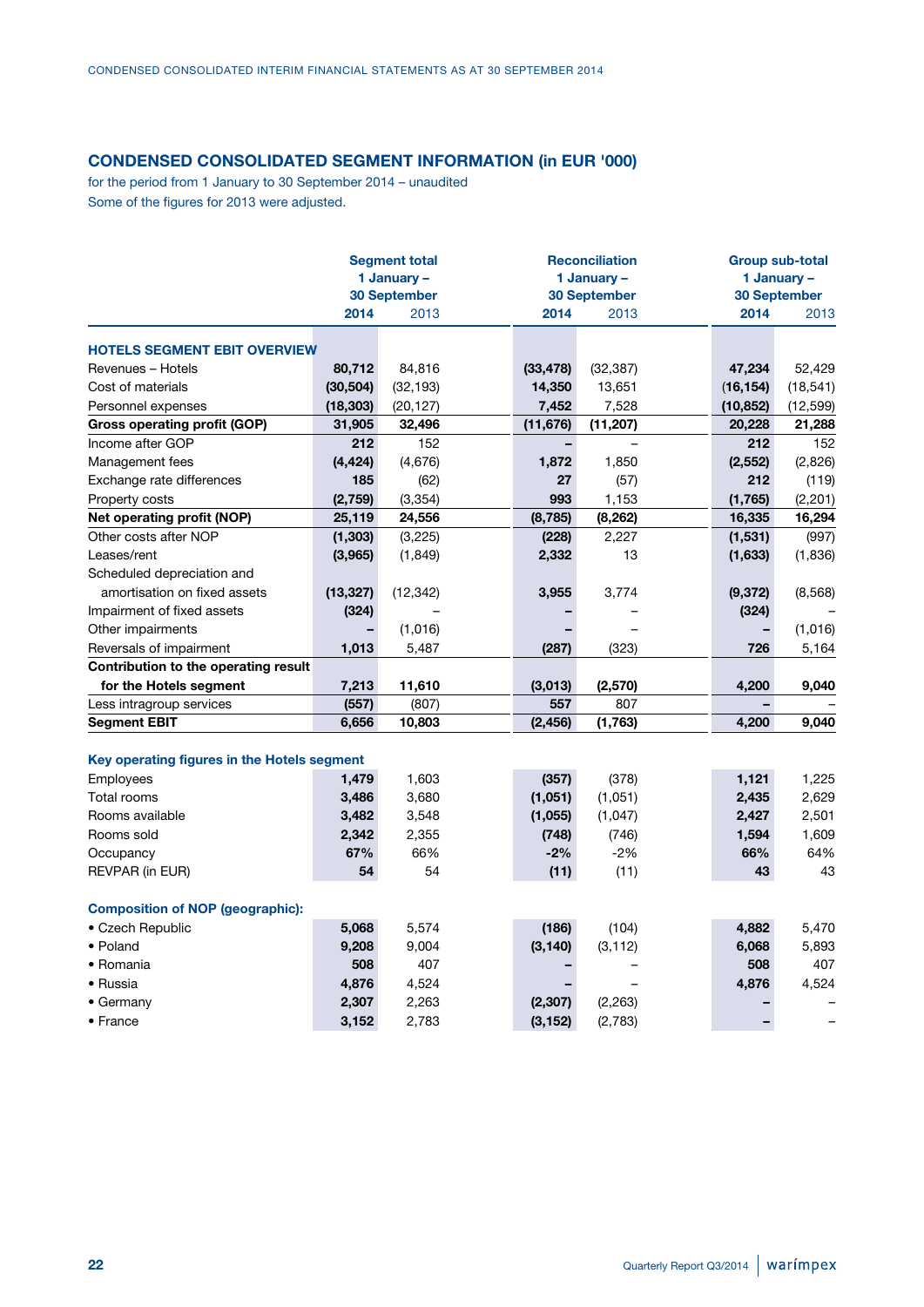### NOTES TO THE CONDENSED CONSOLIDATED INTERIM FINANCIAL STATEMENTS

for the period from 1 January to 30 September 2014 – unaudited

### **[01] Corporate information**

Warimpex Finanz- und Beteiligungs AG (the "Company" or "Warimpex") is registered with the Commercial Court of Vienna under the registration number FN 78485w and has its registered address at Floridsdorfer Hauptstraße 1, 1210 Vienna, Austria.

The condensed consolidated interim financial statements of Warimpex Finanz- und Beteiligungs AG as at 30 September 2014 were released for publication by the Management Board of Warimpex Finanz- und Beteiligungs AG on 27 November 2014.

### **[02] Basis for preparation of the interim financial statements and accounting policies**

The condensed consolidated interim financial statements as at 30 September 2014 were prepared in accordance with IAS 34. They do not contain all the information and notes included in the annual financial statements and should therefore be read in conjunction with the consolidated annual financial statements as at 31 December 2013.

The condensed consolidated interim financial statements as at 30 September 2014 were not audited or reviewed by a financial auditor.

The IFRS consolidation package entered into effect on 1 January 2014. It includes new versions of IAS 27 and 28, the removal of IAS 31 and the new IFRS 10, 11 and 12. The main changes (discontinuation of pro rata consolidation for joint ventures) were already anticipated by Warimpex in the previous years' financial statements. In addition, the application of IFRS 10 results in a change in the companies included in the consolidated financial statements.

Other than this, the main accounting policies applied in preparing the consolidated interim financial statements as at 30 September 2014 were the same as those applied in the consolidated annual financial statements as at 31 December 2013.

By their very nature, consolidated interim financial statements are based on estimates to a greater extent than consolidated annual financial statements. In addition to the principal estimation uncertainties identified in the consolidated annual financial statements, the interim financial statements are affected by estimation uncertainties resulting from the timing of asset impairments or reversals.

### **[03] Seasonal fluctuations in earnings**

Owing to seasonal fluctuations in the tourism industry, in particular city tourism, the contributions to earnings in the Hotel segment are generally higher in the second half of the year than in the first half of the year. No discernible pattern can be identified with regard to contributions to earnings from the sale of property and equity holdings or from business combinations.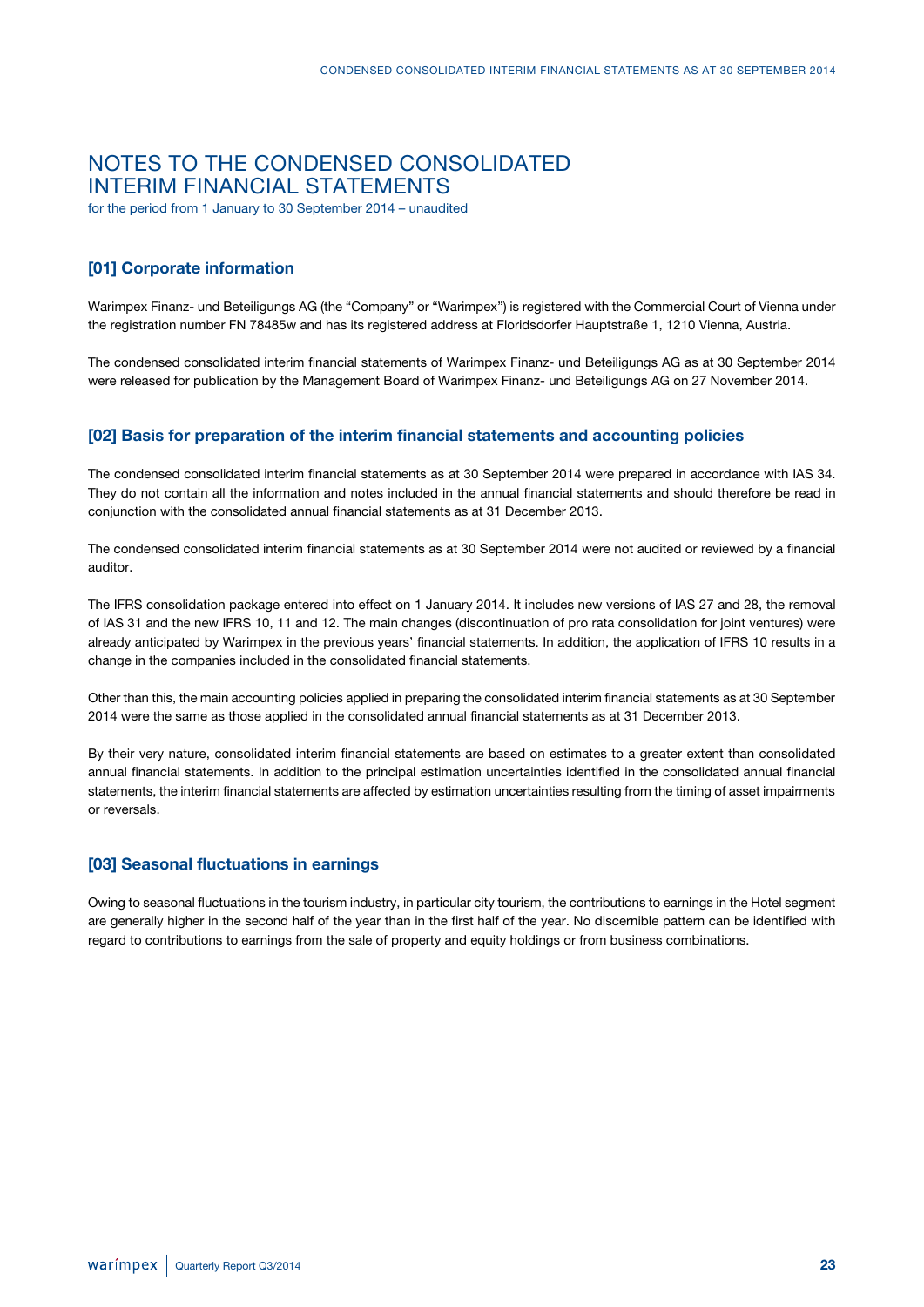### **[04] Segment information**

The operations of the Warimpex Group are divided into three business segments: Hotels, Investment Properties and Development & Services. The individual segments are identified based on their different products/services. Individual hotels and individual managed properties also represent individual business segments based on the Group's reporting structure and are consolidated under the Hotels and Investment Properties segments respectively in accordance with IFRS 8.12.

Transactions between the segments include recharging intragroup services and development project services. The segment information includes information on the income and results as well as specific information on the assets and liabilities of the Group business segment for the period from 1 January to 30 September 2014 and as at 30 September 2014.

### **[05] Notes to the consolidated income statement**

#### **5.1. Expenses directly attributable to revenues**

|                                                               |                | 1 January to 30 September |
|---------------------------------------------------------------|----------------|---------------------------|
|                                                               | 2014           | 2013                      |
|                                                               |                | adjusted                  |
| Composition of direct expenses from Hotels:                   |                |                           |
| Cost of materials and purchased services                      | (19,075,837)   | (21, 818, 258)            |
| Personnel expenses                                            | (10, 491, 488) | (12, 379, 110)            |
| Other expenses                                                | (1,543,633)    | (2,089,536)               |
|                                                               | (31, 110, 958) | (36, 286, 904)            |
| Composition of direct expenses from Investment Properties:    |                |                           |
| Cost of materials and purchased services                      | (1,282,598)    | (1,455,741)               |
| Personnel expenses                                            | (541, 812)     | (517, 974)                |
| Other expenses                                                | (563, 252)     | (604, 529)                |
|                                                               | (2,387,662)    | (2,578,244)               |
| Composition of direct expenses from Development and Services: |                |                           |
| Cost of materials and purchased services                      | (370, 782)     | (527, 748)                |
| Personnel expenses                                            |                | (392, 606)                |
| Other services rendered                                       | (671, 349)     | (1,396,050)               |
|                                                               | (1,042,132)    | (2,316,404)               |

#### **5.2. Gain or loss from the disposal of properties/changes in the scope of consolidation**

The operating company of the Hotel Savoy in Prague was sold to an investor in the financial year. The gain from the disposal of properties includes this transaction and a purchase price adjustment from the previous year.

In addition, the scope of consolidation changed as a result of the application of IFRS 10. Because one investee previously recognised using the equity method is controlled by Warimpex according to the definitions in IFRS 10, this company is now fully consolidated in the consolidated financial statements. The financial year immediately preceding the first-time application was adjusted retrospectively.

The effects of this on the condensed consolidated interim financial statements in 2013 are shown below.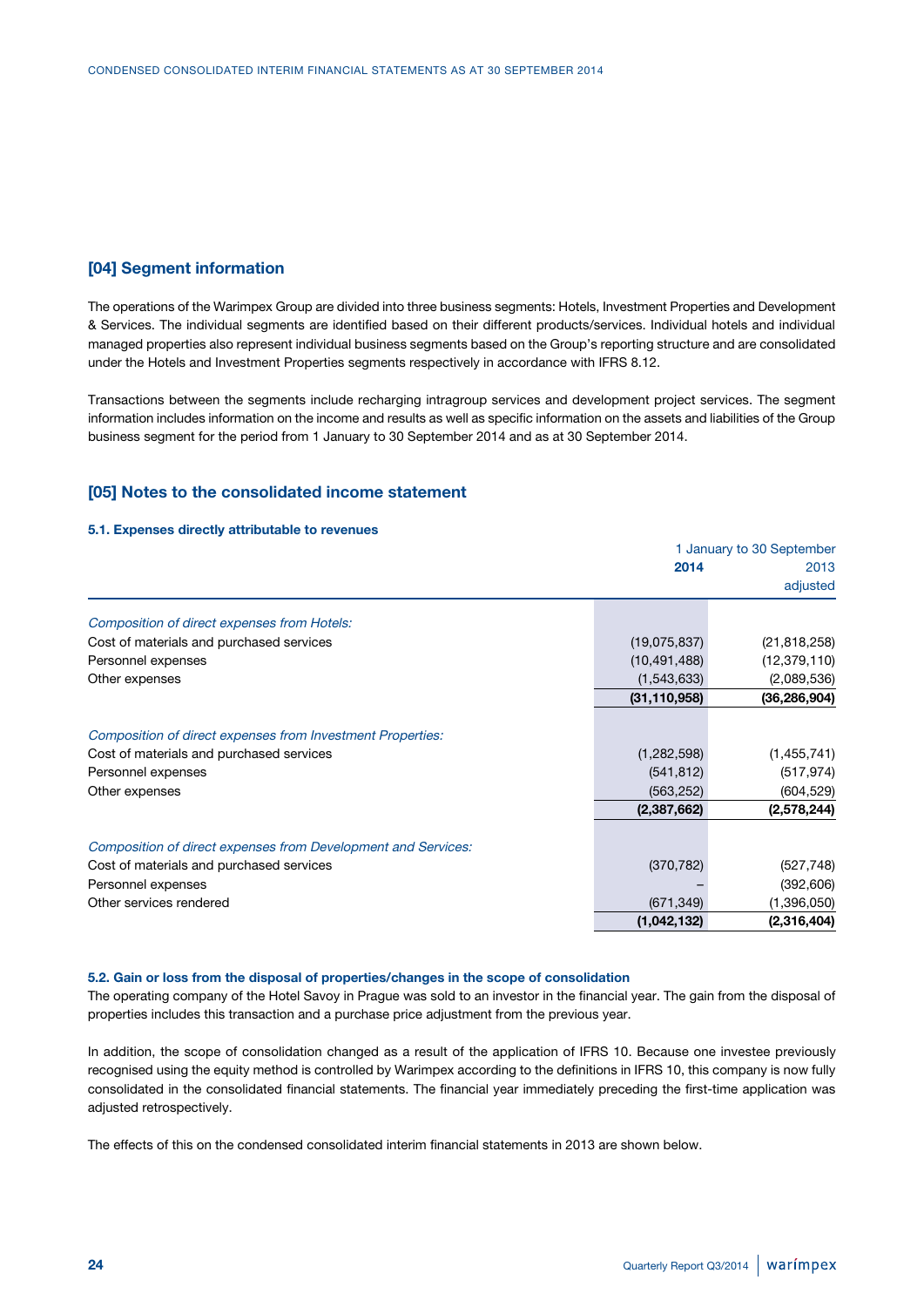### Effects on the condensed consolidated income statement:

|                                                            | $1 - 9/2013$   | Adjustment    | $1 - 9/2013$   |
|------------------------------------------------------------|----------------|---------------|----------------|
|                                                            | old            | IFRS 10       | new            |
| Hotels revenues                                            | 45,365,187     | 7,215,490     | 52,580,677     |
| <b>Investment Properties revenues</b>                      | 1,254,701      | 4,855,213     | 6,109,914      |
| Development and Services revenues                          | 1,738,699      |               | 1,738,699      |
| <b>Revenues</b>                                            | 48,358,587     | 12,070,703    | 60,429,290     |
| Expenses from the operation of hotels                      | (29,944,957)   | (6, 341, 947) | (36, 286, 904) |
| Expenses from operation of investment properties           | (433, 554)     | (2, 144, 690) | (2,578,244)    |
| Expenses directly attributable to development and services | (2,316,404)    |               | (2,316,404)    |
| <b>Expenses directly attributable to revenues</b>          | (32,694,915)   | (8,486,637)   | (41,181,553)   |
| Gross income from revenues                                 | 15,663,671     | 3,584,066     | 19,247,737     |
| Income from the sale of properties                         | 22,511,100     |               | 22,511,100     |
| Disposal of carrying amounts and costs related to sales    | (20, 925, 212) |               | (20, 925, 212) |
| Gains or losses from the disposal of properties            | 1,585,888      |               | 1,585,888      |
| Changes in unfinished real estate development projects     | 801,491        |               | 801,491        |
| Other operating income                                     | 119,367        |               | 119,367        |
| Other operating income                                     | 920,859        |               | 920,859        |
| <b>Administrative expenses</b>                             | (7,540,882)    | (1, 410, 474) | (8,951,356)    |
| <b>EBITDA</b>                                              | 10,629,536     | 2,173,591     | 12,803,127     |
| Scheduled depreciation and amortisation on property,       |                |               |                |
| plant and equipment and intangible assets                  | (7, 193, 494)  | (1, 447, 882) | (8,641,376)    |
| Impairment of property, plant and equipment                | (1,021,429)    |               | (1,021,429)    |
| Reversals of impairment on property, plant and equipment   | 5,288,543      |               | 5,288,543      |
| Depreciation, amortisation and remeasurement               | (2,926,380)    | (1, 447, 882) | (4,374,262)    |
| Earnings before interest and taxes (EBIT)                  | 7,703,156      | 725,709       | 8,428,865      |
| Finance income                                             | 69,497         | 51,473        | 120,970        |
| Financing expenses                                         | (13, 231, 568) | (3,564,598)   | (16, 796, 165) |
| Exchange rate changes                                      | (2,000,723)    |               | (2,000,723)    |
| Losses from joint ventures (at equity) after taxes         | 560,760        | 118,925       | 679,684        |
| <b>Financial result</b>                                    | (14,602,034)   | (3,394,199)   | (17,996,234)   |
| <b>Earnings before taxes</b>                               | (6,898,878)    | (2,668,490)   | (9, 567, 369)  |
| Income taxes                                               | (76, 886)      |               | (76, 886)      |
| Deferred income taxes                                      | 2,514,420      | (787, 042)    | 1,727,378      |
| Taxes                                                      | 2,437,533      | (787, 042)    | 1,650,492      |
| Profit or loss for the period                              | (4,461,345)    | (3,455,532)   | (7,916,877)    |
| Profit or loss for the period attributable to:             |                |               |                |
| - Equity holders of the parent                             | (4,593,262)    | (766, 732)    | (5,359,994)    |
| - Non-controlling interests                                | 131,917        | (2,688,800)   | (2,556,883)    |
|                                                            | (4, 461, 345)  | (3,455,532)   | (7,916,877)    |
| Other comprehensive income                                 | (287, 158)     |               | (287, 158)     |
| Total comprehensive income for the period                  | (4,748,503)    | (3,455,532)   | (8, 204, 035)  |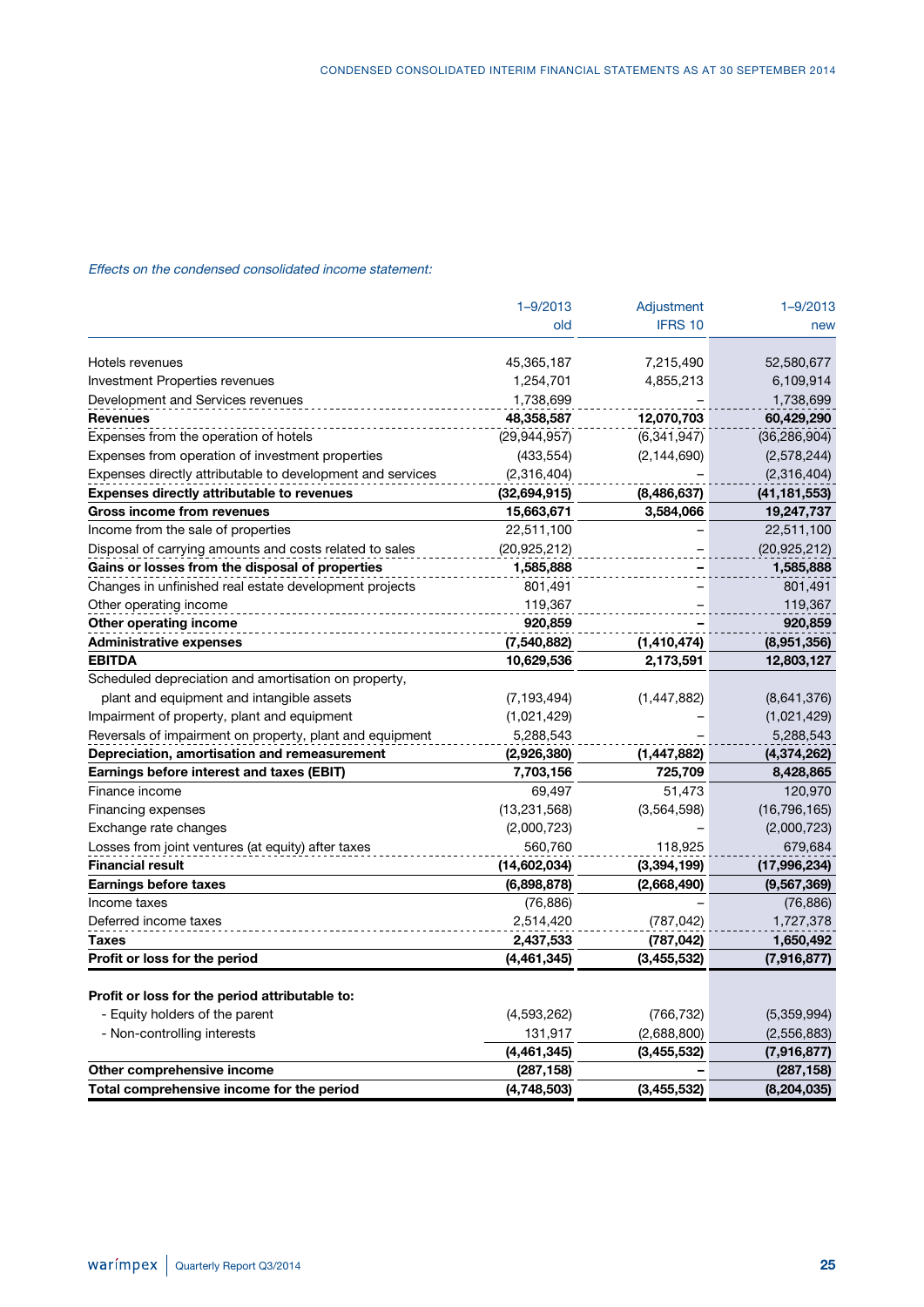### Effects on the condensed consolidated statement of cash flows:

|                                                                     | $1 - 9/2013$   | Adjustment     | $1 - 9/2013$                  |
|---------------------------------------------------------------------|----------------|----------------|-------------------------------|
|                                                                     | old            | IFRS 10        | new                           |
| Cash receipts                                                       |                |                |                               |
| from hotel operations and rent received                             | 48,026,337     | 13,301,793     | 61,328,130                    |
| from real estate development projects                               | 723,002        |                | 723,002                       |
| from interest income                                                | 57,243         | 51,473         | 108,716                       |
| Cash receipts from operating activities                             | 48,806,582     | 13,353,266     | 62,159,848                    |
| Cash payments                                                       |                |                |                               |
| for real estate development projects                                | (3,065,035)    |                |                               |
| for materials and services received                                 | (19,630,173)   |                | (3,065,035)<br>(28, 436, 463) |
| for related personnel expenses                                      |                | (8,806,290)    |                               |
|                                                                     | (14,631,112)   | (2, 176, 223)  | (16, 807, 335)                |
| for other administrative expenses                                   | (10, 154, 565) | 3,391,347      | (6,763,218)                   |
| for income taxes                                                    | (158, 368)     |                | (158, 368)                    |
| Cash payments for operating activities                              | (47,639,253)   | (7,591,165)    | (55, 230, 419)                |
| Net cash flows from operating activities                            | 1,167,329      | 5,762,101      | 6,929,429                     |
| Cash receipts from                                                  |                |                |                               |
| the sale of disposal groups and property                            | 11,444,723     |                | 11,444,723                    |
| disposal proceeds from purchase price receivables                   |                |                |                               |
| relating to disposals in prior periods                              | 1,972,793      |                | 1,972,793                     |
| Cash receipts from investing activities                             | 13,417,516     |                | 13,417,516                    |
| Cash payments for                                                   |                |                |                               |
| the purchase of property, plant and equipment                       | (5,584,200)    | (1,472,249)    | (7,056,450)                   |
| the purchase of investment property                                 | (219, 089)     |                | (219,089)                     |
| the purchase of available-for-sale securities                       | (1,233,421)    |                | (1,233,421)                   |
| the purchase of data processing programs                            | (50, 413)      |                | (50, 413)                     |
| other financial assets                                              | (966, 693)     |                | (966, 693)                    |
| joint ventures                                                      | (2, 108, 912)  | (1,485,000)    | (3,593,912)                   |
| Payments made for investing activities                              | (10, 162, 729) | (2,957,249)    | (13, 119, 978)                |
| Net cash flows from investing activities                            | 3,254,787      | (2,957,249)    | 297,537                       |
|                                                                     |                |                |                               |
| Cash receipts from the issue of (convertible) bonds                 | 19,705,368     |                | 19,705,368                    |
| Payments for the early redemption of convertible bonds              | (9,622,221)    |                | (9,622,221)                   |
| Payments received from loans and borrowing                          | 50,024,479     | 58,631,690     | 108,656,169                   |
| Payments made for the repayment of loans and borrowing              | (56,005,255)   | (58, 323, 854) | (114, 329, 108)               |
| Paid interest and financing costs (for loans and borrowing)         | (11, 714, 545) | (2,031,146)    | (13, 745, 690)                |
| Paid interest and financing costs (for bonds and convertible bonds) |                |                |                               |
| Payments received and made for derivatives                          | 597,762        |                | 597,762                       |
| Net cash flows from/used in financing activities                    | (7,014,411)    | (1,723,309)    | (8,737,721)                   |
| Net change in cash and cash equivalents                             | (2,592,296)    | 1,081,542      | (1,510,754)                   |
| Foreign exchange rate changes in cash and cash equivalents          | (126, 467)     | (110, 943)     | (237, 411)                    |
| Cash and cash equivalents at 1 January                              | 7,369,080      | 1,021,863      | 8,390,943                     |
| Cash and cash equivalents at the end of the period                  | 4,650,318      | 1,992,463      | 6,642,780                     |
| Cash and cash equivalents at the end of the period consist of:      |                |                |                               |
| Cash and cash equivalents of the Group                              | 4,505,023      | 1,992,463      | 6,497,485                     |
| Cash and cash equivalents of a disposal group classified            |                |                |                               |
| as held for sale                                                    | 145,294        |                | 145,294                       |
|                                                                     | 4,650,318      | 1,992,463      | 6,642,780                     |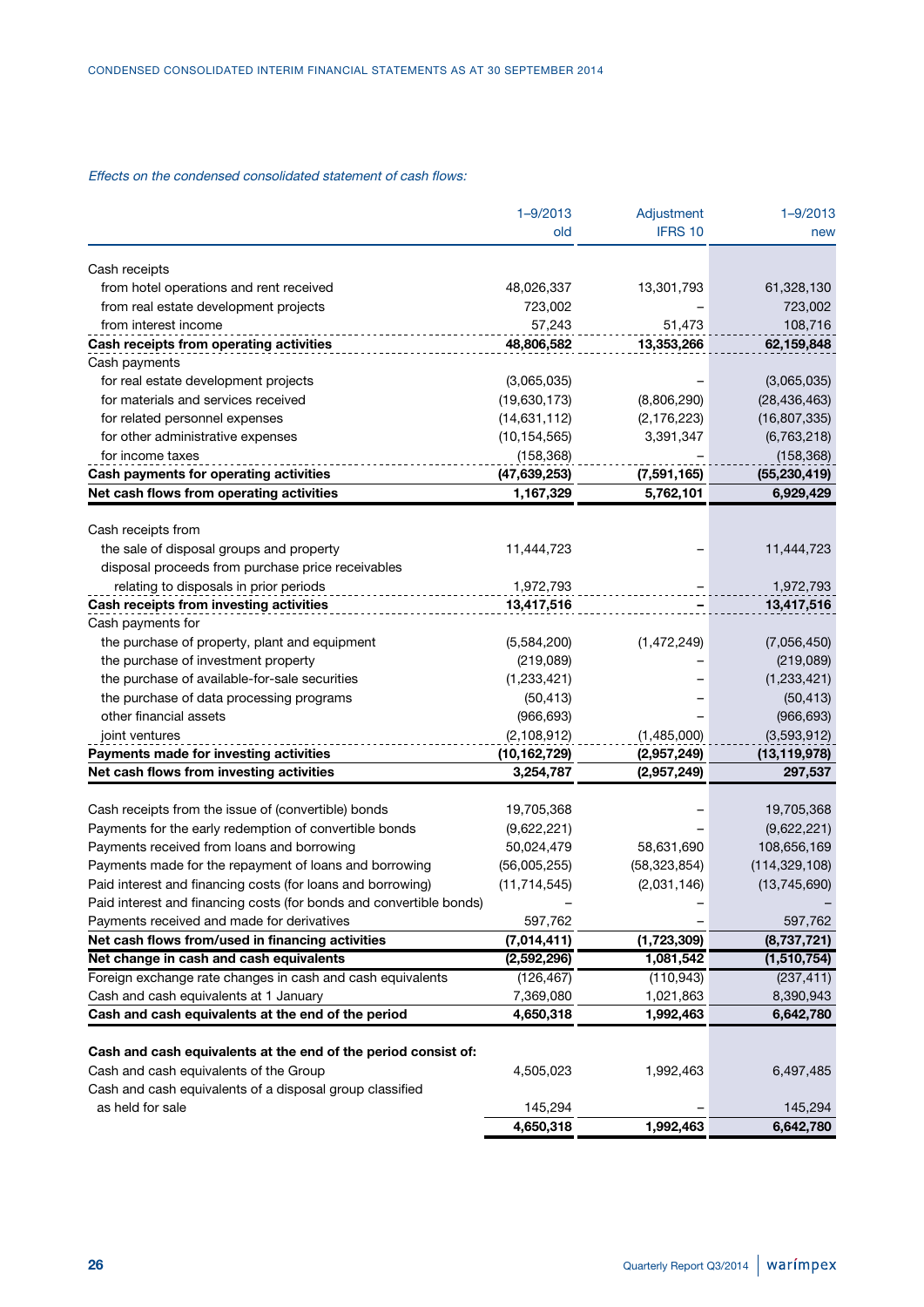### **5.3. Administrative expenses**

|                               |               | 1 January to 30 September |  |  |  |
|-------------------------------|---------------|---------------------------|--|--|--|
|                               | 2014          | 2013                      |  |  |  |
|                               |               | adjusted                  |  |  |  |
| Composition:                  |               |                           |  |  |  |
| Other personnel expenses      | (3,248,437)   | (3,656,902)               |  |  |  |
| Other administrative expenses | (4,915,674)   | (5,294,454)               |  |  |  |
|                               | (8, 164, 112) | (8,951,356)               |  |  |  |

Information on the individual items under "Administrative expenses" is provided in sections 5.3.1. and 5.3.2.

### **5.3.1. Other personnel expenses**

|                                                                                   | 1 January to 30 September |               |  |
|-----------------------------------------------------------------------------------|---------------------------|---------------|--|
|                                                                                   | 2014                      | 2013          |  |
|                                                                                   |                           | adjusted      |  |
| Composition:                                                                      |                           |               |  |
| Wages and salaries                                                                | (11,098,494)              | (12,580,933)  |  |
| Social security contributions                                                     | (1,674,634)               | (2,082,798)   |  |
| Other payroll-related costs                                                       | (392, 999)                | (464, 573)    |  |
| Voluntary personnel expenses                                                      | (6, 597)                  | (4,899)       |  |
| Expenses related to posted employees                                              | (1,004,015)               | (1, 120, 529) |  |
| Changes in provisions and expenses related to termination gratuities and pensions | (42, 729)                 | (135, 327)    |  |
| Changes in accrual for compensated absences                                       | (28, 739)                 | (23, 640)     |  |
| Changes in social capital                                                         | (33,530)                  | (533, 894)    |  |
|                                                                                   | (14, 281, 738)            | (16,946,593)  |  |
| Less personnel expenses directly attributable to revenues                         | 11,033,301                | 13,289,690    |  |
| Other personnel expenses                                                          | (3,248,437)               | (3,656,902)   |  |

In the first three quarters of 2014, the Group employed an average of 1,188 people (comparative period of the previous year: 1,305 people).

### **5.3.2. Sonstiger Verwaltungsaufwand**

|                                                                |               | 1 January to 30 September |
|----------------------------------------------------------------|---------------|---------------------------|
|                                                                | 2014          | 2013                      |
|                                                                |               | adjusted                  |
| Composition:                                                   |               |                           |
| Legal consulting fees                                          | (326, 369)    | (557, 398)                |
| Administration costs                                           | (1,597,007)   | (1,570,456)               |
| Advertising                                                    | (243, 160)    | (167, 671)                |
| Non-deductible input taxes                                     | (606, 313)    | (326, 674)                |
| Lease expenses andel's Krakow and other rent                   | (1,632,960)   | (1,835,876)               |
| Property costs                                                 | (1,844,007)   | (2, 283, 165)             |
| Other administrative expenses                                  | (861, 486)    | (1,269,144)               |
|                                                                | (7, 111, 300) | (8,010,384)               |
| Less administrative expenses directly attributable to revenues | 2,195,626     | 2,715,930                 |
| Other administrative expenses                                  | (4,915,674)   | (5, 294, 454)             |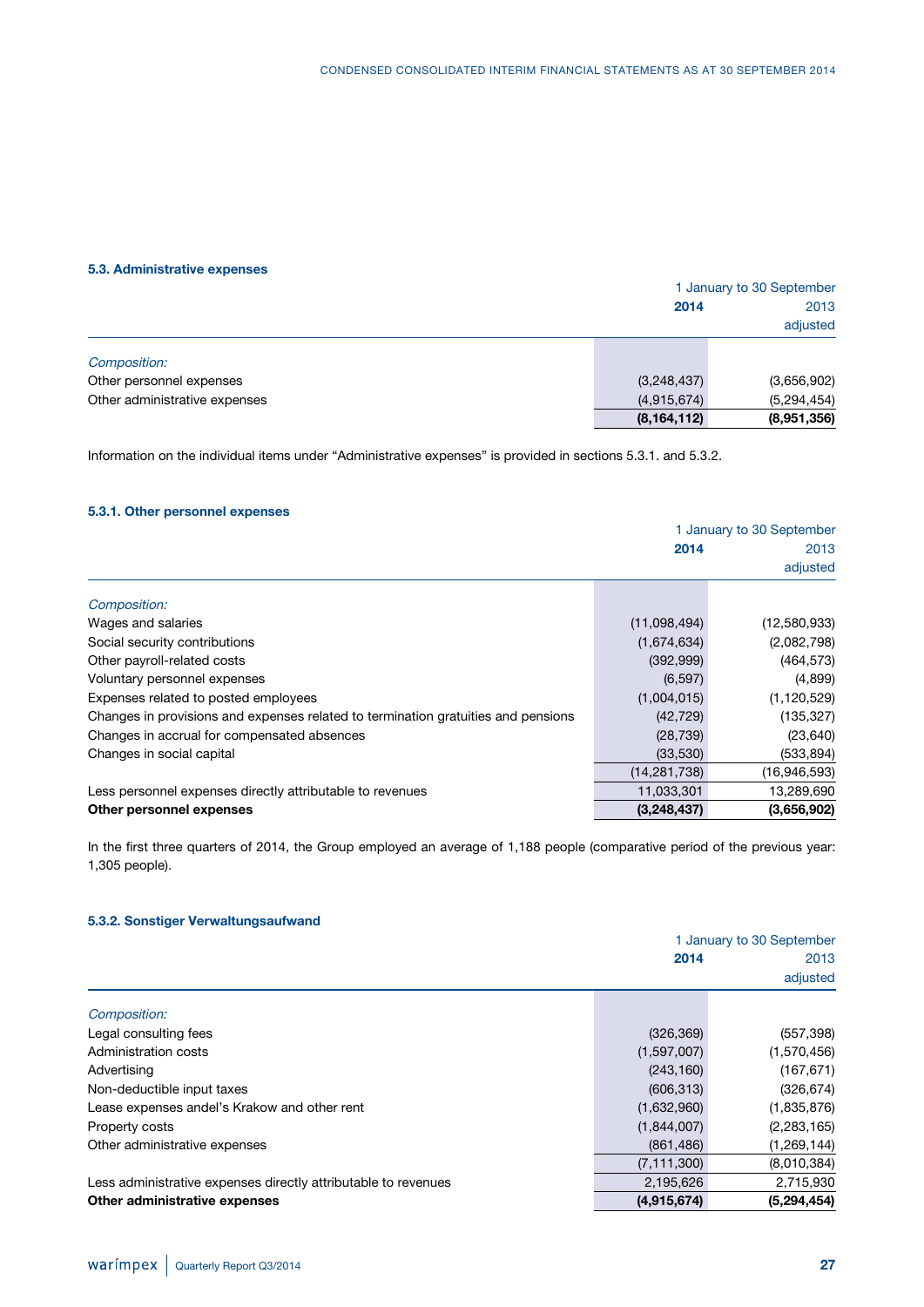#### **5.4. Depreciation, amortisation and remeasurement**

|                                                                       |               | 1 January to 30 September |
|-----------------------------------------------------------------------|---------------|---------------------------|
|                                                                       | 2014          | 2013                      |
|                                                                       |               | adjusted                  |
| Composition:                                                          |               |                           |
| Scheduled depreciation                                                | (9,480,969)   | (8,641,376)               |
| Impairment of property, plant and equipment                           | (336, 788)    | (5,014)                   |
| Gains/losses on remeasurement (assets recognised according to IFRS 5) | 2,130,000     | (1,016,415)               |
| Reversals of impairment on property, plant and equipment              | 725,616       | 5,288,543                 |
| Measurement losses (investment property)                              | (2, 149, 726) |                           |
|                                                                       | (9, 111, 867) | (4,374,262)               |

In the reporting period, gains/losses on the remeasurement of assets recognised according to IFRS 5 relate to the office towers Jupiter 1 and 2 at AIRPORTCITY St. Petersburg (see also the comments in sections 6.7. and 8.3.). The measurement losses relate mainly to development projects in Russia.

### **5.5. Finanzertrag**

|                                                      |           | 1 January to 30 September |  |  |
|------------------------------------------------------|-----------|---------------------------|--|--|
|                                                      | 2014      | 2013                      |  |  |
|                                                      |           | adjusted                  |  |  |
| Composition:                                         |           |                           |  |  |
| Interest income from cash management                 | 82.059    | 109,470                   |  |  |
| Other                                                |           | 11,501                    |  |  |
| Unrealised gains on derivative financial instruments | 2,360,036 |                           |  |  |
|                                                      | 2,442,095 | 120,970                   |  |  |

The unrealised gains on derivative financial instruments result from the measurement of embedded derivatives in connection with convertible bonds issued.

### **5.6. Financing expenses**

|                                                            |                | 1 January to 30 September |  |  |  |
|------------------------------------------------------------|----------------|---------------------------|--|--|--|
|                                                            | 2014           | 2013                      |  |  |  |
|                                                            |                | adjusted                  |  |  |  |
| Composition:                                               |                |                           |  |  |  |
| Interest on bank overdrafts, project loans and other loans | (10, 223, 155) | (10, 316, 829)            |  |  |  |
| Interest on bonds and convertible bonds                    | (2,384,687)    | (1,723,316)               |  |  |  |
| Interest on loans from non-controlling interests           | (1,947,503)    | (2,638,116)               |  |  |  |
| Other finance expense                                      | (725, 227)     | (1, 179, 743)             |  |  |  |
| Unrealised losses on derivative financial instruments      | (142,608)      | (394, 422)                |  |  |  |
| Realised losses on derivative financial instruments        | (13, 140)      | (540,000)                 |  |  |  |
| Other                                                      | (338,023)      | (3,739)                   |  |  |  |
|                                                            | (15, 774, 344) | (16, 796, 165)            |  |  |  |

The interest expenses for loans from non-controlling interests do not have an effect on liquidity and therefore do not result in cash outflow for the Group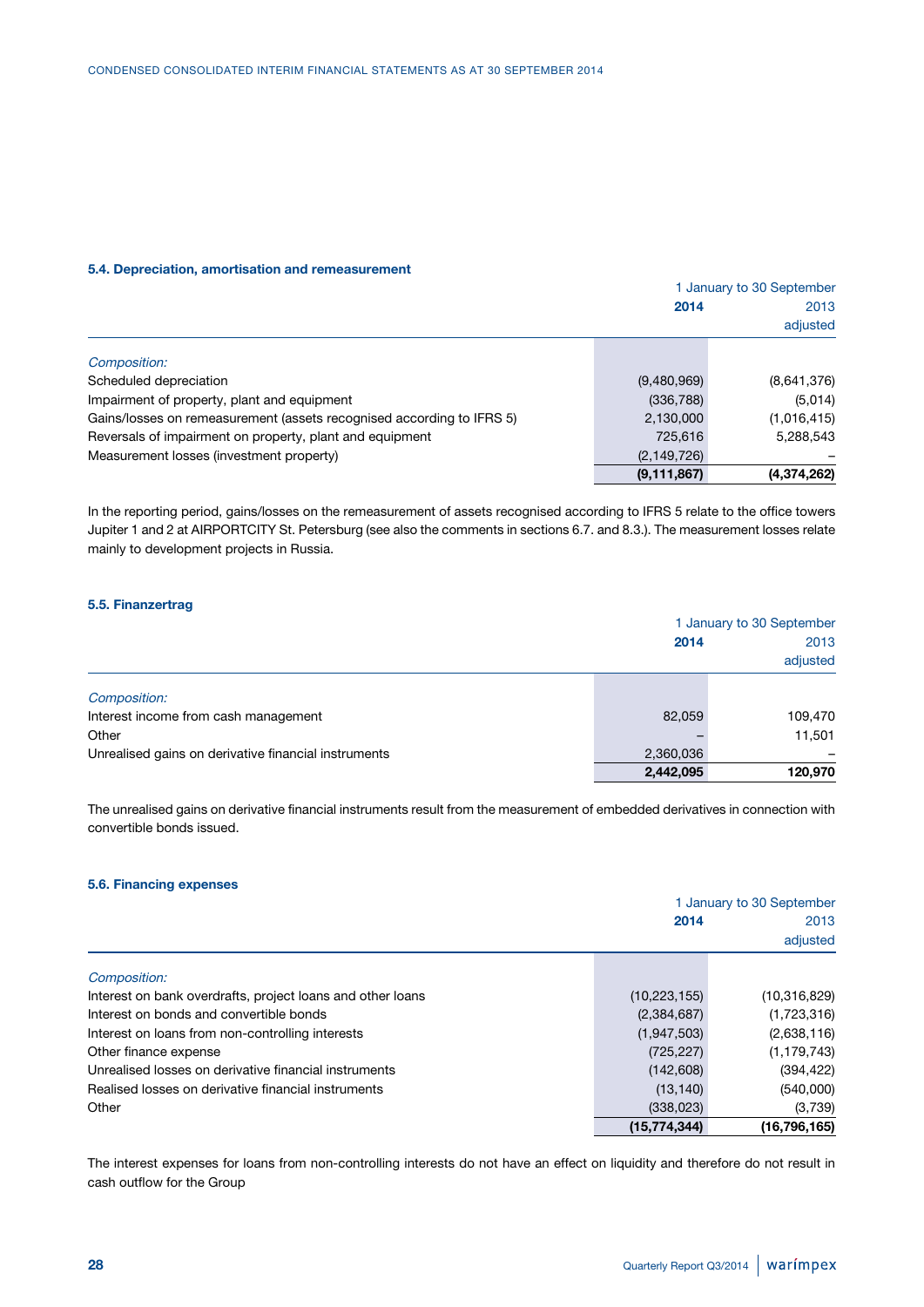### **5.7. Foreign currency translation in finance income**

|                                        |             | 1 January to 30 September |  |  |
|----------------------------------------|-------------|---------------------------|--|--|
|                                        | 2014        | 2013                      |  |  |
|                                        |             | adjusted                  |  |  |
| Composition:                           |             |                           |  |  |
| From (convertible) bonds in PLN        | 239,711     | 568,944                   |  |  |
| From Ioans in CHF                      | (557, 756)  | 360,837                   |  |  |
| From Ioans in CZK                      | (27, 517)   |                           |  |  |
| From EUR financing in the subsidiaries | (3,677,628) | (2,930,505)               |  |  |
|                                        | (4,023,191) | (2,000,723)               |  |  |

Foreign exchange rate losses/gains from CHF loans relate to unrealised results from the measurement of CHF loans at the balance sheet date for which the foreign currency risk has not been hedged.

Foreign exchange rate gains/losses from financing subsidiaries in EUR result from debt financing denominated in EUR at subsidiaries whose functional currency is the local currency. It relates to unrealised losses from currency translation.

### **5.8. Income taxes in other comprehensive income**

|            | 1 January to 30 September |  |  |
|------------|---------------------------|--|--|
| 2014       | 2013                      |  |  |
|            | adjusted                  |  |  |
|            |                           |  |  |
| 57,668     | (9,684)                   |  |  |
|            | (121, 480)                |  |  |
| (187, 407) |                           |  |  |
| 25,257     |                           |  |  |
| (298, 642) |                           |  |  |
|            |                           |  |  |
| (403, 124) | (131, 164)                |  |  |
| (403, 124) | (131, 164)                |  |  |
|            |                           |  |  |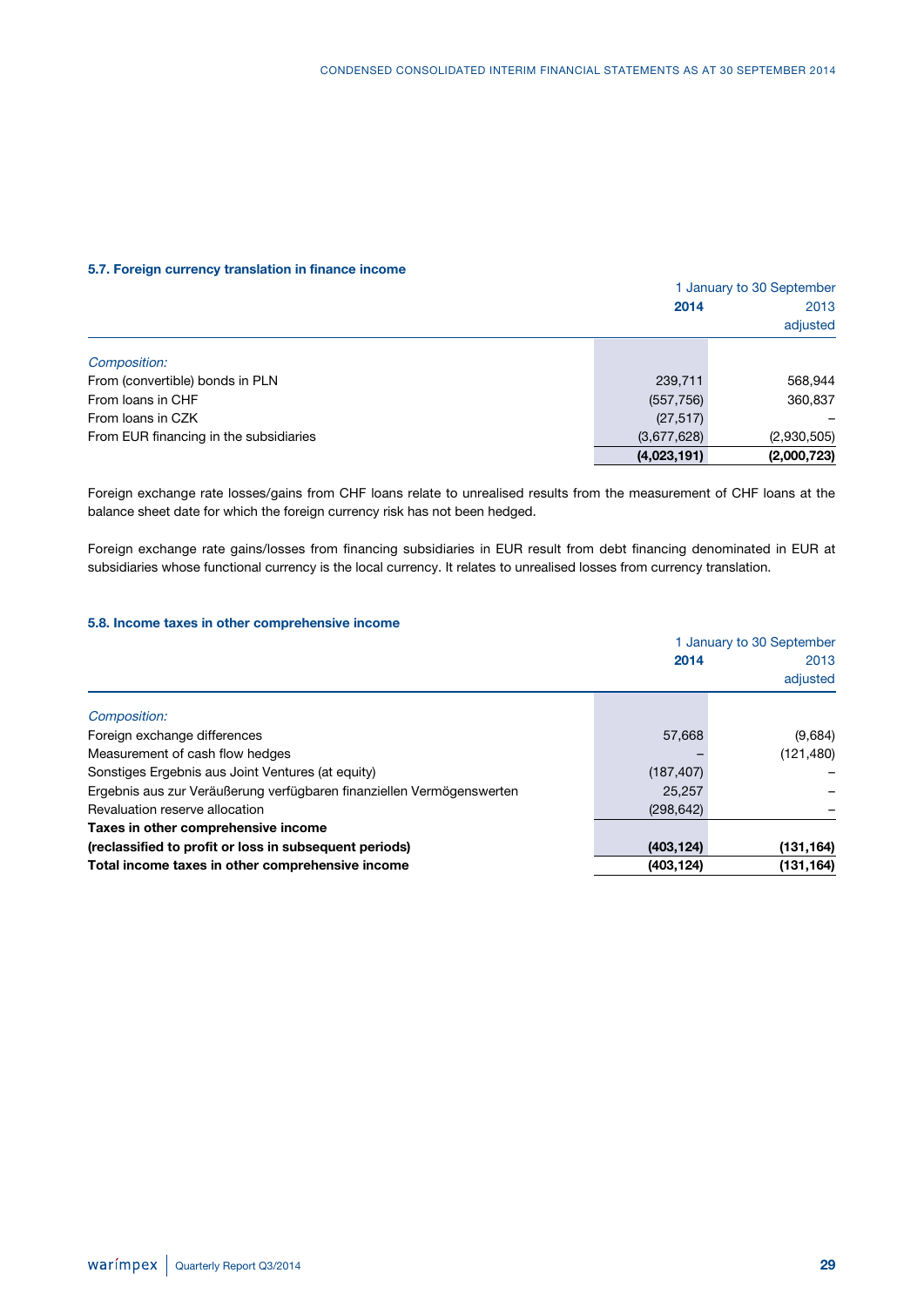### **[06] Notes on the statement of financial position**

### **6.1. Property, plant and equipment**

Property, plant and equipment includes land and equivalent rights, buildings including buildings on third-party land, operating equipment, hotel inventories and technical equipment.

|                                            | 2014        | 2013        |
|--------------------------------------------|-------------|-------------|
|                                            |             | adjusted    |
| Change:                                    |             |             |
| Carrying amounts at 1 January              | 239,272,521 | 256,568,642 |
| Changes in accounting policies             | 42,544,540  | 44,530,000  |
| Carrying amounts at 1 January, adjusted    | 281,817,062 | 301,098,642 |
| Additions                                  | 2,004,668   | 6,337,037   |
| Disposals                                  |             | (23, 511)   |
| IAS 16 revaluation                         | 1,561,451   |             |
| Reclassification to investment property    | (3,403,185) |             |
| Reclassification in accordance with IFRS 5 |             | (8,031,230) |
| Scheduled depreciation and amortisation    | (9,434,586) | (8,583,056) |
| Impairment expenses                        | (336, 788)  | (5,014)     |
| Reversals of impairment                    | 725,616     | 5,288,543   |
| Effects of currency translation            | (4,423,257) | (3,811,967) |
| Carrying amounts as at 30 September        | 268,510,981 | 292,269,445 |

#### **6.2. Investment property**

|                                                   | 2014          | 2013        |
|---------------------------------------------------|---------------|-------------|
|                                                   |               | adjusted    |
|                                                   |               |             |
| Change:                                           |               |             |
| Carrying amounts at 1 January                     | 18,823,000    | 16,032,993  |
| Changes in accounting policies                    | 54,227,000    | 99,100,000  |
| Carrying amounts at 1 January, adjusted           | 73,050,000    | 115,132,993 |
| Advance payments made (see section 8.1.)          | 770,000       |             |
| Investments                                       | 3,963,314     | 1,371,405   |
| Capitalised borrowing costs                       | 1,828,824     |             |
| Reclassification of property, plant and equipment | 3,403,185     |             |
| Net gains/losses on remeasurement                 | (2, 149, 726) |             |
| Effects of currency translation                   | (12,682)      |             |
| Carrying amounts as at 30 September               | 80,852,915    | 116,504,398 |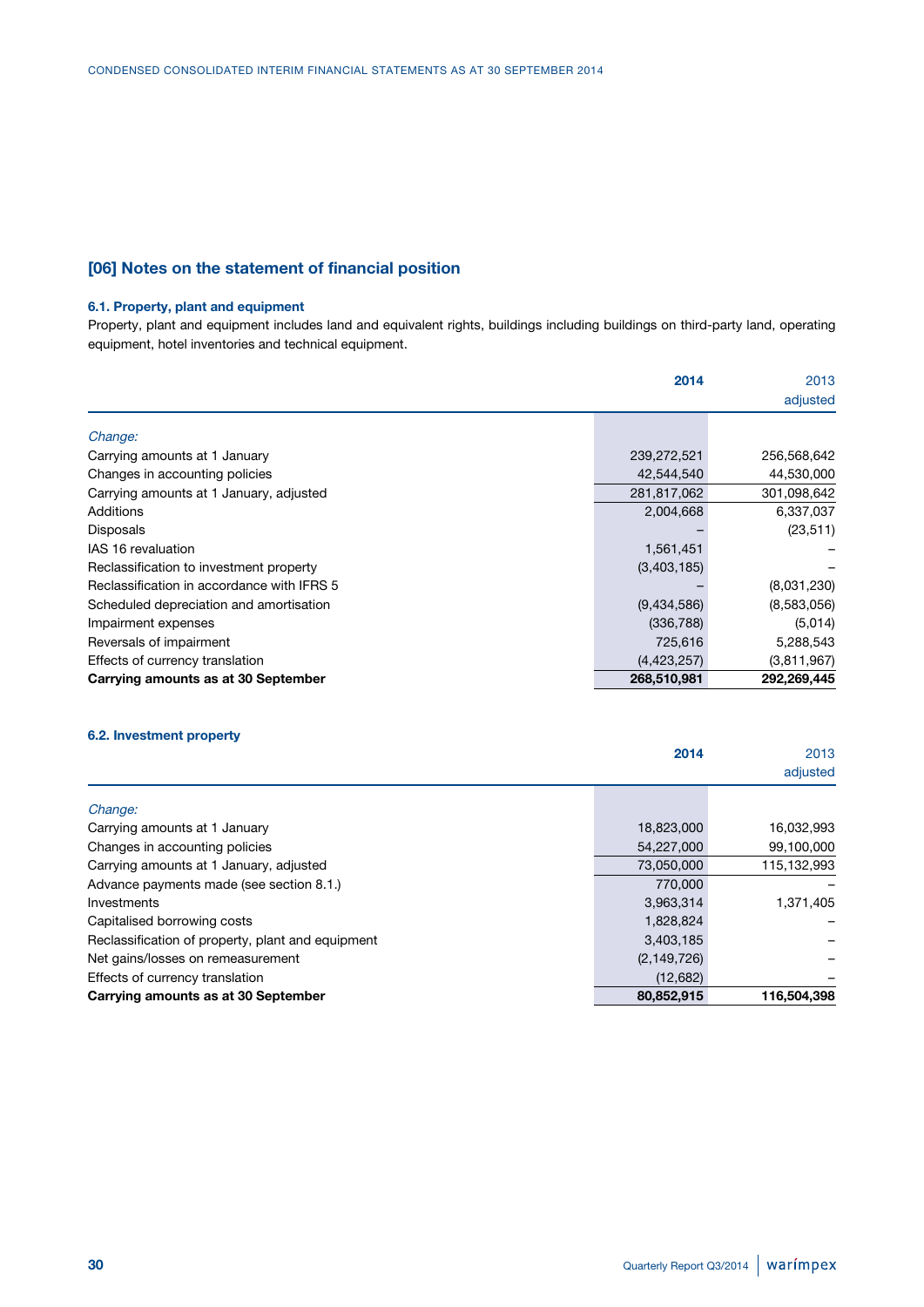### **6.3. Net investment in joint ventures (at equity)**

|                                                         | 2014           | 2013         |
|---------------------------------------------------------|----------------|--------------|
|                                                         |                | adjusted     |
| Change:                                                 |                |              |
| Carrying amounts at 1 January                           | 98,002,756     | 86,037,098   |
| Changes in accounting policies                          | (61, 184, 789) | (53,839,460) |
| Carrying amounts at 1 January, adjusted                 | 36,817,967     | 32,197,638   |
| Granting $(+)/$ repayment $(-)$ of loans                | (1,305,319)    | 3,593,912    |
| Utilisation of provisions in relation to joint ventures |                | (329, 548)   |
| Interest income from loans granted                      | 501,923        | 361,571      |
| Earnings allocation from profit/loss for the period     | 637.060        | 318,114      |
| Earnings allocation from other comprehensive income     | 749.628        |              |
| Carrying amounts as at 30 September                     | 37,401,259     | 36,141,687   |

The earnings allocation from other comprehensive income relates to the allocation of a revaluation reserve.

### **6.4. Trade and other receivables (current)**

|                                      | 30/9/2014  | 31/12/2013<br>adjusted |
|--------------------------------------|------------|------------------------|
|                                      |            |                        |
| Composition:                         |            |                        |
| Trade receivables                    | 3,252,565  | 3,842,121              |
| Receivables from tax authorities     | 625,763    | 809,418                |
| Receivables from sales               |            | 2,733,062              |
| Advance payments made                | 4,583,408  | 1,080,797              |
| Other current receivables and assets | 1,181,890  | 1,253,451              |
| Receivables due from joint ventures  | 30         | 38.197                 |
| Receivables due from related parties | 5,362      |                        |
| Deferred income                      | 445.465    | 674,678                |
|                                      | 10,094,483 | 10,431,724             |

The advance payments made mostly relate to the expansion of AIRPORTCITY St. Petersburg.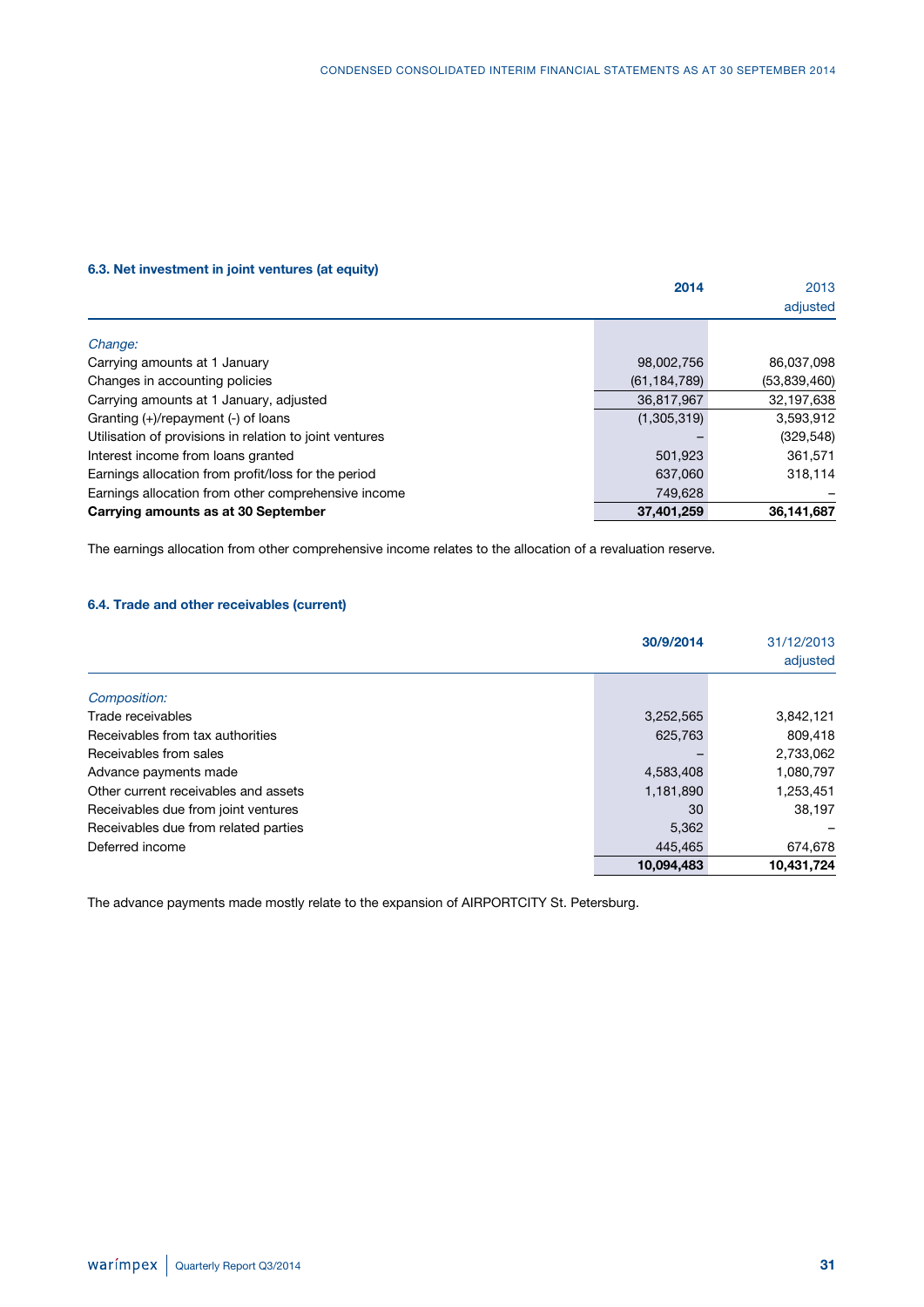### **6.5 Securities available for sale**

The disposals of available-for-sale securities relate to repayments to the capital reserves of Palais Hansen Immobilienentwicklung GmbH amounting to EUR 1.5 million. These repayments were offset against loans previously received from the company.

#### **6.6. Cash and cash equivalents**

Cash and cash equivalents relate to the Group's cash holdings as shown in the condensed statement of cash flows.

|                      | 30/9/2014  | 30/9/2013<br>adjusted |  |
|----------------------|------------|-----------------------|--|
| Composition:         |            |                       |  |
| Cash on hand         | 194,008    | 166,738               |  |
| <b>Bank balances</b> | 12,181,759 | 6,093,352             |  |
| Other                |            | 237,395               |  |
|                      | 12,375,768 | 6,497,485             |  |

#### **6.7. Non-current assets (disposal groups) held for sale**

As of the end of the reporting period, this item consists entirely of office properties held for sale (Jupiter 1 and 2 at AIRPORTCITY St. Petersburg). The measurement is made at fair value according to the provisions of IFRS 5 in conjunction with IAS 40.

The purchase agreement for the sale of these office properties was signed in November 2014 (see section 8.3.). The agreed purchase price was around EUR 70 million, which equates to the fair value recognised.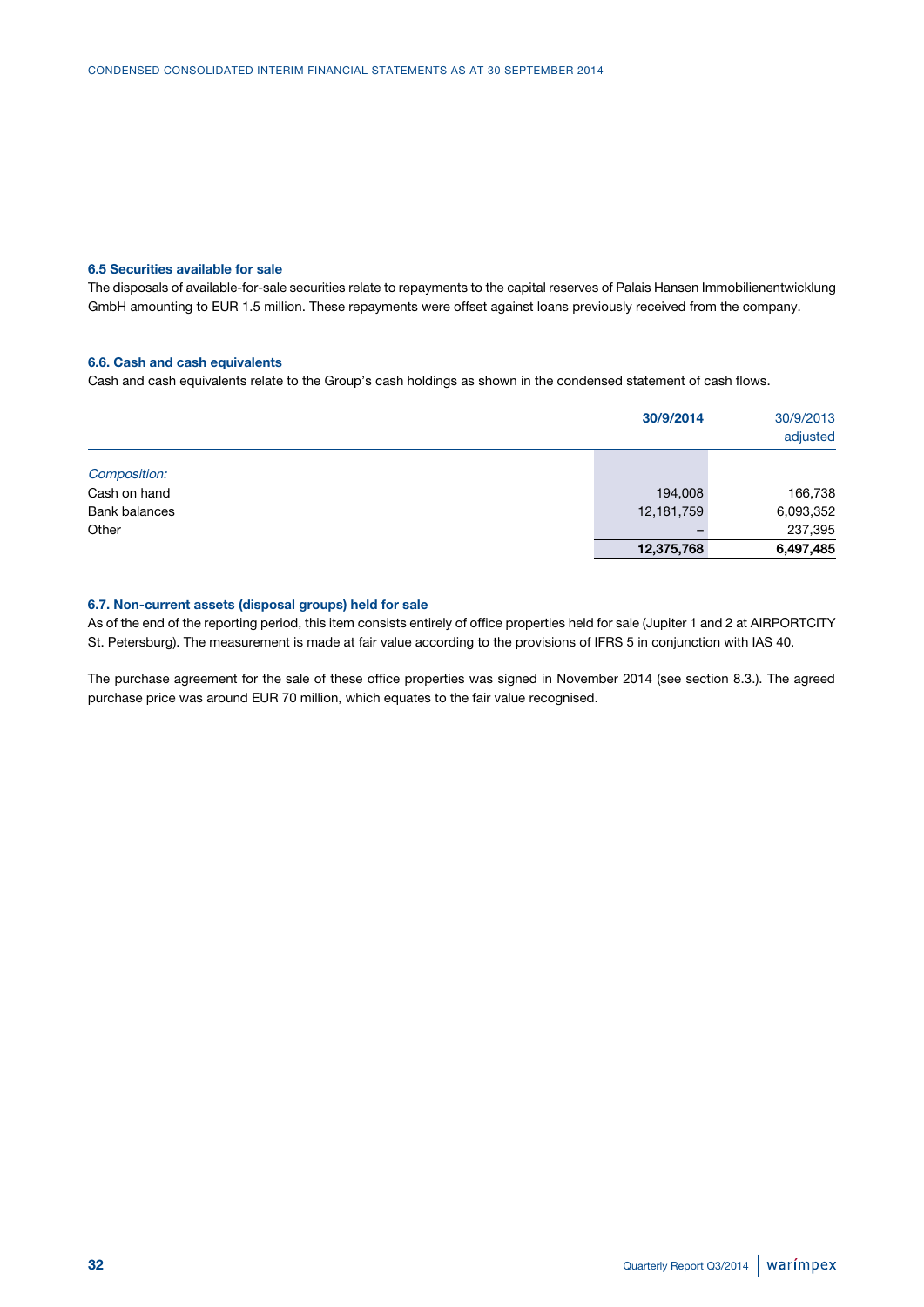#### **6.8. Financial liabilities**

Financial liabilities comprise the following interest-bearing liabilities for the purpose of Group financing, mainly convertible bonds, bonds and loans from financial institutions or companies.

The change in and composition of financial liabilities can be broken down as follows:

|                                      |                 |                  | Bonds,      | Loans from  |                               |
|--------------------------------------|-----------------|------------------|-------------|-------------|-------------------------------|
|                                      | Project         |                  | convertible | minorities  |                               |
|                                      | loans           | <b>Borrowing</b> | bonds       | & others    | Total                         |
| Change 2013, adjusted:               |                 |                  |             |             |                               |
| As at 1 January                      | 246,235,905     | 31,872,973       | 15,396,167  | 68,805,531  | 362,310,576                   |
| Borrowing / accumulated interest     | 108,008,464     | 647,705          | 19,705,368  |             | 180,540 128,542,077           |
| Repayment                            | (109, 941, 578) | (4,468,127)      | (9,233,185) |             | $(1,471,091)$ $(125,113,981)$ |
| Exchange rate and other changes      | (65, 904)       |                  | (293, 417)  | 939,124     | 579,803                       |
| As at 30 September                   | 244,236,887     | 28,052,551       | 25,574,934  | 68,454,103  | 366,318,475                   |
| thereof current (due $<$ 1 year)     | 14,224,756      | 26,876,656       | 6,162,983   | 1,888,081   | 49, 152, 475                  |
| thereof non-current (due $> 1$ year) | 230,012,131     | 1,175,895        | 19,411,951  | 66,566,023  | 317,166,000                   |
| Change 2014:                         |                 |                  |             |             |                               |
| As at 1 January, adjusted            | 241,762,954     | 22,777,590       | 28,127,796  | 74,788,966  | 367,457,306                   |
| Borrowing / accumulated interest     | 18,812,129      | 699,715          | 9,443,829   | 3,415,360   | 32,371,033                    |
| Repayment                            | (16, 947, 080)  | (3, 177, 054)    | (2,976,545) | (2,800,516) | (25,901,195)                  |
| Exchange rate and other changes      | 761,265         | 0                | (688, 271)  | 24,095      | 97,089                        |
| As at 30 September                   | 244,389,268     | 20,300,251       | 33,906,809  | 75,427,905  | 374,024,233                   |
| thereof current (due $<$ 1 year)     | 20,119,445      | 19,457,184       |             | 22,913,566  | 62,490,195                    |
| thereof non-current (due $> 1$ year) | 224,269,824     | 843,067          | 33,906,809  | 52,514,339  | 311,534,038                   |

In February 2014, the Management Board, with the approval of the Supervisory Board, resolved a bond issue programme in several tranches. The programme has a term of two years and a nominal volume of up to EUR 50 million (approximately PLN 200 million).

The first bond tranche under the bond issue programme was placed successfully in Poland in February 2014. The nominal value of the issue was approximately PLN 9 million (roughly EUR 2.16 million) and the interest rate was 6M WIBOR + 6 per cent p.a. with semi-annual payments. The term was four years. Warimpex has a call option after three years.

In addition, a bond with a nominal amount of EUR 2 million was issued in April 2014. It has an interest rate of 6.9 per cent with semi-annual payments. The term is set at 1.5 years, with a call option for Warimpex.

In May 2014, the convertible bonds issued in May 2011 with a three-year term were repaid.

In June 2014, a convertible bond with a nominal value of EUR 5 million was placed. It has an interest rate of 4 per cent with semiannual payments. The exercise price is EUR 1.80 per share. The term is three years.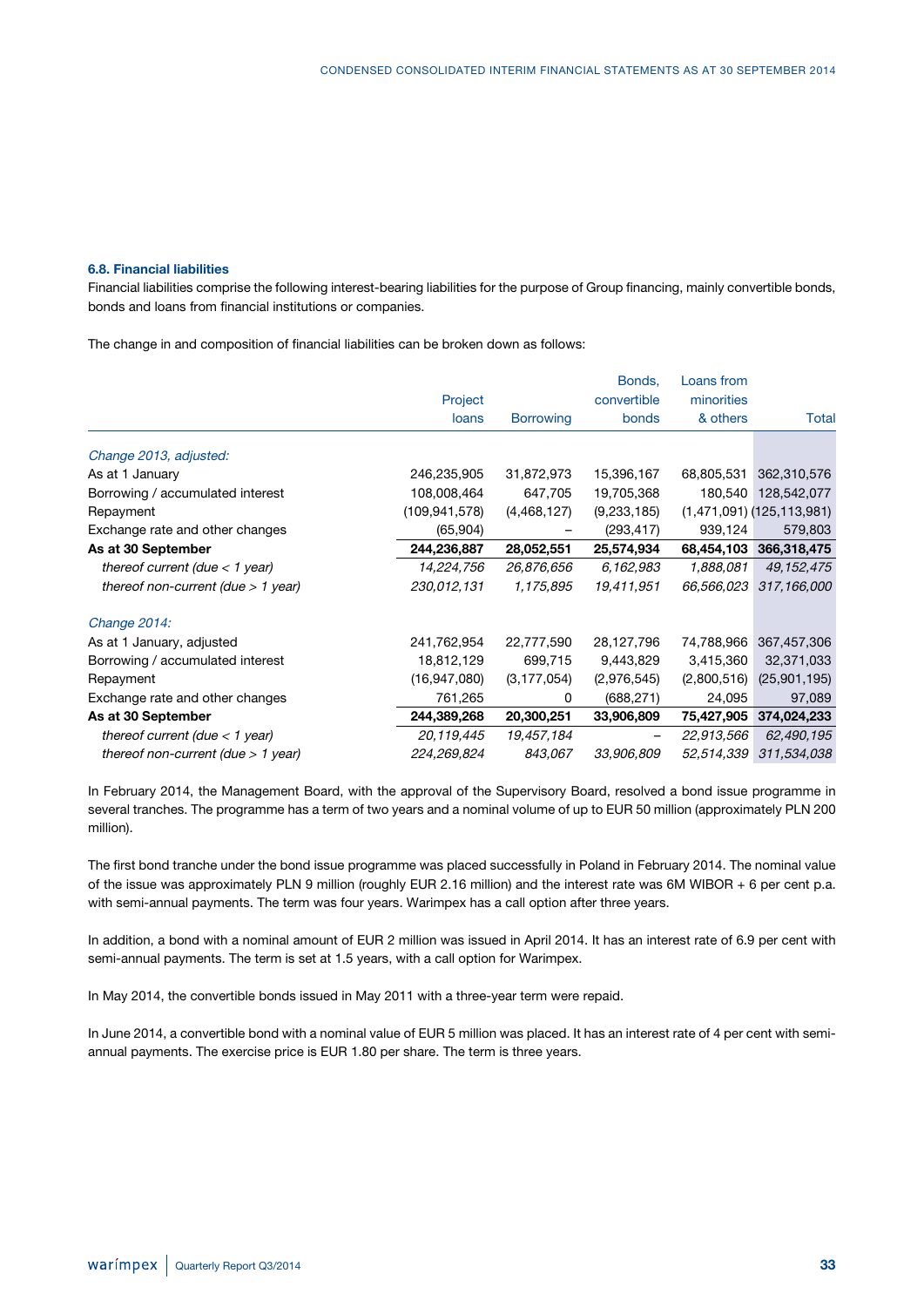### **6.9. Derivative financial instruments**

The reduction in non-current derivative financial liabilities is the result of changes in fair value.

### **6.10. Trade and other payables (current)**

|                                              | 30/9/2014  | 31/12/2013<br>adjusted |
|----------------------------------------------|------------|------------------------|
| Composition:                                 |            |                        |
| Trade payables                               | 4,609,004  | 4,066,967              |
| Construction liabilities and retention money | 1,916,703  | 1,683,548              |
| Trade payables due to joint ventures         | 454.072    | 502,223                |
| Liabilities to related parties               | 3,883,493  | 4,754,048              |
| Other liabilities                            | 4,348,915  | 4,020,043              |
| Security deposits received                   | 223,567    | 233,161                |
| Advance payments received                    | 3,248,485  | 1,098,286              |
|                                              | 18,684,240 | 16,358,276             |

The advance payments received relate to the leasing of the Zeppelin office tower in St. Petersburg.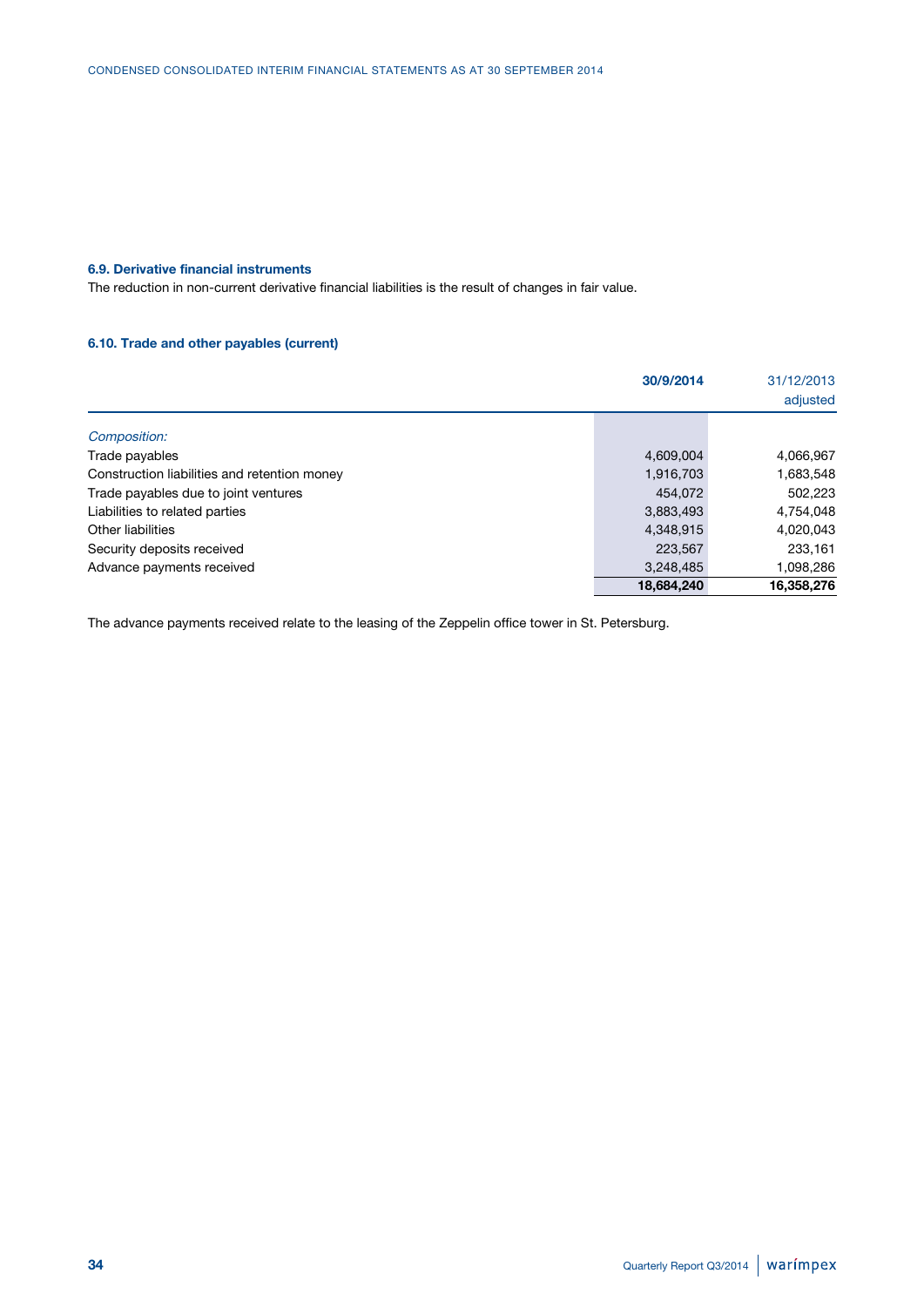### **[07] Disclosures on financial instruments and fair value**

### **7.1. Carrying amounts and fair values according to class and measurement category**

The following table contains information on the carrying amounts and fair values of financial instruments, broken down into categories.

| Measurement category |                                         | IFRS 13 | Carrying<br>amount | Fair value | Carrying<br>amount     | <b>Fair value</b>      |
|----------------------|-----------------------------------------|---------|--------------------|------------|------------------------|------------------------|
| as per IAS 39        | Assets - categories                     | level   | 30/9/2014          | 30/9/2014  | 31/12/2013<br>adjusted | 31/12/2013<br>adjusted |
| LaR                  | Other financial assets                  |         | 10,270,621         | 10,270,621 | 10.874.905             | 10,874,905             |
|                      | Non-financial non-current assets        |         | 387,993,938        |            | 392,950,036            |                        |
|                      | Total non-current assets                |         | 398,264,559        |            | 403,824,941            |                        |
| LaR                  | Receivables                             |         | 4.504.395          | 4,504,395  | 8,107,957              | 8,107,957              |
| LaR                  | Cash and cash equivalents               |         | 12,375,768         | 12,375,768 | 6,521,254              | 6,521,254              |
| AfS                  | Securities available for sale           | 3       | 7,023,589          | 7.023.589  | 8,607,000              | 8.607.000              |
|                      | Non-financial current assets            |         | 76,432,528         |            | 78,967,504             |                        |
|                      | Total current assets (including IFRS 5) |         | 100.336.280        |            | 102,203,715            |                        |
|                      | <b>Total assets</b>                     |         | 498,600,839        |            | 506.028.655            |                        |

|                             |                                                                    |         | Carrying        |                   | Carrying        |                   |
|-----------------------------|--------------------------------------------------------------------|---------|-----------------|-------------------|-----------------|-------------------|
| <b>Measurement category</b> |                                                                    | IFRS 13 | amount          | <b>Fair value</b> | amount          | <b>Fair value</b> |
| as per IAS 39               | Equity and liabilities - categories                                | level   | 30/9/2014       | 30/9/2014         | 31/12/2013      | 31/12/2013        |
|                             |                                                                    |         |                 |                   | adjusted        | adjusted          |
| <b>FL</b>                   | Fixed-rate convertible bonds                                       | 3       | (14,960,177)    | (15, 775, 400)    | (8,028,095)     | (8,781,045)       |
| <b>FL</b>                   | Variable-rate bonds                                                | 3       | (18,946,632)    | (19, 354, 736)    | (17, 119, 545)  | (17, 331, 816)    |
| <b>FL</b>                   | Fixed-rate loans                                                   | 3       | (205,093,592)   | (223,898,042)     | (215, 373, 513) | (229, 474, 654)   |
| <b>FL</b>                   | Variable-rate loans                                                | 3       | (72, 533, 637)  | (72, 838, 570)    | (72, 589, 414)  | (74, 024, 955)    |
| <b>FL</b>                   | Other non-current liabilities                                      |         | (8,741,896)     | (8,741,896)       | (7,415,011)     | (7, 415, 011)     |
| <b>FVTPL</b>                | Derivative financial instruments - conversion rights               | 3       | (353, 433)      | (353, 433)        | (2,730,042)     | (2,730,042)       |
| <b>FVTPL</b>                | Non-current derivative financial instruments – interest rate swaps | 3       | (240, 682)      | (240, 682)        | (98,073)        | (98,073)          |
| <b>FL</b>                   | Provisions for pensions                                            |         | (284, 903)      | (284, 903)        | (261,660)       | (261, 660)        |
|                             | Non-financial non-current liabilities                              |         | (15, 428, 097)  |                   | (16,322,239)    |                   |
|                             | Total non-current liabilities                                      |         | (336, 583, 049) |                   | (339, 937, 592) |                   |
| <b>FL</b>                   | Fixed-rate convertible bonds                                       | 3       |                 |                   | (2,980,156)     | (2,986,928)       |
| <b>FL</b>                   | Liabilities                                                        |         | (13,338,863)    | (13, 338, 863)    | (13, 240, 248)  | (10, 777, 586)    |
| <b>FL</b>                   | Fixed-rate loans                                                   | 3       | (37, 488, 404)  | (38, 217, 501)    | (17, 750, 595)  | (17,008,222)      |
| <b>FL</b>                   | Variable-rate loans                                                | 3       | (25,001,790)    | (25, 162, 938)    | (33,615,988)    | (33, 447, 758)    |
| <b>FVTPL</b>                | Derivative financial instruments                                   | 3       |                 |                   | (549, 595)      | (549, 595)        |
|                             | Non-financial current liabilities                                  |         | (6, 475, 311)   |                   | (9,243,551)     |                   |
|                             | Total current liabilities (including IFRS 5)                       |         | (82, 304, 369)  |                   | (77, 380, 133)  |                   |
|                             | <b>Total liabilities</b>                                           |         | (418, 887, 417) |                   | (417,317,725)   |                   |

Note:

LaR = Loans and Receivables AfS = Available for Sale FVTPL = at Fair Value Through Profit and Loss FL = Financial Liabilities at amortised costs Hedge = Derivative financial instruments with hedging relationships

The method of fair value measurement is the same as at 31 December 2013.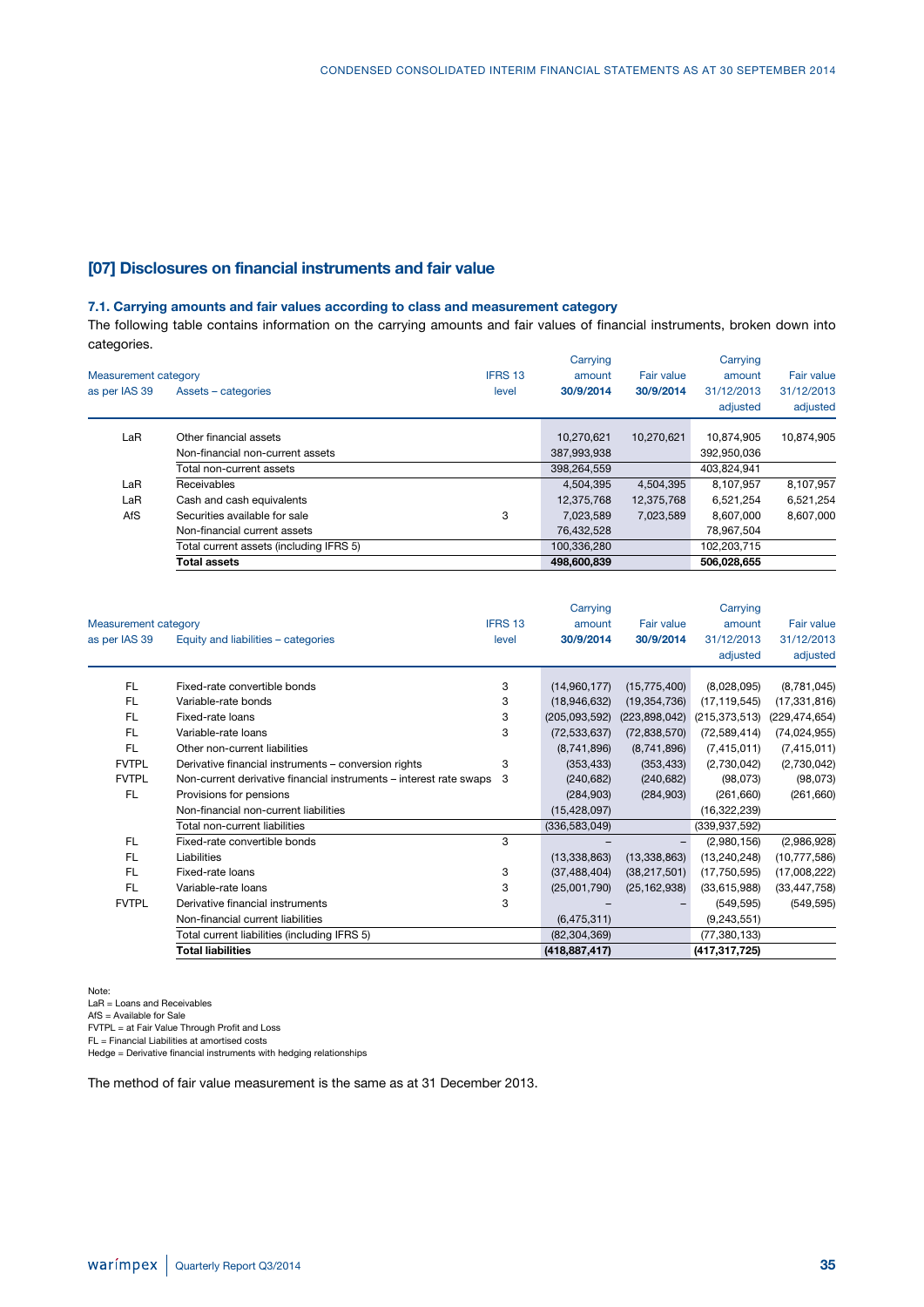#### **7.2. Reconciliation level-3 measurement (recurring fair value measurement)**

The change in recurring fair value measurement of financial instruments can be broken down as follows:

|                                                             | 2014        |
|-------------------------------------------------------------|-------------|
| Change:                                                     |             |
| Carrying amounts at 1 January                               | 5,229,290   |
| Additions                                                   | 114         |
| <b>Disposals</b>                                            | (1,482,496) |
| Gains/losses on remeasurement in profit or loss             | 2,783,595   |
| Gains/losses on remeasurement in other comprehensive income | (101, 029)  |
| Carrying amounts as at 30 September                         | 6,429,474   |

Gains/losses on remeasurement mainly relate to unrealised gains or losses, which are included in the income statement under "Financial result", and unrealised changes in the value of AfS shares recognised in other comprehensive income.

### **7.3. Measurement method and input parameters (recurring fair value measurement)**

The following table shows the measurement method and input parameters relating to the recurring fair value measurement of financial instruments:

| <b>Level Categories</b> |                                                                                 | Measurement method Key input parameters |                          |  |
|-------------------------|---------------------------------------------------------------------------------|-----------------------------------------|--------------------------|--|
| 3                       | Securities available for sale                                                   | Income-based                            | Payment flows            |  |
| 3                       | Non-current derivative financial instruments – conversion rights                | Income-based                            | Volatility, share prices |  |
| 3                       | Non-current derivative financial instruments – interest rate swaps Income-based |                                         | Yield curve              |  |

There were no changes to the measurement technique during the financial year.

The following table provides quantitative information about the significant, unobservable input parameters used in the fair value measurement.

| Level Categories |                                                                    | Measurement method | Key input parameters |  |
|------------------|--------------------------------------------------------------------|--------------------|----------------------|--|
|                  | Securities available for sale                                      | Cash flows         | n.a.                 |  |
| 3                | Non-current derivative financial instruments – conversion rights   | Volatility         | 45%                  |  |
|                  | Non-current derivative financial instruments – interest rate swaps | Yield curve        | n.a.                 |  |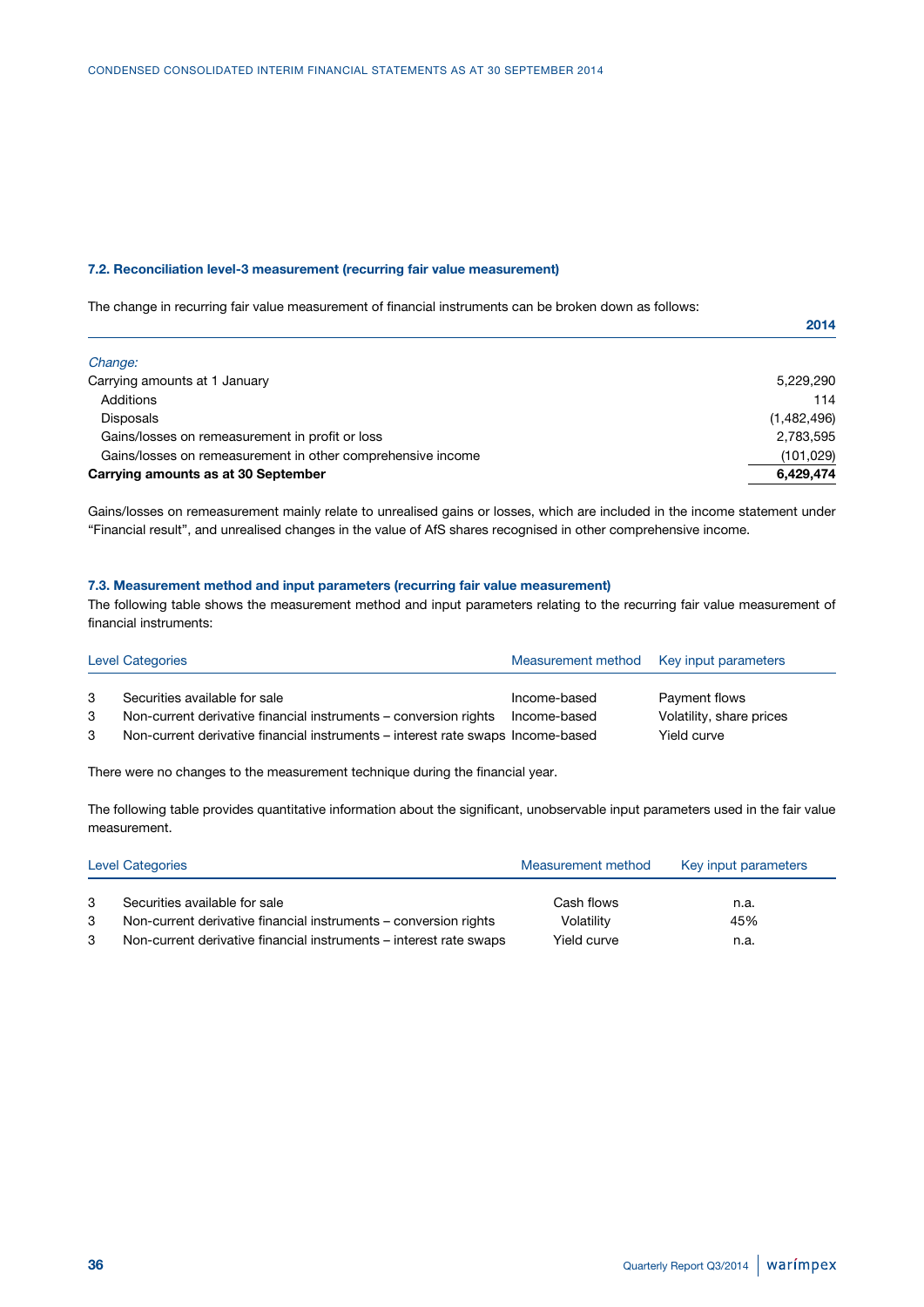### **7.4. Sensitivity analysis for changes in unobservable material input parameters (recurring measurement)**

The following table provides quantitative information about the significant, unobservable input parameters used in the fair value measurement. The accumulated discounted forecast cash flows correspond to the fair values.

| Level Input parameter |                                                                    | Change in the result<br>Change in the assumption before taxes (in EUR '000) |       |  |
|-----------------------|--------------------------------------------------------------------|-----------------------------------------------------------------------------|-------|--|
| 3                     | Securities available for sale:                                     |                                                                             |       |  |
|                       | Cash flows (available-for-sale securities)                         | $+5%$                                                                       | 528   |  |
|                       | Cash flows (available-for-sale securities)                         | - 5%                                                                        | (528) |  |
| 3                     | Non-current derivative financial instruments – conversion rights:  |                                                                             |       |  |
|                       | Volatility Warimpex share price in PLN                             | + 5 percentage points                                                       | (268) |  |
|                       | Volatility Warimpex share price in PLN                             | - 5 percentage points                                                       | 188   |  |
| 3                     | Non-current derivative financial instruments – interest rate swaps |                                                                             |       |  |
|                       | Yield curve                                                        | $+0.5$ percentage points                                                    | 91    |  |

### **[08] Other disclosures**

#### **8.1. Commitments for the purchase of real estate**

In connection with the leasing of office tower A of the Erzsebet offices, a preliminary agreement was made with the future tenant regarding the purchase of two office properties in Budapest. The Group made an advance payment of EUR 650,000 (included in advance payments in section 6.2.). The actual acquisition of the property is scheduled for summer 2015 once the renovations are completed and the tenant has moved in.

### **8.2. Related party transactions**

| 8.2.1. Transactions with Management Board members                     |               |             |
|-----------------------------------------------------------------------|---------------|-------------|
|                                                                       | 2014          | 2013        |
| Management Board compensation 1 January – 30 September                | 542,342       | 630,030     |
| 8.2.2. Transactions with Vienna International Hotelmanagement AG (VI) |               |             |
|                                                                       | 2014          | 2013        |
| Transactions of Group companies (fully consolidated) with VI:         |               |             |
| Management fee charged 1 January - 30 September                       | (2, 192, 632) | (2,466,330) |
| Other purchased services in hotel operations 1 January – 30 September | (1,364,178)   | (1,340,181) |
| 8.2.3. Transactions with joint ventures (JV)                          |               |             |
|                                                                       | 2014          | 2013        |

| Income from transactions with joint ventures 1 January – 30 September | 516.923     | 369.071     |
|-----------------------------------------------------------------------|-------------|-------------|
| Trade payables due to joint ventures as at 30 September               | (5,079,042) | (4,197,721) |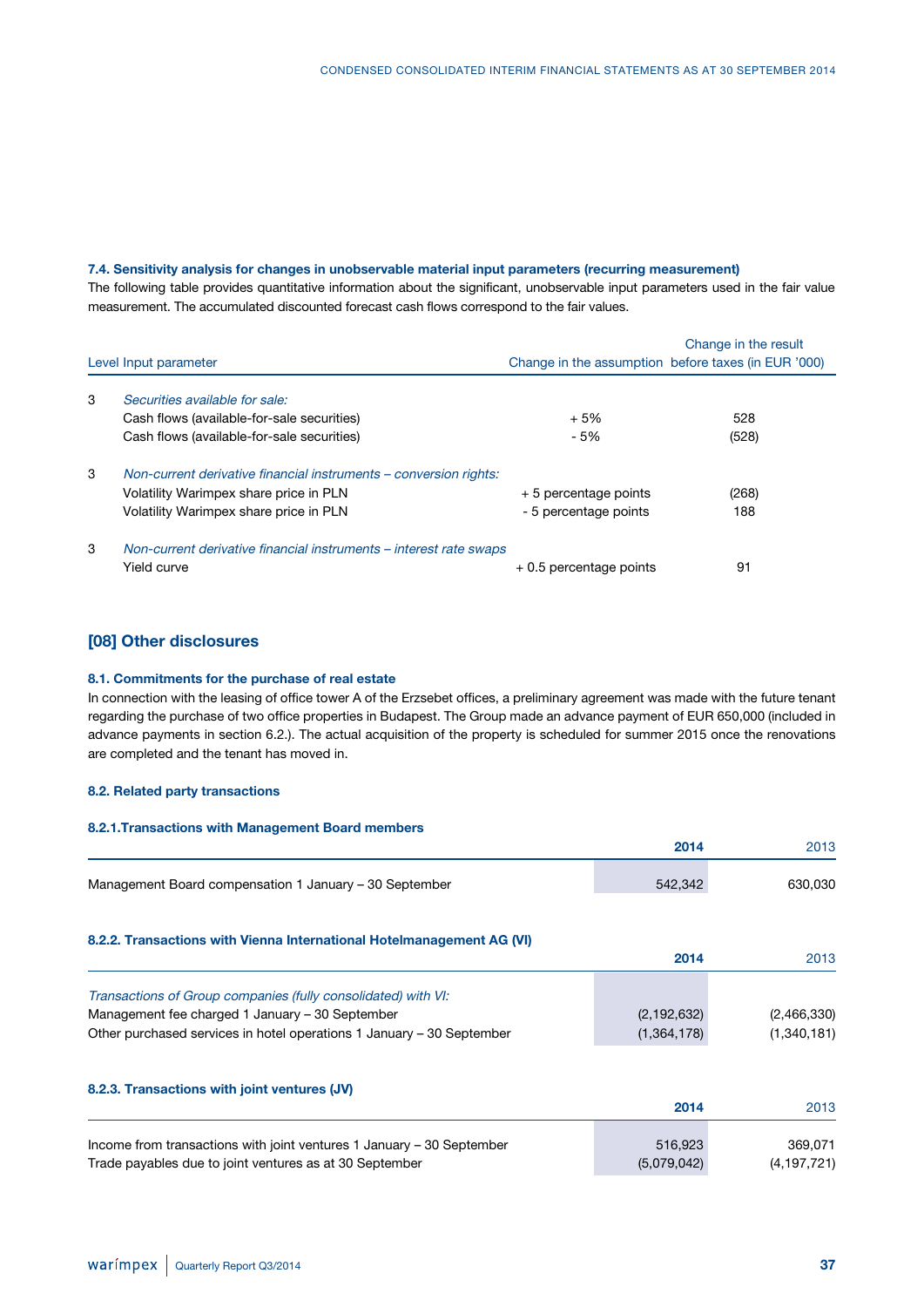#### **8.3. Events after the reporting date**

Im November 2014 wurde der Kaufvertrag über den Verkauf der Bürotürme Jupiter 1 und 2 in der AIRPORTCITY St. Petersburg unterzeichnet. Das Closing der Transaktion steht unter dem Vorbehalt der in Russland üblichen Voraussetzungen. Der vereinbarte Kaufpreis beträgt rd. EUR 70 Mio., welcher dem bilanzierten beizulegenden Zeitwert entspricht (vgl. Punkt 6.7.). Im Berichtszeitraum ergibt sich daraus ein Bewertungsgewinn in Höhe von EUR 2,1 Mio. (vgl. Punkt 5.4.). Darüber hinaus werden weitere Transaktionskosten bei Closing fällig.

Vienna, 28 November 2014

 $\Omega$ 

**Franz Jurkowitsch Georg Folian**

Alexander Jurkowitsch<br> **Florian Petrowsky** Member of the Management Board Member of the Management Board

Chairman of the Management Board Deputy Chairman of the Management Board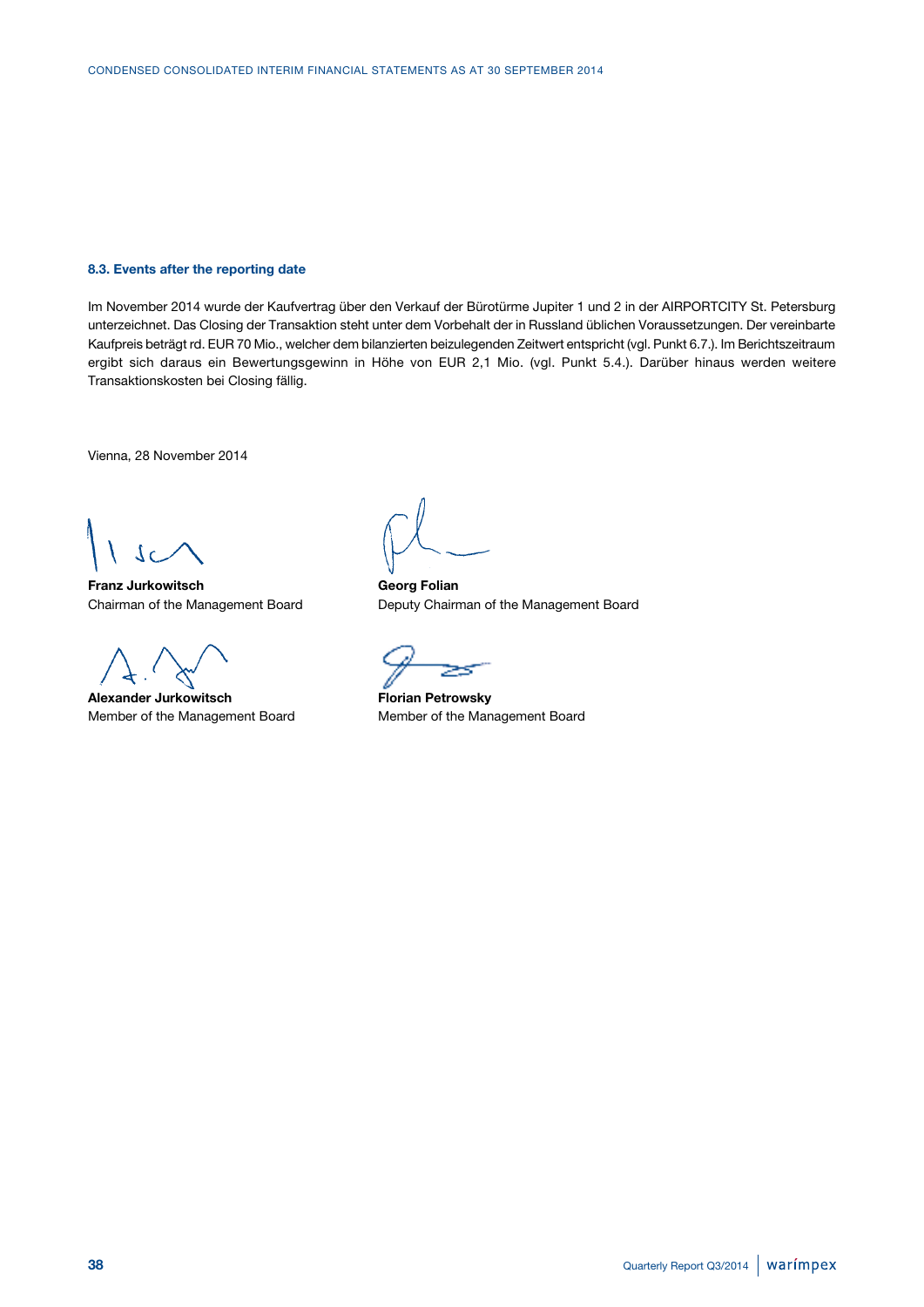# SELECTED WARIMPEX GROUP PROPERTIES















**1) Palais Hansen Kempinski\*\*\*\*\*, Vienna** A-1010 Vienna, Schottenring 24 152 rooms (opened in 2013)

**2) InterContinental\*\*\*\*\*, Warsaw** PL-00 125 Warsaw, ul. Emilii Plater 49 414 rooms (opened in 2003)

**3) angelo hotel\*\*\*\*, Katowice** PL-40-086 Katowice, ul. Sokolska 24 203 rooms (opened in March 2010)

**4) angelo Hotel\*\*\*\*, Prague** CZ-150 00 Prague 5, Radlická 1g 168 rooms (opened in June 2006)

**5) andel's hotel\*\*\*\*S, Berlin** D-10407 Berlin, Landsberger Allee 106 557 rooms (opened in March 2009)

**6) andel's hotel\*\*\*\*, Łódź** PL-91 065 Łódź, ul. Ogrodowa 17 278 rooms (opened in June 2009)

**7) angelo Airporthotel\*\*\*\*, Ekaterinburg-Koltsovo** RU-Airport Ekaterinburg-Koltsovo 203 rooms (opened in September 2009)